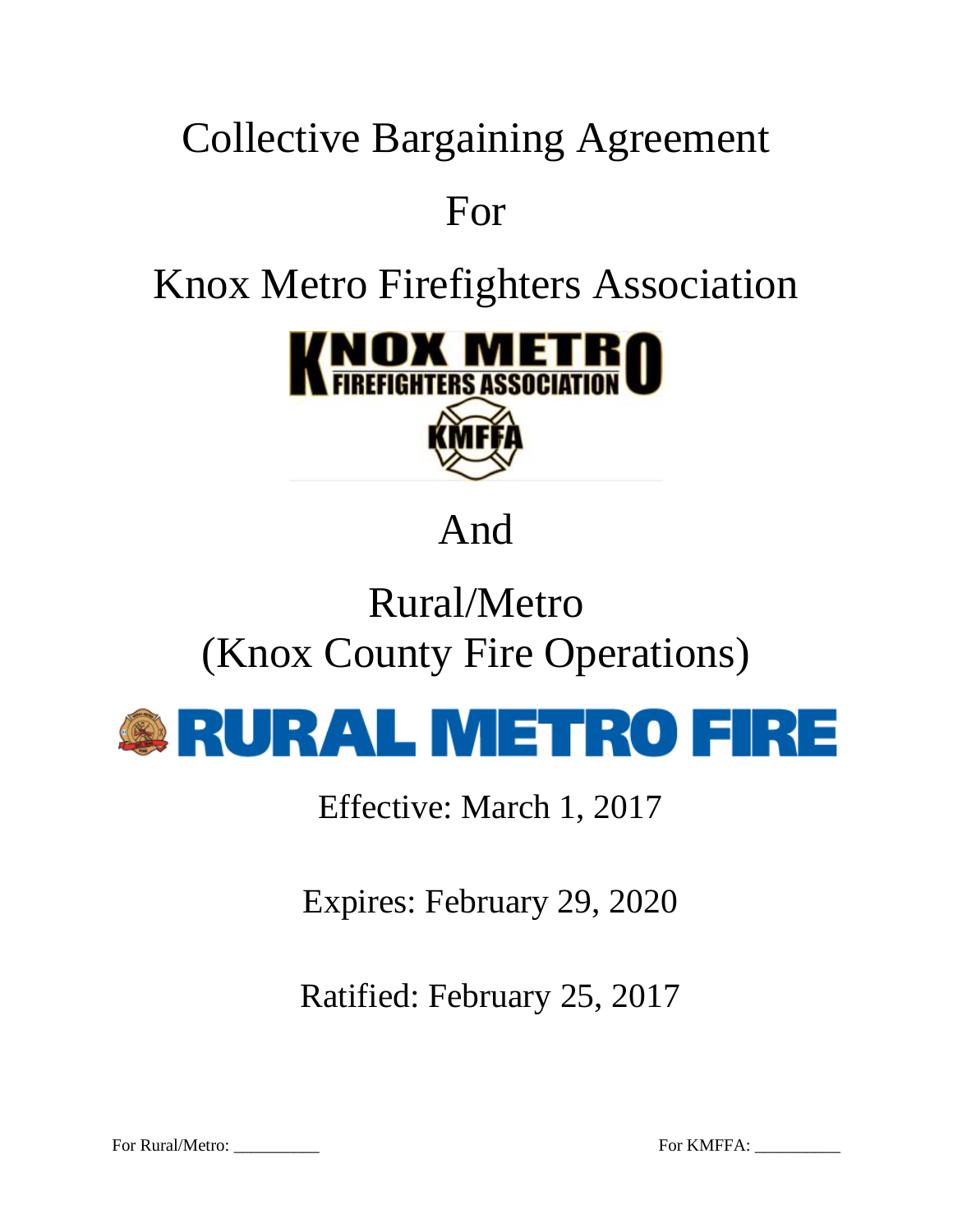# Table of Contents

| ARTICLE 2 - EQUAL EMPLOYMENT OPPORTUNITY AND NON-DISCRIMINATION  10 |  |
|---------------------------------------------------------------------|--|
|                                                                     |  |
|                                                                     |  |
|                                                                     |  |
|                                                                     |  |
|                                                                     |  |
|                                                                     |  |
|                                                                     |  |
|                                                                     |  |
|                                                                     |  |
|                                                                     |  |
|                                                                     |  |
|                                                                     |  |
|                                                                     |  |
|                                                                     |  |
|                                                                     |  |
|                                                                     |  |
|                                                                     |  |
|                                                                     |  |
|                                                                     |  |
|                                                                     |  |
|                                                                     |  |
|                                                                     |  |
|                                                                     |  |
|                                                                     |  |
|                                                                     |  |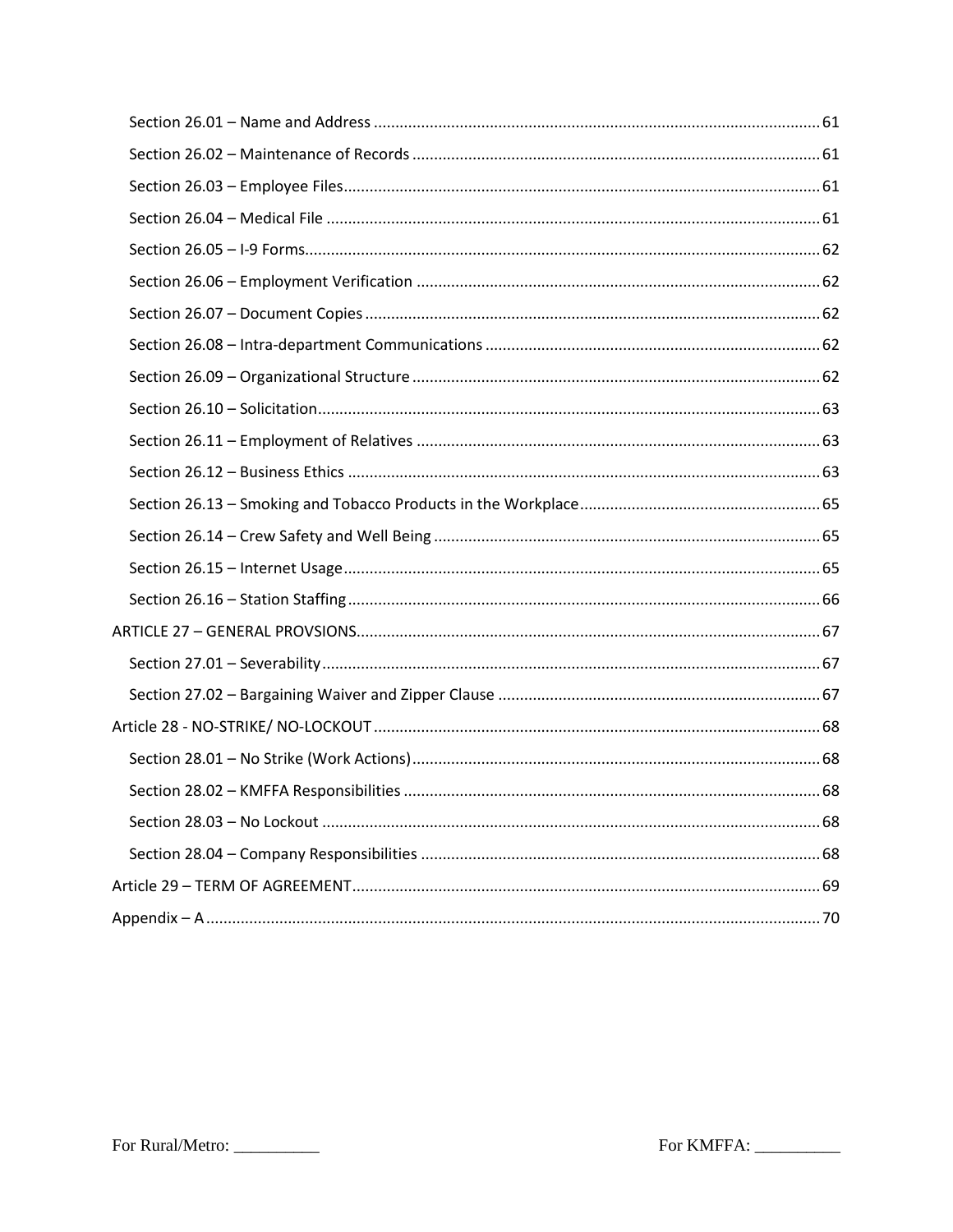# **PREAMBLE**

<span id="page-7-0"></span>It is the purpose of this Agreement to achieve and maintain harmonious relations between Rural Metro of Tennessee, LP ("Employer" or "Company") and the Knox Metro Firefighters Association ("KMFFA" or "Association") while providing the highest level of emergency service to the people they serve. Both the KMFFA and the Company agree that this Agreement shall provide for the equitable and peaceful adjustment of differences, which may arise, and to establish proper standards for wages, hours, and other conditions of employment in accordance with the National Labor Relations Act. Such achievements are recognized to be mutual obligations of the parties to this Agreement within their respective roles and responsibilities.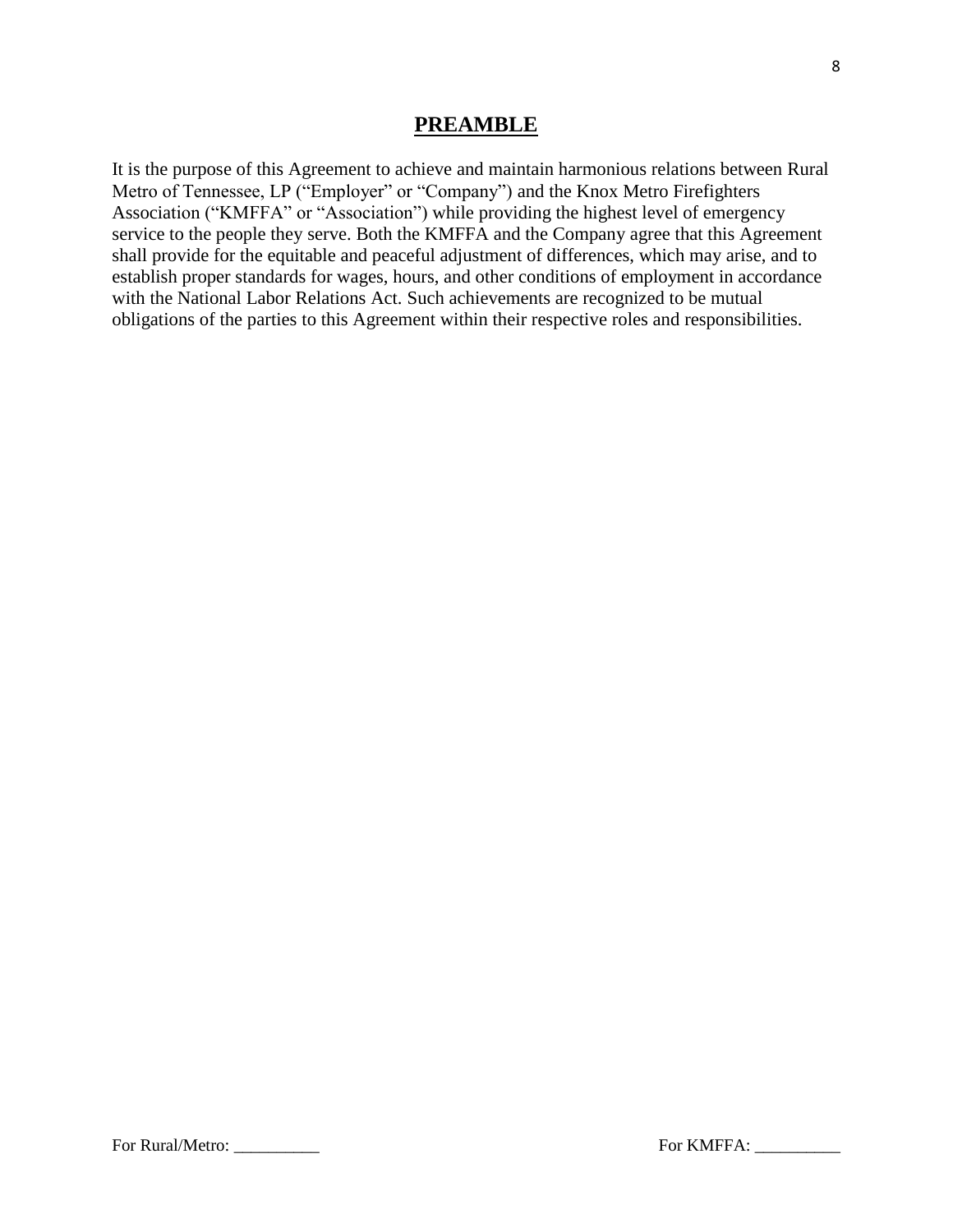# **ARTICLE 1 – RECOGNITION**

#### <span id="page-8-1"></span><span id="page-8-0"></span>**Section 1.01 – Recognition**

The Company recognizes the KMFFA for purposes of collective bargaining with the Company's Knox County Fire Operations with respect to rates of pay, hours of work, and other conditions of employment as the exclusive bargaining representative for all full-time hourly Firefighters, Firefighter EMT's, Firefighter Paramedics, Firefighter Lieutenants, Firefighter Captains who work in R/M; Knoxville, Tennessee, Fire Operations; exclusive of all other employees, fleet mechanics, guards, and supervisors as defined in the National Labor Relations Act (NLRA).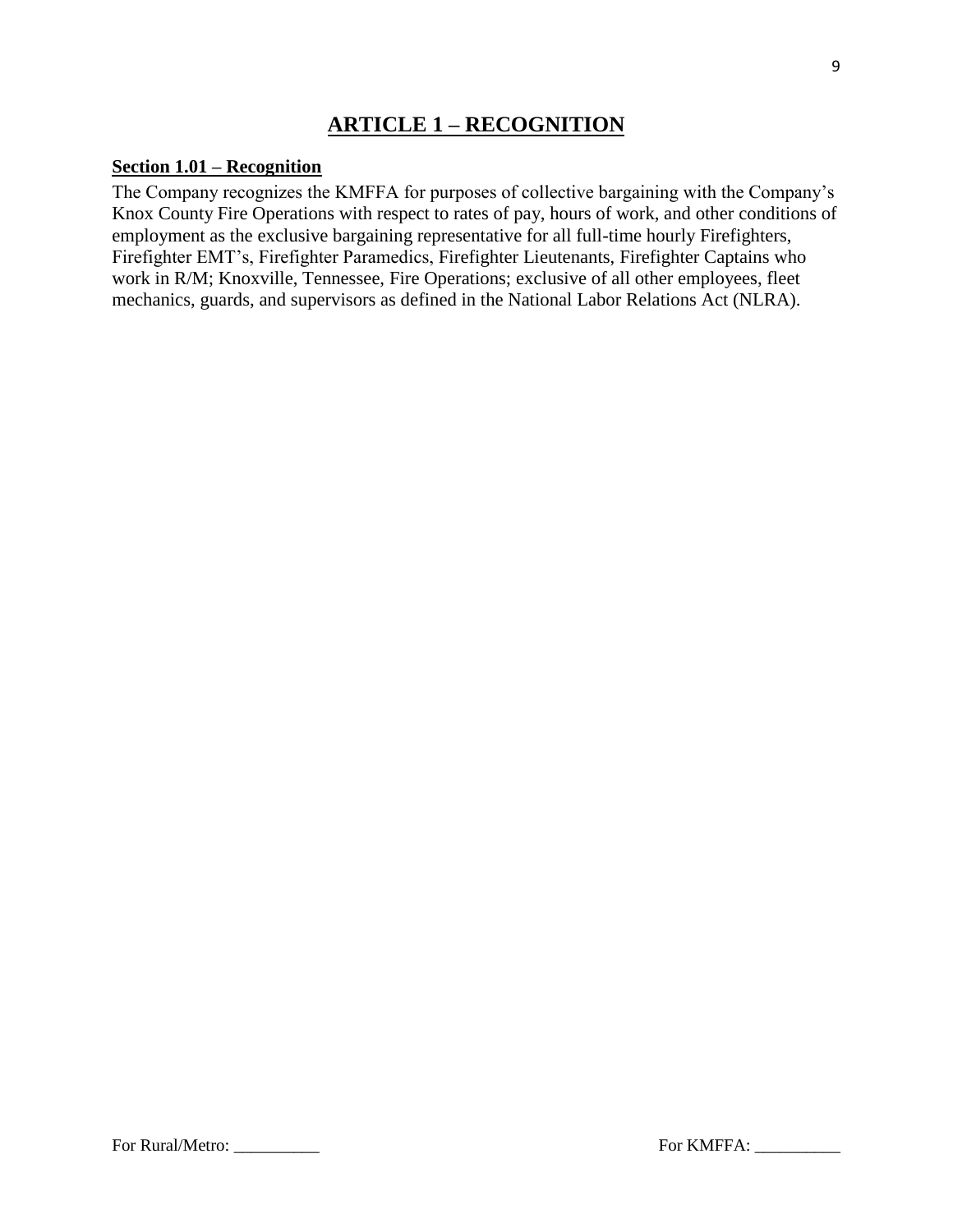# <span id="page-9-0"></span>**ARTICLE 2 – EQUAL EMPLOYMENT OPPORTUNITY AND NON-DISCRIMINATION**

#### <span id="page-9-1"></span>**Section 2.01 – Gender Intent**

Whenever any words used herein in the masculine, feminine, or neuter, they shall be construed as though they were also used in another gender in all cases where they would so apply.

#### <span id="page-9-2"></span>**Section 2.02 – Non-Discrimination**

The Employer and the KMFFA shall not discriminate in any way against any employee or applicant for employment, station assignment and/or promotion on account of race, color, religion, status as a veteran, national origin, marital status, sex, age, sexual orientation, gender, gender identity, gender expression, disability or ancestry, family care leave, pregnancy, childbirth or related conditions, or any other status that is protected by applicable Federal, State or local law. In addition, the Employer agrees that it shall not discriminate against any employee for his/her membership or involvement in the KMFFA.

The Employer and the KMFFA further agree that the Employer has the right to enter into any agreement or practice modifying the terms of this Agreement, which is necessary to comply with title VII of the Civil Rights Act of 1964, as amended, the American with Disabilities Act of 1990, the Family and Medical Leave Act of 1993, Section 1981 of the Civil Rights Act of 1866, or any other Federal, State, or Local law, rule or regulation relating to equal employment opportunity, the environment or health and safety. In particular, the Employer maintains this right in relation to providing reasonable accommodations to individuals with disabilities as required under respective laws.

#### <span id="page-9-3"></span>**Section 2.03 – Arbitration/Litigation Waiver**

Any grievance alleging violations of this Agreement may be pursued and resolved through the grievance and arbitration procedure contained in this Agreement, provided that all requirements for the filing and maintenance of a grievance through arbitration are satisfied and that the employee and/or KMFFA have not initiated or filed a complaint or legal action based on the same event(s) with a federal, state or local agency or court. The initiation or filing of a complaint or legal action alleging violation of this Agreement with a federal, state, or local agency or court shall waive the employee's and/or KMFFA's right to pursue the same matter as a grievance pursuant to this Agreement. Any grievance shall be deemed withdrawn at any step of the grievance and arbitration procedure upon the filing of such a complaint or legal action. Employees and the KMFFA are not required to exhaust the grievance and arbitration procedure of this Agreement before initiating or filing a complaint or legal action alleging unlawful discrimination or harassment with any federal, state, or local agency or court.

#### <span id="page-9-4"></span>**Section 2.04 – Harassment**

The KMFFA and the Employer agree that harassment is a form of misconduct, which undermines the integrity of the employment relationship and cannot be tolerated in the workplace. Any conduct, which falls within the definition of harassment as defined in the Employer's Harassment Prevention Policy is prohibited and will be investigated fully in

For Rural/Metro: \_\_\_\_\_\_\_\_\_\_ For KMFFA: \_\_\_\_\_\_\_\_\_\_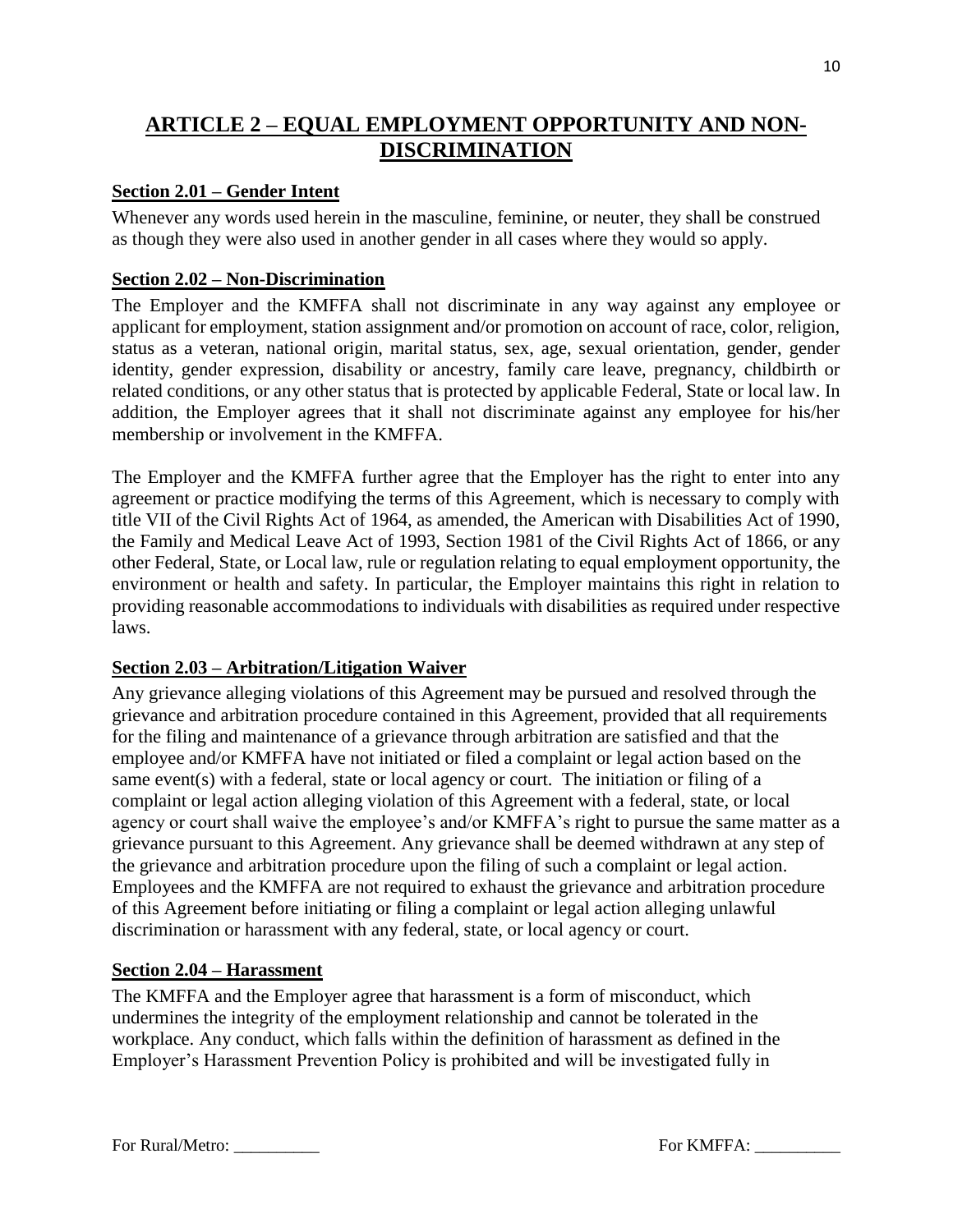accordance with the policy and procedure. Complaints alleging harassment may be made orally or in writing. Employees who violate this Article shall be subject to corrective action, up to and including termination.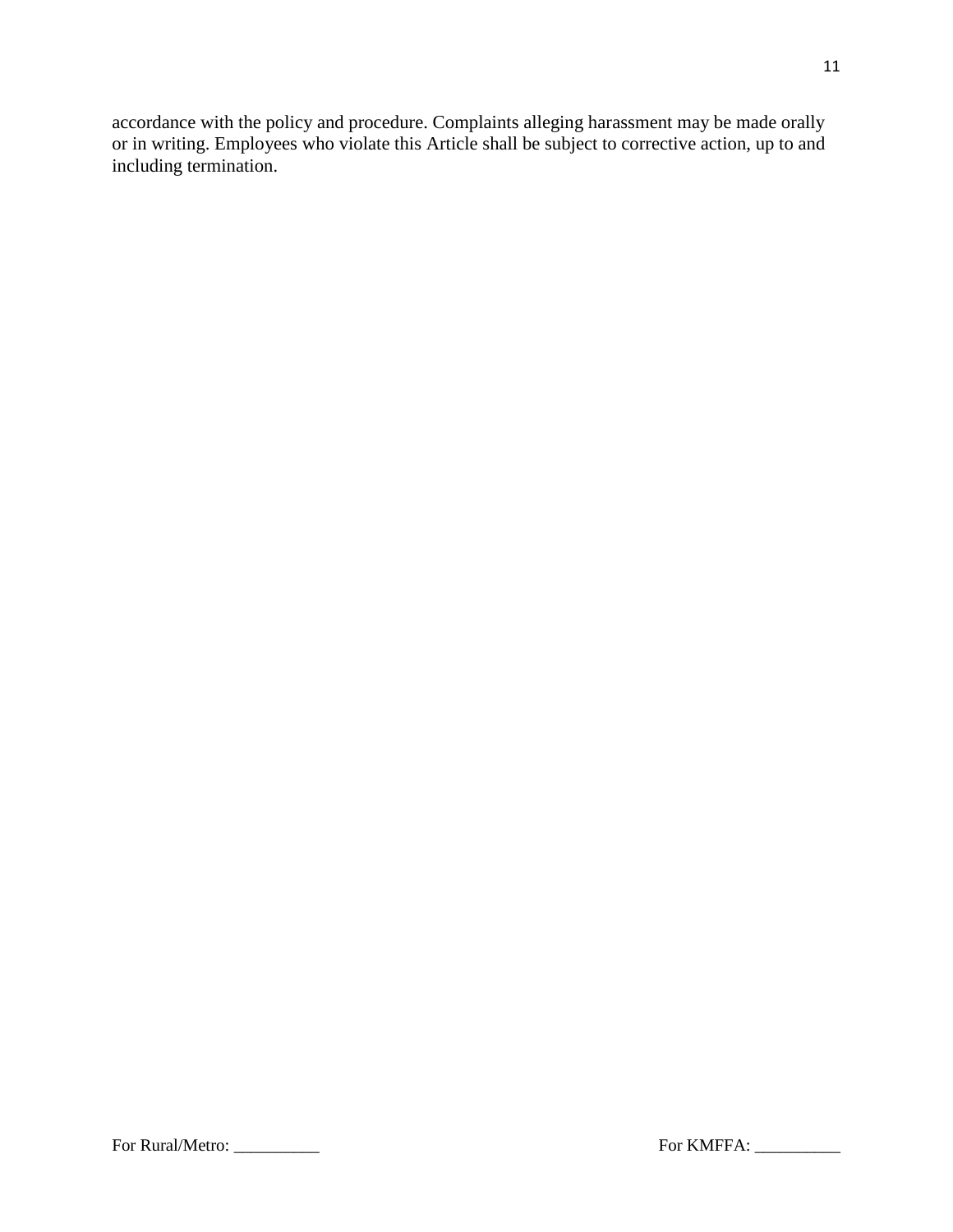# **ARTICLE 3 – KMFFA and MEMBERS RIGHTS**

## <span id="page-11-1"></span><span id="page-11-0"></span>**Section 3.01 – KMFFA Representation**

The KMFFA, as the authorized representative, has the exclusive right to serve as the officially recognized representative of all members in the firefighter bargaining unit as certified though the Letter of Recognition dated November 30, 2001, and signed by official agents of the Company.

#### <span id="page-11-2"></span>**Section 3.02 – KMFFA Representatives**

KMFFA representatives will be recognized by the Company upon notification by the KMFFA Executive Committee of their names. Representatives assigned by the KMFFA shall be permitted to investigate, present and process grievances at times mutually acceptable to the Company and the KMFFA. The KMFFA representative(s) will be provided on duty time without loss of pay provided it does not, as determined by management, unduly interfere with normal operations and as long as the KMFFA representative(s) has/have performed and completed all other required and regularly assigned work duties. The KMFFA representatives shall not allow their activities to interfere with or disrupt the performance of their work or the work of any other employee or member.

#### <span id="page-11-3"></span>**Section 3.03 – KMFFA Release Time**

Certain specified representatives of the KMFFA have the right to paid release time as follows:

- A. The KMFFA may designate, at any time, representatives for each of the four fire department battalion(s) with the understanding that the KMFFA will make every effort to ensure that the representative works in the battalion(s) represented and shall notify the Fire Chief of such designations. There shall be no obligation on the Department to change or adjust normal department permanent scheduling or assignments of personnel as a result of such designation.
- B. A battalion representative may, when the KMFFA is designated by a grievant as his representative, attend mutually scheduled grievance meetings and hearings with department representatives without loss of pay or benefits.

# <span id="page-11-4"></span>**Section 3.04 – KMFFA Activities While on Duty**

KMFFA members may be authorized, in advance, to engage in KMFFA related activities during duty hours in such instances when in the discretion of the Chief such will not in any manner interfere with the efficient and economical operations of the Department nor adversely impact the level of firefighting services or support services.

# <span id="page-11-5"></span>**Section 3.05 – Rights of the KMFFA**

Nothing herein shall be construed to diminish the KMFFA's rights under this contract or any other legal agreement reached by the parties.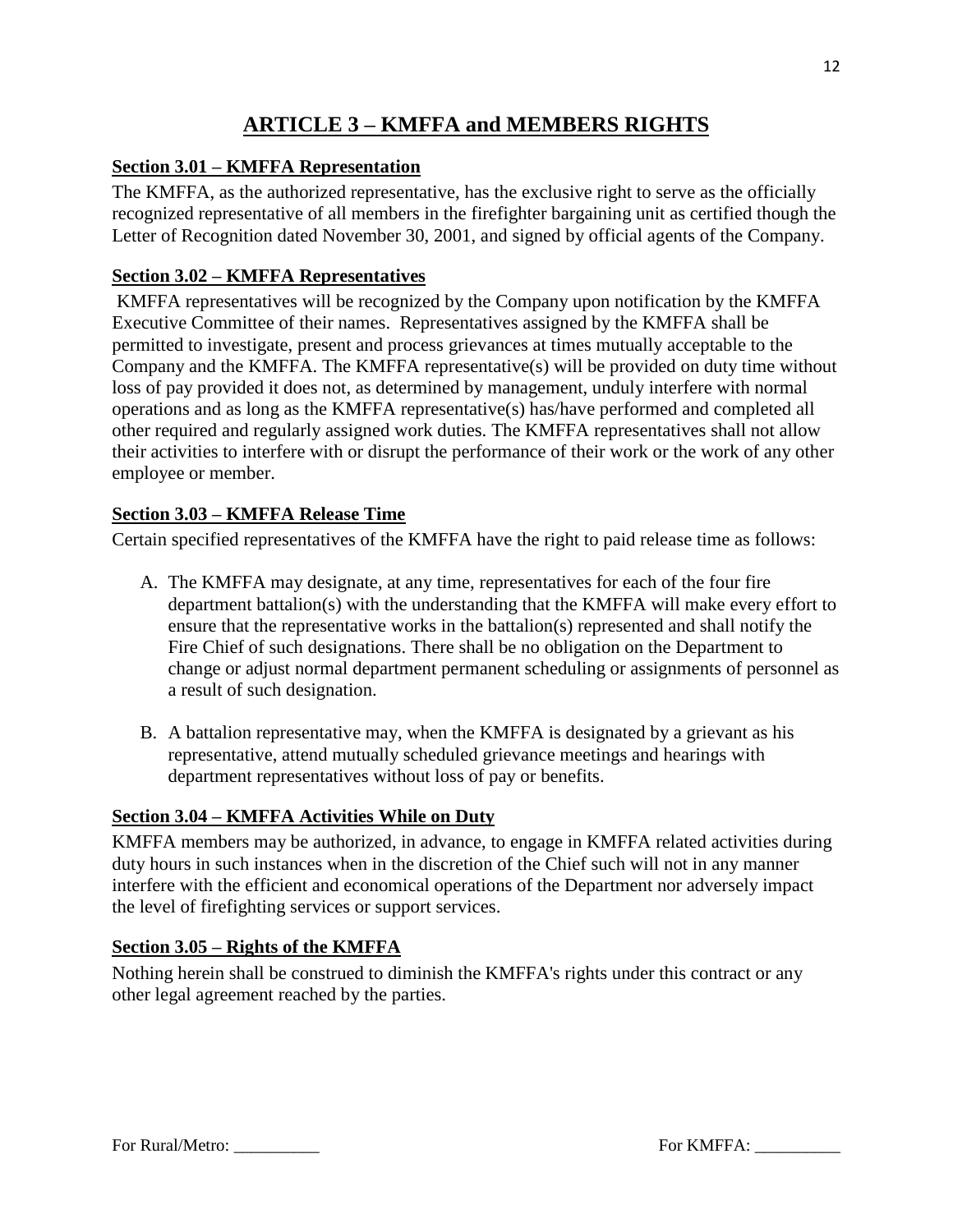#### <span id="page-12-0"></span>**Section 3.06 – Requests for Information**

The Company will provide the KMFFA upon request non-confidential and readily available information concerning the KMFFA that is necessary to the KMFFA representatives for negotiations and is not otherwise available to the KMFFA, such as personnel census, member benefit data, member discipline, grievance and personnel issues information. Such requests shall be made through the Fire Chief, or his designee, and shall be provided within a reasonable amount of time.

# <span id="page-12-1"></span>**Section 3.07 – Employee Orientation**

The KMFFA will be assigned a block of time by the Employer, up to one (1) hour, during new employee orientation. KMFFA will be willing to incur the new employee's payroll cost for that time spent with KMFFA Representatives to talk to and possibly sign new Full-Time Firefighters into the KMFFA. This reimbursement shall be requested in the form of a dated invoice sent to:

Knox Metro Firefighters Association Attn: Treasurer PO 70246 Knoxville, TN. 37938

During such discussions, KMFFA representatives shall avoid the dissemination of information which is abusive of any person or organization or disruptive of the Department's operations.

#### <span id="page-12-2"></span>**Section 3.08 – Interview Process**

The Company will provide the KMFFA an observer presence on all hiring and promotional interviews within the bargaining unit. This includes recruit hiring, full-time hiring and promotional processes. This representation will be in addition to the number of people currently involved with these processes. The member will have received training commensurate with the level and degree of participation prior to participation on a promotion / hiring board. The KMFFA will have the opportunity to review job postings. The decision to promote and/or hire shall be at the sole discretion of the Employer.

#### <span id="page-12-3"></span>**Section 3.09 – Notification of Corrective Action**

The KMFFA will be notified prior to any and all suspensions or terminations. These notifications will be made to the president of the KMFFA or his/her designee.

#### <span id="page-12-4"></span>**Section 3.10 – KMFFA Membership**

All unit members have the right to have the KMFFA serve as their representative without discrimination based on membership or non-membership in the KMFFA.

#### <span id="page-12-5"></span>**Section 3.11 – Right to Representation**

Unit members have the right to be represented or not to be represented by the KMFFA in dealings with the Company concerning grievances and matters pertaining to their individual employment rights and obligations.

For Rural/Metro: \_\_\_\_\_\_\_\_\_\_ For KMFFA: \_\_\_\_\_\_\_\_\_\_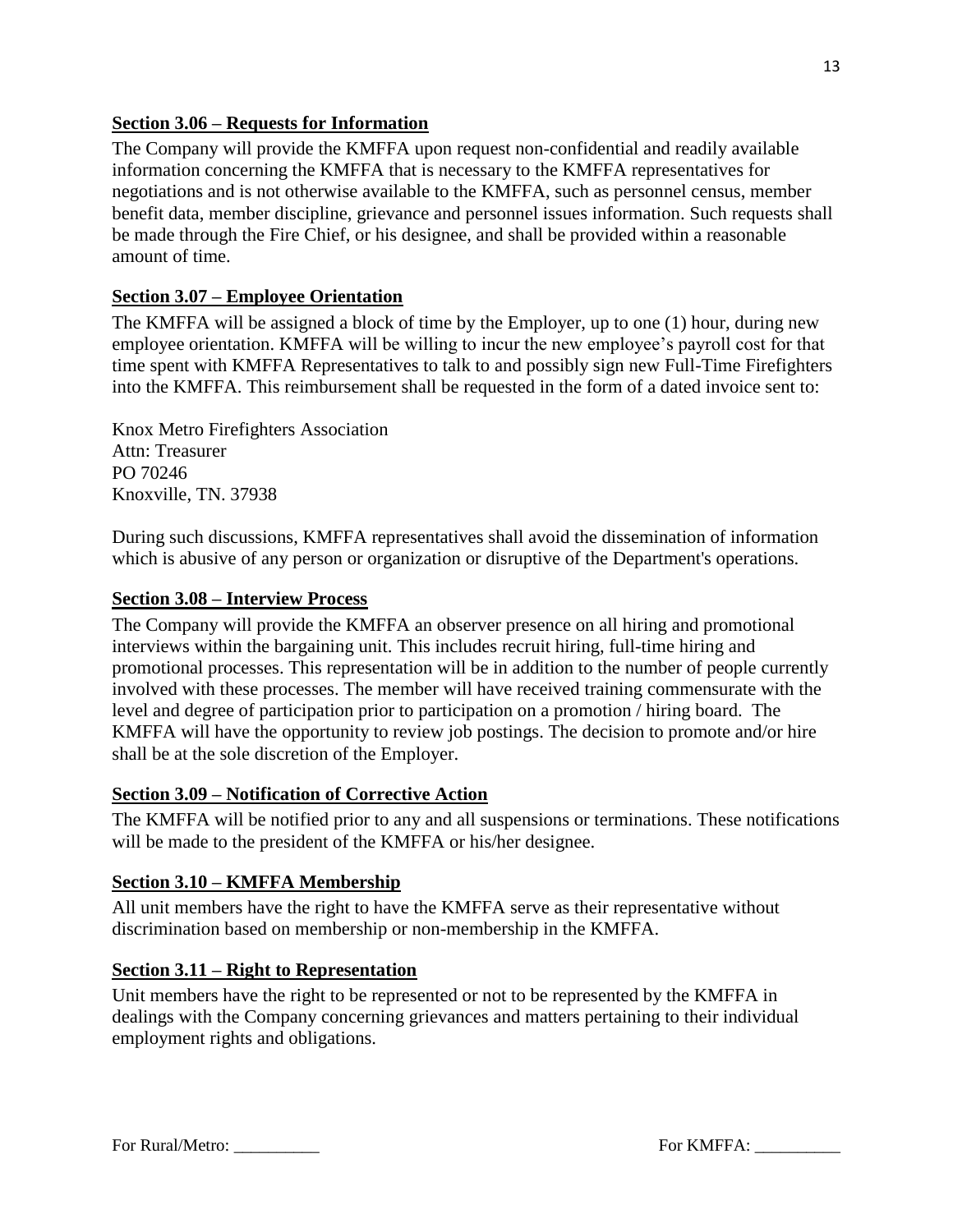## <span id="page-13-0"></span>**Section 3.12 – KMFFA Access**

A duly authorized representative of the KMFFA shall be permitted access to the Company's work sites for the purpose of participating in the grievance procedure, provided that the Company's work sites is the mutually agreed upon site for processing grievances. Advance notice of KMFFA representative's desire for access and the time and date of his planned arrival on the property shall be timely provided to the Fire Chief or his designee.

## <span id="page-13-1"></span>**Section 3.13 – KMFFA Hours Bank**

During the contract year under this Agreement, there will be a bank of KMFFA hours. These are hours that occur during a member's regularly scheduled work shift. A member will be paid at his regular rate for these hours.

Additionally, the bank of hours will be used to pay members appointed by the KMFFA President to attend business of the KMFFA.

The KMFFA bank of hours available to use will consist of five thousand dollars **(**\$5000) per quarter per calendar year. The annual bank of KMFFA hours will be exhausted when the earlier of the following occurs:

- A. A total of 2,000 KMFFA hours have been taken, or
- B. The amount of gross pay paid to the replacements of members taking KMFFA hours totals twenty thousand dollars **(**\$20,000).

These hours may be subject to operational and scheduling factors and any hours not used by the end of the contract year cannot be rolled over into the next contract year.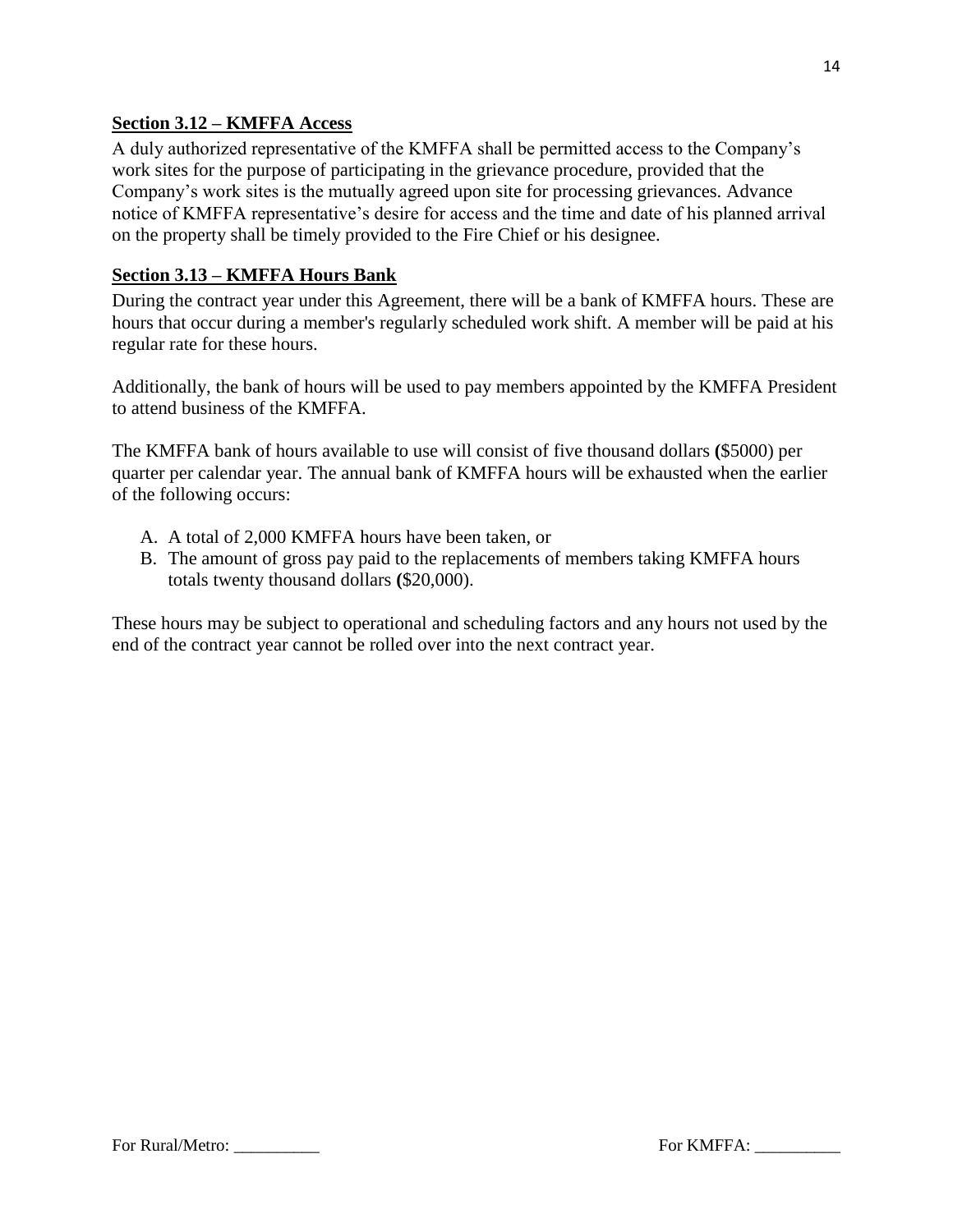# **ARTICLE 4 – DUES DEDUCTION and CHECK OFF**

# <span id="page-14-1"></span><span id="page-14-0"></span>**Section 4.01 – Voluntary Dues Authorization**

The Company agrees, upon written voluntary authorization of any KMFFA member, to deduct from the pay of such employee during each pay period, dues and other such obligations owed to the KMFFA as may be legally deducted. Voluntary authorization forms signed by the employees shall be furnished by the KMFFA to the Company.

# <span id="page-14-2"></span>**Section 4.02 – Dues Structure**

The KMFFA shall, initially, notify the Company as to the bi-weekly sums to be deducted in accordance with the foregoing. Any subsequent change in amounts shall be certified to the Company in written form over the signatures of duly authorized officers of the KMFFA, and shall take effect on the first paycheck following fifteen (15) days after such notification has been given.

# <span id="page-14-3"></span>**Section 4.03 – Indemnification**

The KMFFA agrees to indemnify and hold the Company harmless against any and all claims, suits, orders or judgments brought or issued against the Company as a result of any action taken or not taken by the Company pursuant to any written or oral communication from the KMFFA under the provisions of this Article.

# <span id="page-14-4"></span>**Section 4.04 – Dues Check Off Lists**

The Company shall furnish to the KMFFA on request, at actual cost, a listing of KMFFA members on check off in July and January during the term of this Agreement indicating name, mailing address, and job assignment.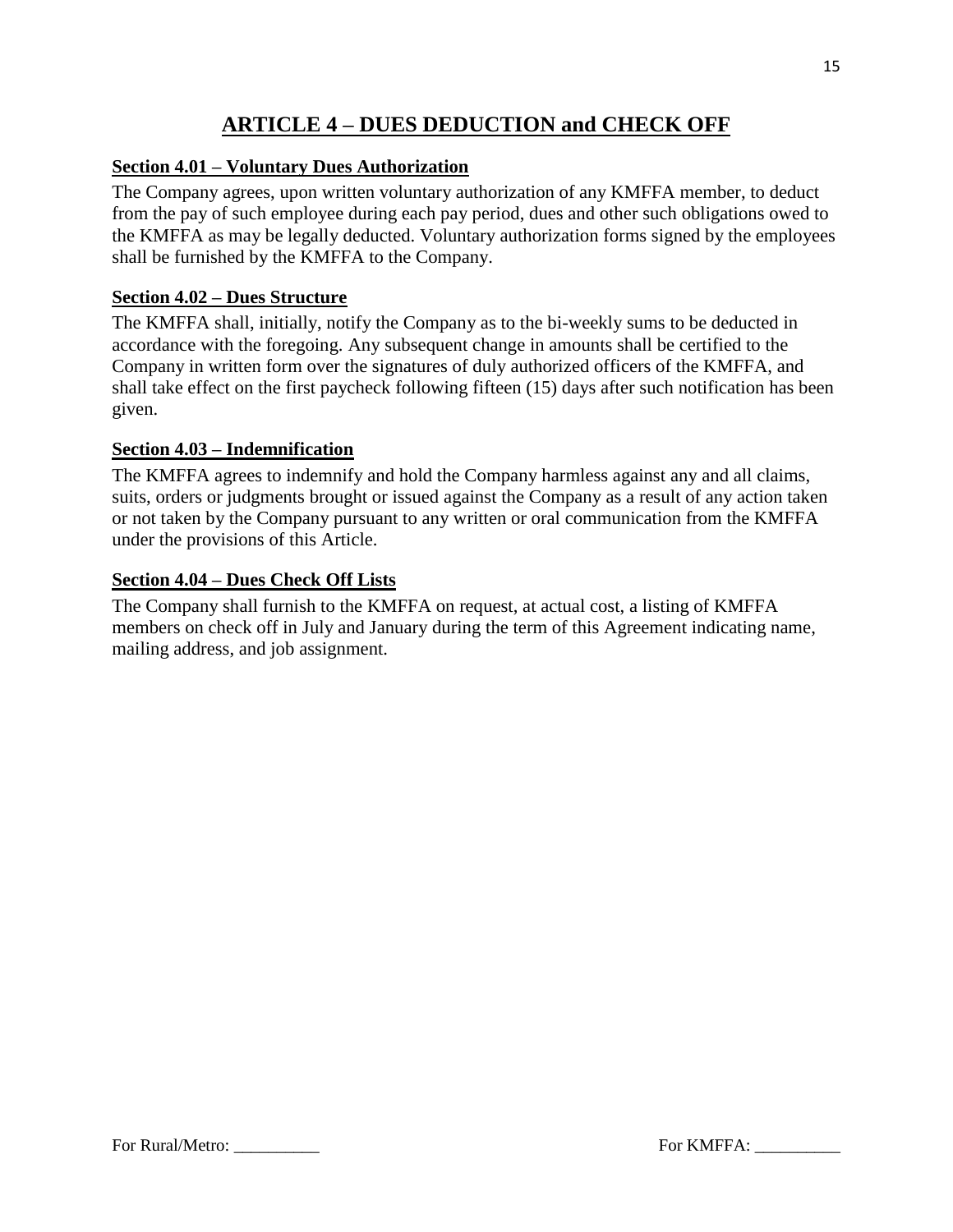# **ARTICLE 5 – MANAGEMENT RIGHTS**

<span id="page-15-0"></span>The parties agree that the success of the Company requires clear management authority and freedom to make decisions and to operate its business in an efficient manner. The Company retains the exclusive rights to manage the business of the Company and to direct the workforce. All matters related to the Company, its operations, and employment with the Company are exclusively within the jurisdiction and control of the Company, except those matters relating to wages, hours of work, and other conditions of employment that are specifically set forth in this agreement. These rights include, but are not limited to, the right to plan, direct, and control all work activities; to establish, modify, and eliminate facilities, methods of operation, and work practices; to discontinue the performance of any operation by members; to determine the number and classifications of members required; and except as expressly modified by specific provisions in the Agreement, the right to select, hire, assign, promote, demote, transfer, or to layoff for lack of work or other legitimate reasons without discrimination; the right to discipline, suspend, or discharge members for proper cause; the right to determine the method and means by which operations are to be conducted; the right to determine the methods, equipment, machinery, or facilities to be used; the right to extend, alter, suspend, discontinue, limit, or curtail operations; the right to merge, sell or transfer some or all of its business; the right to determine the extent and nature of the work to be performed; the right to issue, enforce, and change reasonable rules, regulations, policies, procedures, and work standards, including corrective action and discharge; the right to issue, enforce, change, or terminate drug and alcohol testing policies and procedures; the unilateral and unrestricted right to subcontract work. The rights, functions, and responsibilities of the Company mentioned or referred to in this Article should not be deemed to exclude other rights, functions, and responsibilities not specifically mentioned.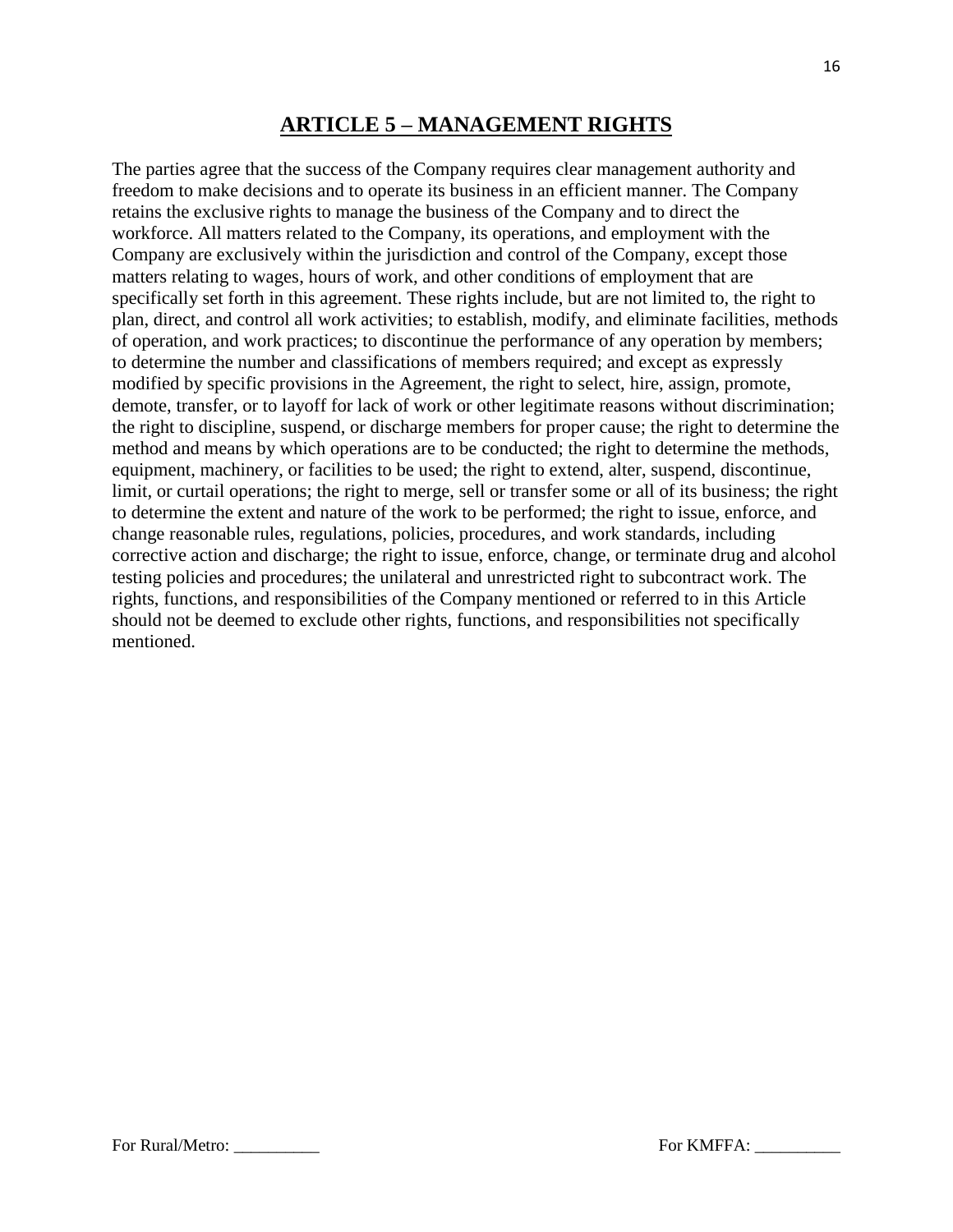# **ARTICLE 6 – HOURS OF WORK/ OVERTIME**

# <span id="page-16-1"></span><span id="page-16-0"></span>**Section 6.01 – Work Week/ Work Day Defined**

The "work week" is normally the period of 168 consecutive hours commencing at 7:01 a.m. on Saturday. The "workday" is the period of 24-consecutive hours commencing at the start of the member's regularly scheduled shift.

# <span id="page-16-2"></span>**Section 6.02 – Daily Work Routine**

- A. Members will be paid for all hours worked, including non-work time. All members will have a defined regular work routine. This is the time during scheduled shifts that routine work assignments will be performed. Routine work assignments include but are not limited to:
	- 1. Emergency and non-emergency calls
	- 2. Station, vehicle, and equipment maintenance
	- 3. Training
	- 4. Standbys
	- 5. Public education and special events
	- 6. Fire prevention inspections and pre-plans
	- 7. Special projects
	- 8. Activities required by customer contracts or to maintain good customer relations
- B. For 24-hour shift members the regular work routine is defined as:
	- 1. Monday through Friday 0700 1600
	- 2. Saturday 0700 1100
	- 3. Sundays and Holidays No defined hours, work assigned as needed
- C. The regular work routine is intended to be a guideline for supervisors to follow. Exceptions may be made dependent on workload and special circumstances as determined by the station or chief officer.

# <span id="page-16-3"></span>**Section 6.03 – Work Schedules**

Based on the needs of the operation, the company has the right to determine, establish, and change work schedules, including starting times, lengths or types of shifts, and the mix of different types of shifts. All revised shift schedules must be discussed with the Labor Management committee prior to implementation. All revised shift schedules excluding individual assignments, will be posted within fourteen, (14) days' notice in advance of implementation, except in emergencies.

# <span id="page-16-4"></span>**Section 6.04 – Scheduled – No Work**

When a member reports for regularly extra scheduled work and the Company determines that there is no work available for the member, the Company may release the member. When the Company does so, the member will be paid for the actual hours worked or a minimum of four (4) hours.

For Rural/Metro: \_\_\_\_\_\_\_\_\_\_ For KMFFA: \_\_\_\_\_\_\_\_\_\_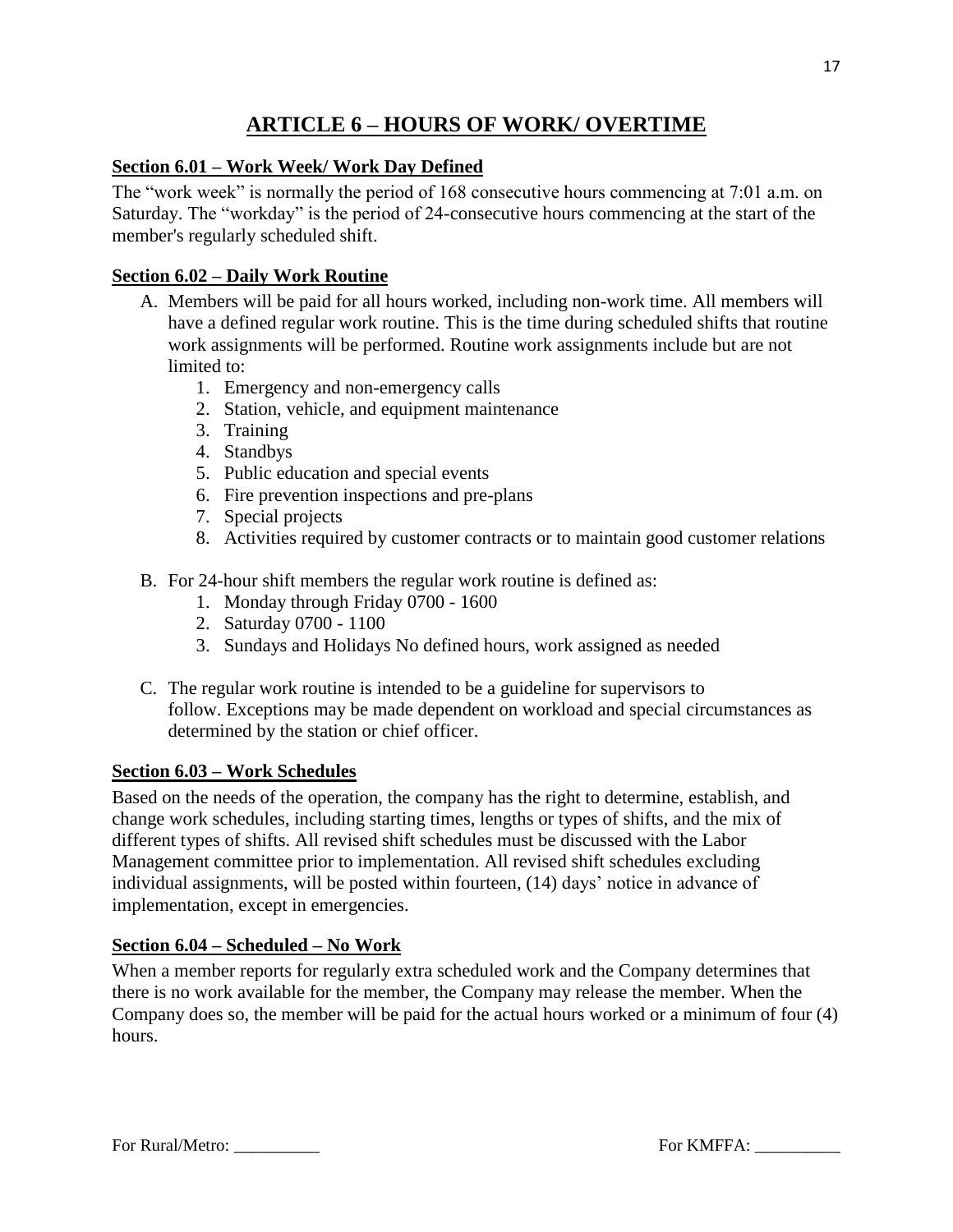#### <span id="page-17-0"></span>**Section 6.05 – Work Shifts**

The following provisions will apply to 24-hour work shifts:

- A. A shift will be a 24-hour consecutive period from 7:00 a.m. to 7:00 a.m. the following day.
- B. The work schedule for 24-hour shifts consists of an A, B, C shift schedule.
- C. The average weekly work hours are 56 hours per week.

New positions that may be created because of expansion of the fire division may include shifts of less than 24 hours. New positions with shifts of less than 24 hours may include schedules that vary from the A, B, and C shift schedule.

#### <span id="page-17-1"></span>**Section 6.06 – Holdover**

Although infrequent, there are occasions due to staffing emergencies when it is necessary to protect public safety and response time requirements and when the Company may require a temporary holdover of all or some on-duty field units. When this status is required the Company will notify all affected crews using the existing communications systems. The Company will notify the members as soon as it is known that the "holdover" has ended. Every reasonable attempt will then be made to promptly provide relief coverage. Such "holdover" status will be implemented only with the concurrence of the Fire Chief or his designee.

#### <span id="page-17-2"></span>**Section 6.07 – Voluntary Overtime**

Members may offer and be scheduled to work additional open shifts voluntarily following the provisions of this section.

Members wishing to work voluntary open shifts must record the dates that they are available to work using the scheduling software. The administrative procedures for scheduling voluntary overtime, including any sanctions for recording dates in the scheduling software in bad faith, will be established by the JLMC. The scheduler will accept offers to work voluntary overtime shifts recorded in the scheduling software from KMFFA members who are not already scheduled for voluntary overtime shifts in the week of the opening ahead of other full time members. Nothing is this Article prohibits the Company from filling open shifts with part time or Reserve personnel at the Company's sole discretion.

#### <span id="page-17-3"></span>**Section 6.08 – Overtime Definition:**

- A. Overtime Pay
	- 1. All time considered as time worked under this Agreement will be compensated as follows for all hourly/non-exempt employees:
	- 2. Hours worked in excess of forty (40) in a workweek will be compensated at time and one-half of the employee's regular hourly rate.
- B. Overtime Work
	- 1. No employee may refuse to work overtime in an emergency or critical situation, unless applicable law prohibits the requirement of such overtime work. An employee may be excused for overtime work for good and verifiable reason as determined by a Battalion Chief.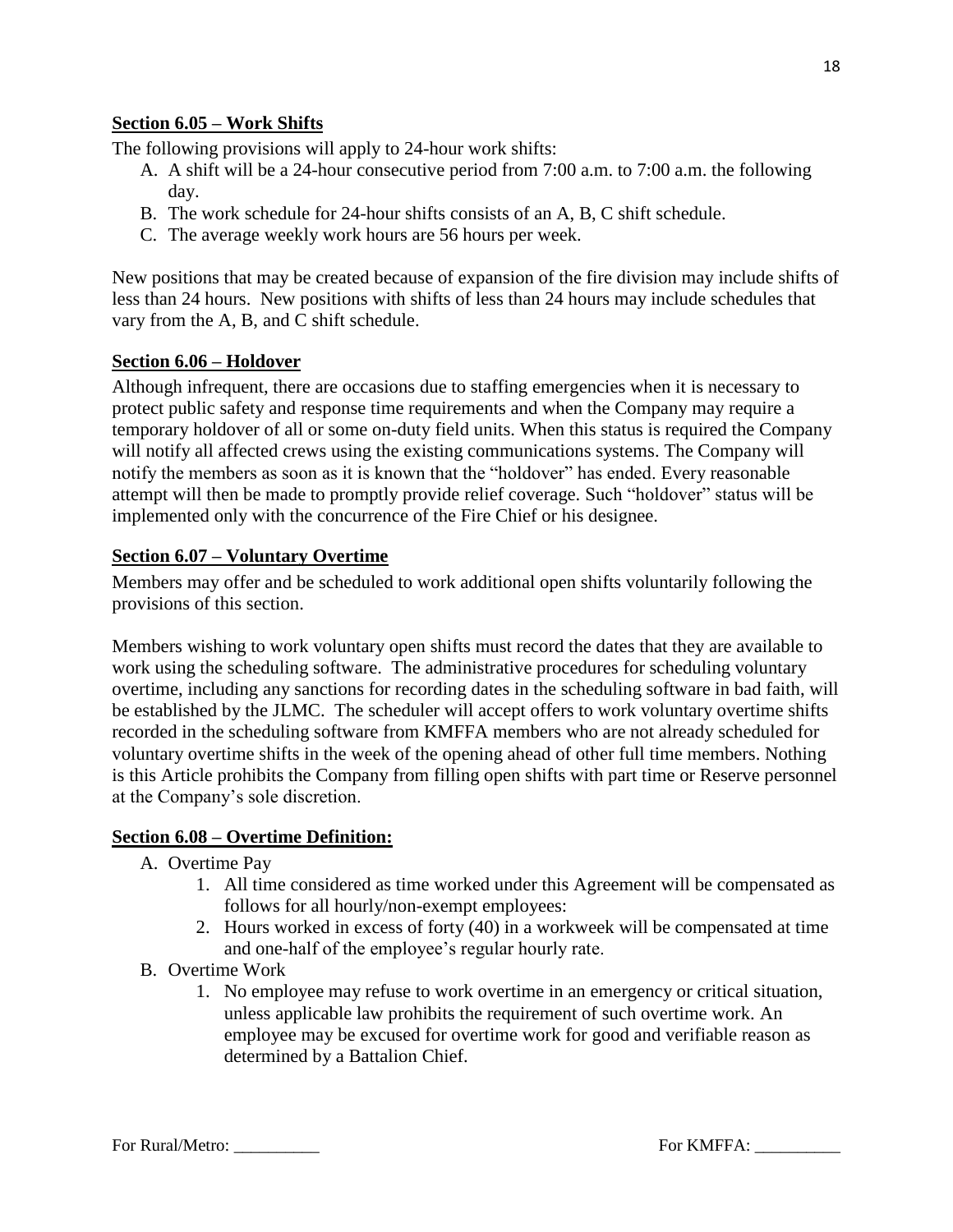#### <span id="page-18-0"></span>**Section 6.09 – Filling of Vacancies and Open Shift Positions**

- A. The Fire Chief will endeavor to permanently fill and keep filled any vacancies within regular bargaining unit positions.
- B. The term "Vacancy" hereunder is defined as a regular opening in any bargaining unit position created by death, retirement, dismissal, promotion, demotion or creation of a new regular position, transfer, or severance.
- C. Members within the operational area will be given first opportunity to bid on vacant positions following a process adopted by the JLMC.
- D. A R/M Knox County hiring process will fill the position as agreed to by JLMC.

# <span id="page-18-1"></span>**Section 6.10 – On-Call (Pager) Time**

In special circumstances, at the discretion of the Fire Chief or his designee, members placed in an on-call status will be compensated in the following manner. Company requested on-call status calculated as hours worked at a rate of one hour for every four hours on call.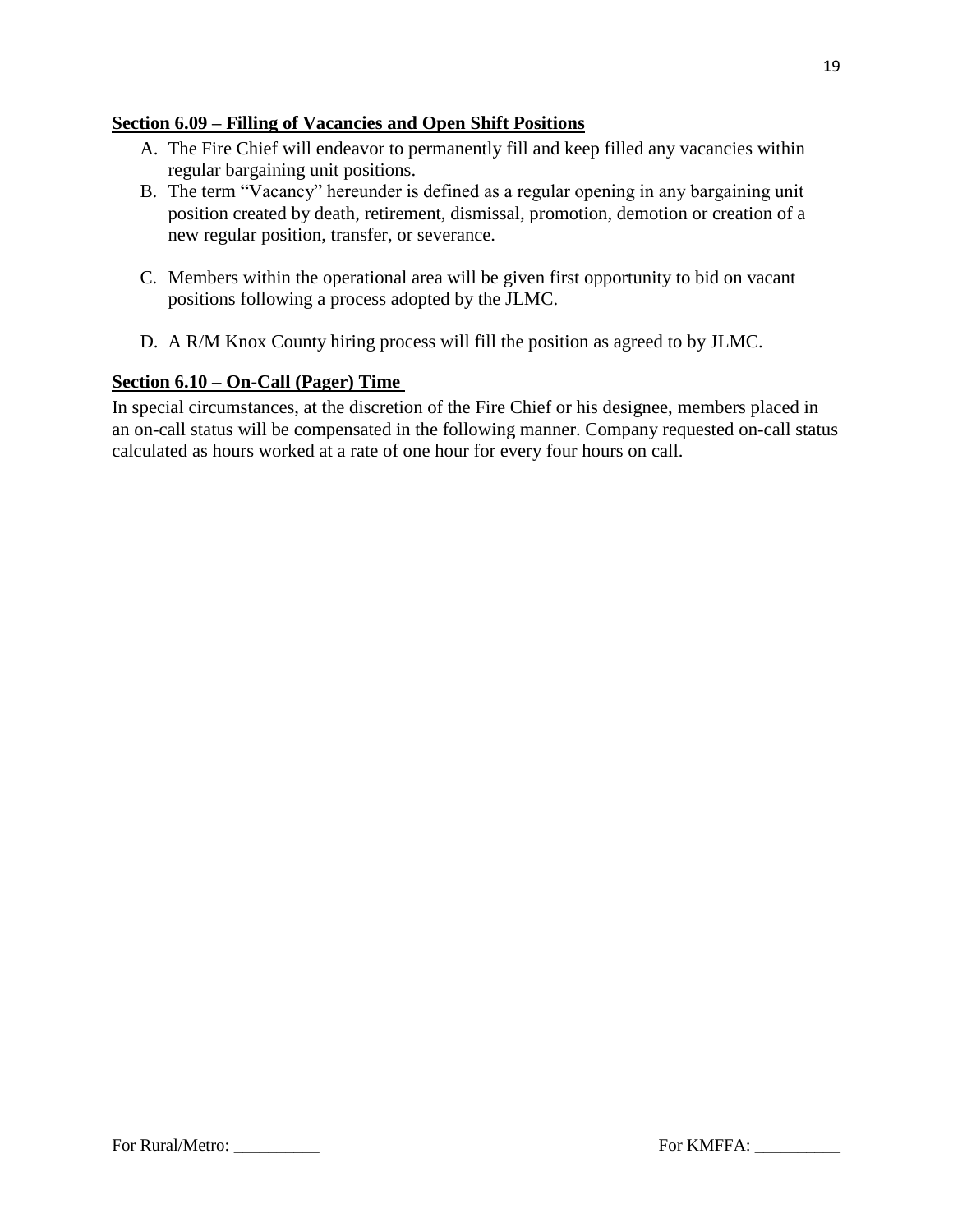# **ARTICLE 7 – SHIFT TRADES/ SUBSTITUTE COVERAGE**

#### <span id="page-19-1"></span><span id="page-19-0"></span>**Section 7.01 – Shift Trades**

Members may trade shifts, without a pay change for either employee, within the following guidelines:

- A. The employee who is working the requested trade must have the minimum necessary qualifications required for the crew to operate as designated.
- B. All shift trades must have prior approval by a Shift Commander.
- C. Shift trades must be entered into the Scheduling System before the beginning of the first shift swapped.
- D. Trades must be made up within two (2) pay periods.
- E. Trades may not be made in less than four (4) hour increments.
- F. It is the responsibility of the employee's supervisor to monitor hours swapped on the Scheduling System
- G. The Scheduling System records will decide any dispute in time swapped.
- H. An employee agreeing to a time trade may not trade that time.
- I. Any employee who does not follow this procedure, or does not make up the time swap within the allowable period, will receive disciplinary action and will lose the privilege of shift trades for one year.

#### <span id="page-19-2"></span>**Section 7.02 – Substitute Coverage**

All eligible full-time members, after completing their probation period, may request substitute coverage (leave without pay) provided that the employee who is working the requested substitute must have the minimum necessary qualifications required for the crew to operate as designated. The member must be specific about the duration. Granting of substitute coverage will be based on a satisfactory work performance record, and that the leave will not affect the operation. The member shall be limited to the use of substitute coverage for eight (8) shifts per Contract Year. Additionally, employees are not allowed to use more than two (2) substitute coverages per month. Requests for substitute coverage shall be submitted through the Scheduling System. Military leave is not limited in use of substitute coverage.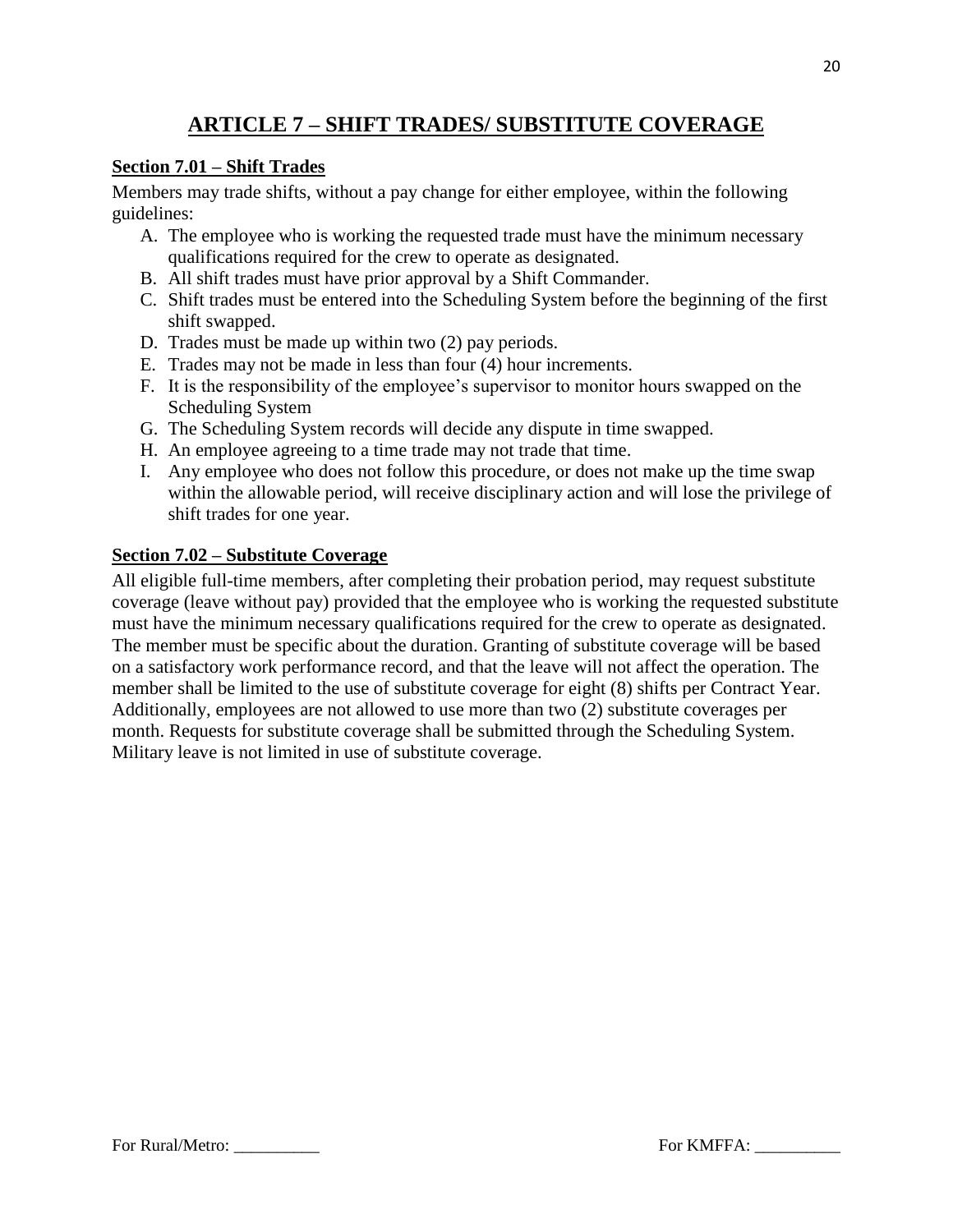# **ARTICLE 8 – TIME AND ATTENDANCE**

# <span id="page-20-1"></span><span id="page-20-0"></span>**Section 8.01**

Rural/Metro expects all employees to assume diligent responsibility for their attendance. Accordingly, employees are required to report to work on time and stay through the end of their scheduled shift unless they have provided sufficient advance notice to their supervisor of an excused absence. Failure to adhere to these basic principles causes disruption to the workplace and imposes a burden on co-workers.

# <span id="page-20-2"></span>**Section 8.02**

Members are required to call in directly to on–duty battalion chief when reporting a missed or tardy shift. Any calls placed to other sources may result in the shift being considered a no-show.

# <span id="page-20-3"></span>**Section 8.03**

This policy includes members who are sick and members who are forced to miss work due to the sickness of others, e.g., children.

# <span id="page-20-4"></span>**Section 8.04**

All employees are expected to be at their duty station and ready for work in the appropriate uniform at 07:00 hours. There may be times, due to unusual circumstances, that shift relief may not be available at 07:00. In these cases, employees are to remain at their duty station until properly relieved. Under no circumstances may an employee leave a position unstaffed and therefore degrade the response abilities of that station unless directed by a chief officer.

# <span id="page-20-5"></span>**Section 8.05**

At a minimum, an excused absence or tardy means appropriate prior notice has been provided to and approved by the appropriate designated individuals or departments so that schedule substitutions may be made with a minimum of business disruption.

# <span id="page-20-6"></span>**Section 8.06**

Employees with reliability issues, including no shows, tardiness, and leaving early, will be subject to disciplinary action, up to and including termination. Employees who fail to report to work for 2 or more consecutive days without contacting their supervisor or Human Resources may be considered voluntarily terminated.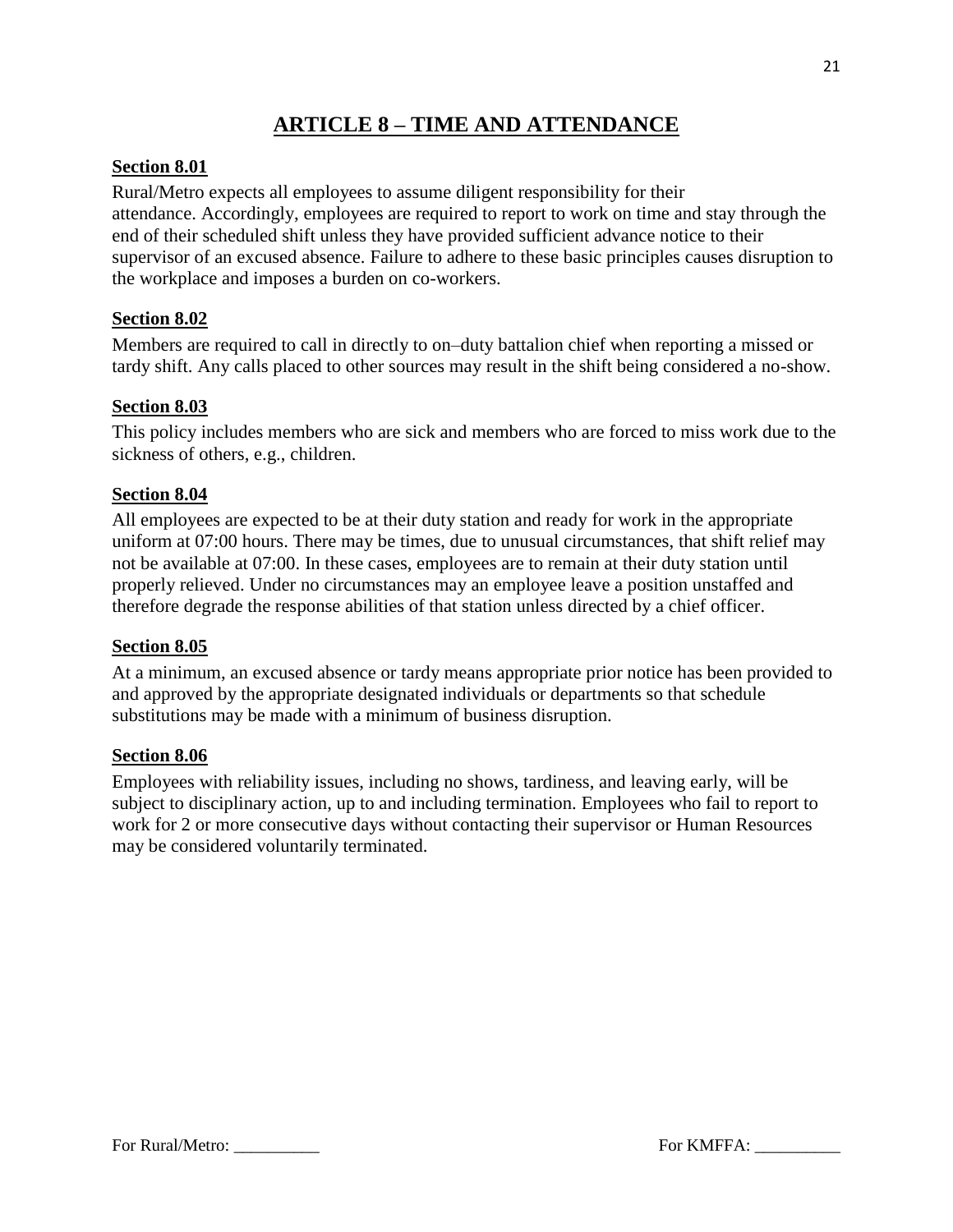# **ARTICLE 9 – COMPENSATION**

#### <span id="page-21-1"></span><span id="page-21-0"></span>**Section 9.01 – Pay Plan**

Beginning with the first full pay period after the effective date of this agreement, the Pay Plan will be as follows:

- A. No member shall exceed Maximum Pay scale.
- B. Any member being paid below the entry level rate, or the minimum rate commensurate with their rank as applicable will be brought up to the entry level rate, or the minimum pay rate for their rank no later than the second full pay period following the ratification of this Agreement.
- C. Effective no later than the second full pay period following the ratification of this Agreement, the Firefighter I and Senior Firefighter scales shall be combined and retitled as Firefighter. Additionally, the following terms and conditions shall apply:
	- 1. Employees who were previously classified as Firefighter I on the pay scale will be paid at the entry level rate, and shall be required to meet all applicable requirements as defined in sub-section H below, and have their Engine Crew Leader (ECL) in order to advance in grade on their merit date in the new pay classification.
	- 2. Employees who were previously classified as Senior Firefighter 1 and Senior Firefighter 2 on the pay scale will be paid at the entry level rate, and shall receive a onetime lump sum payment of five hundred dollars (\$500), to be paid within ninety (90) days of the ratification of this Agreement. However, these employees shall not be eligible for any additional grade increase in 2017.
	- 3. Employees who were previously classified as Senior Firefighter 3 on the pay scale will be paid at the entry level rate, but will allowed to advance in grade, provided that they meet all applicable requirements as defined in sub-section H below.
- D. Effective upon ratification of this Agreement, employees currently classified as a Lieutenant shall be reclassified as a Captain, but shall remain on their existing wage scale at their current grade.
- E. Members who acquire a medical license in the State of Tennessee to work as an Emergency Medical Technician-Paramedic will be advanced two grades effective the beginning of the first pay period when all requirements for working shift as an EMT-P have been met.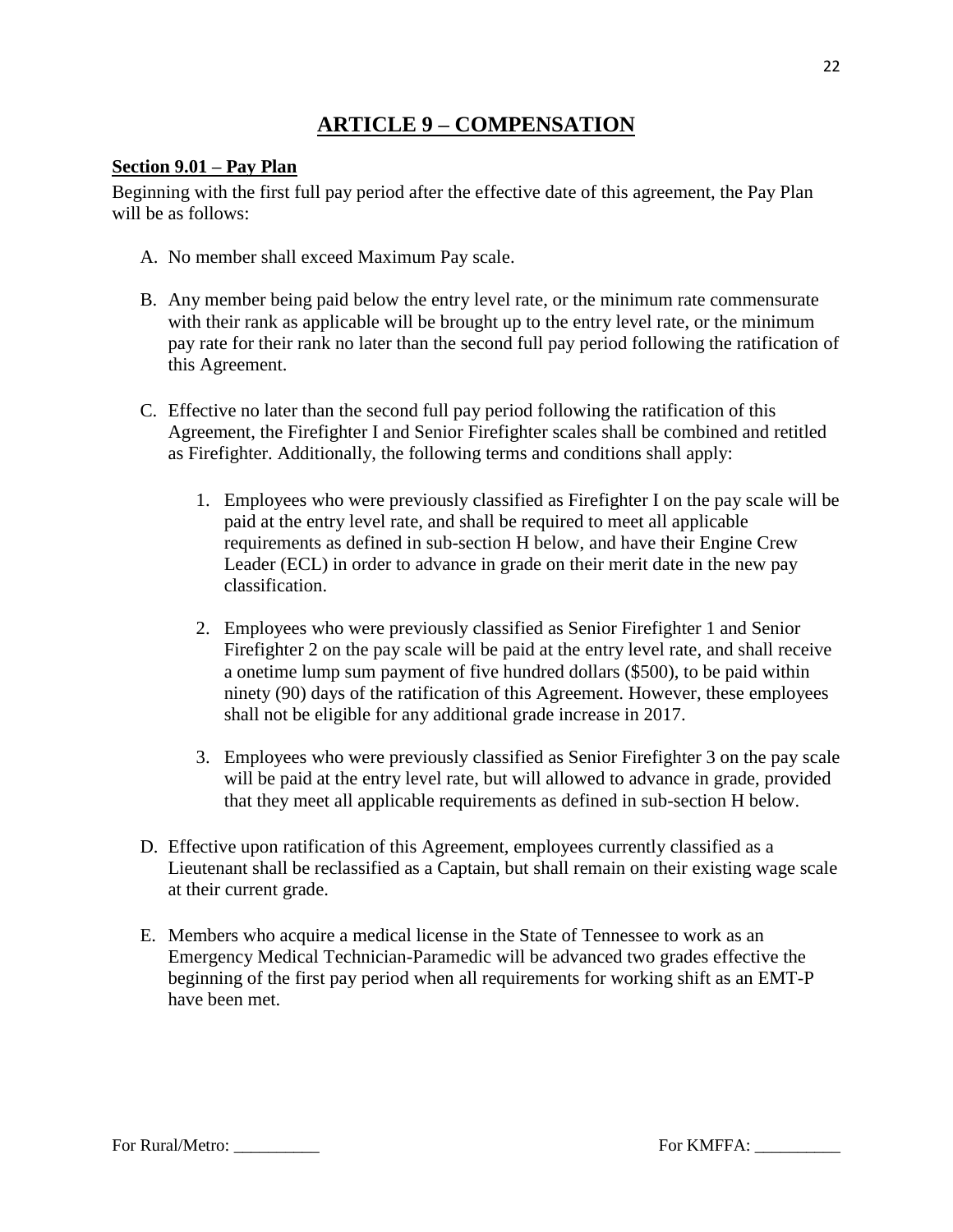- F. If any new full-time positions listed in Section 2.01 are created due to expansion of the fire division with a work schedule of shifts other than 24 hours on the ABC schedule, then the hourly rate assigned will equal the annualized amount in the pay plan table for the appropriate rank and grade when multiplied by the regular hours equivalent for any such positions.
- G. New hires and transfers will be assigned an hourly rate from the table by the Fire Chief based on qualifications and documented prior experience not to exceed the maximum rate for Firefighter and after consultation with the President of the KMFFA prior to an offer of employment being tendered.
- H. Members must meet the following standards in order to advance in grade or rank:
	- 1. Members must have at least 240 documented and appropriate training hours, as determined by the Joint Labor Management Committee. This shall be determined for the year before the member's merit date.
	- 2. Members must have a passing Physical Fitness Test (PFT) score of 210 points or greater. If "No", this evaluation will be held until the member does pass.
	- 3. Members must be clear of any final written warnings within the past six (6) months.
	- 4. Members must be in compliance with Article 11, Section 11.04 "Wellness Physicals."
- I. Members advance one grade on their merit date after receiving an evaluation of "meets standard" on their annual evaluations effective with the beginning of the next pay period. Members must meet the definitions for their rank to advance. However, this provision shall not apply to those employees identified in sub-section  $C(2)$  above, but only for calendar year 2017. (See Pay Plan Table for definitions.)
- J. Members advance in rank at the beginning of the next pay period when they fulfill all requirements of that rank and are promoted into that rank (see Pay Plan Table for definitions).
- K. Members can move down and right within the Pay Plan Table in the same year.

#### <span id="page-22-0"></span>**Section 9.02 – Pay Table**

See Appendix A

#### <span id="page-22-1"></span>**Section 9.03 – Definitions**

A. Level I. A firefighter meeting the qualifications of Firefighter I listed in NFPA 1001 either by certification by the Tennessee Commission of Firefighting Personnel Standards,

For Rural/Metro: \_\_\_\_\_\_\_\_\_\_ For KMFFA: \_\_\_\_\_\_\_\_\_\_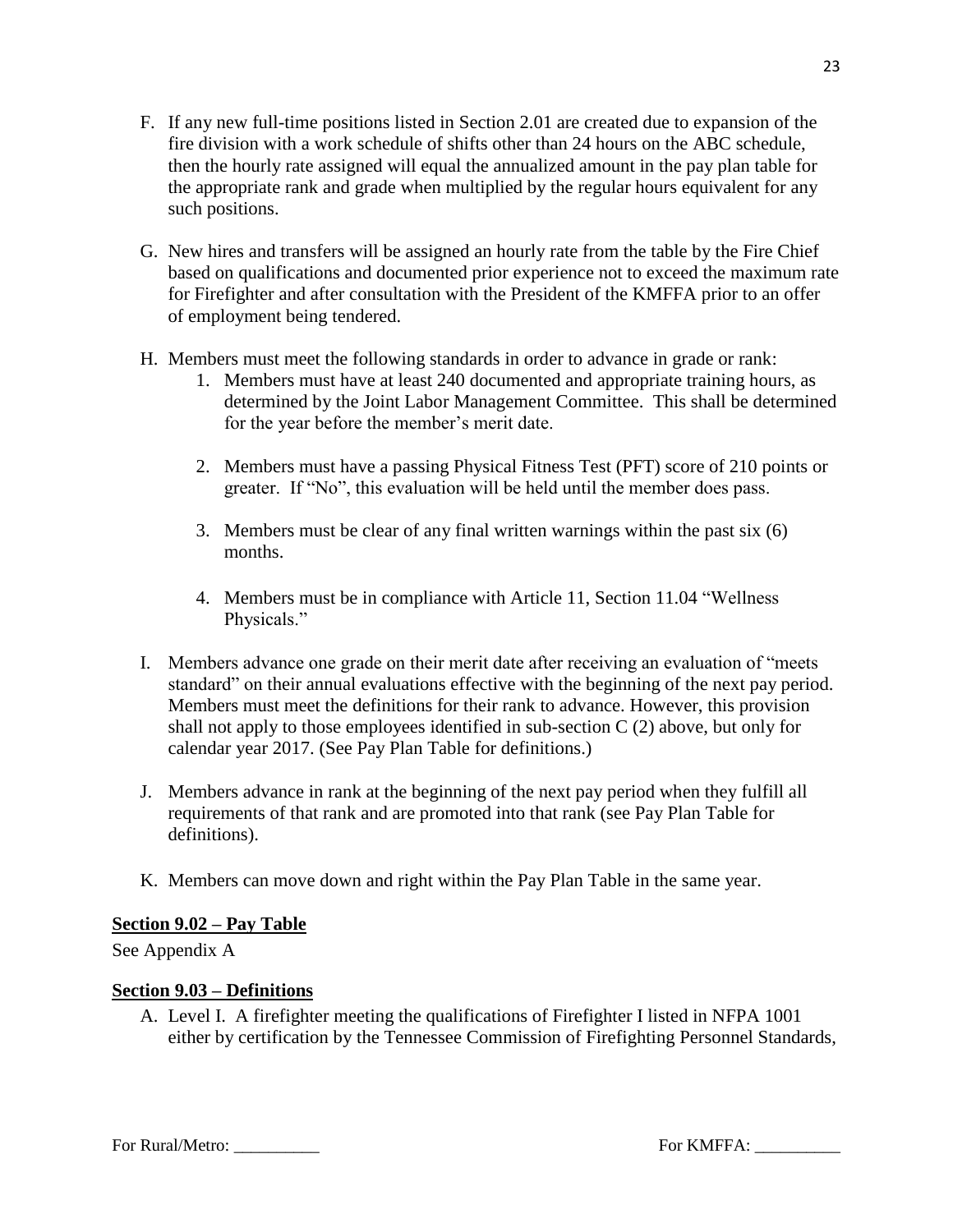and Education or another recognized credentialing authority such as the International Fire Service Accreditation Congress.

- B. EMT. A person holding a valid medical license as an Emergency Medical Technician from the Tennessee Department of Public Health.
- C. EMT-P A person holding a valid medical license as an Emergency Medical Technician-Paramedic from the Tennessee Department of Public Health.
- D. HazMat Ops. A person who meets the qualifications as a Hazardous Materials First Responder at the Operations Level as defined by NFPA 472 and by successful completion of the courses intended to meet the standard as specified by the Department.
- E. TN DL. Tennessee Driver's License.
- F. ICS. A person who meets the training objectives of the Incident Command System courses 100 and 200 by successful completion of the courses intended to meet the standard as specified by the Department.
- G. Level II. A firefighter meeting the qualifications of Firefighter II listed in NFPA 1001 either by certification by the Tennessee Commission of Firefighting Personnel Standards, and Education or another recognized credentialing authority such as the International Fire Service Accreditation Congress.
- H. TN FAD/O. A firefighter meeting the qualifications of Fire Apparatus Driver/Operator listed in NFPA 1002 either by certification by the Tennessee Commission of Firefighting Personnel Standards, and Education or another recognized credentialing authority such as the International Fire Service Accreditation Congress.
- I. Engine Crew Leader. A firefighter meeting job performance requirement 4.6 of NFPA 1021 Standard for Fire Officer Professional Qualifications by successful completion of the course(s) intended to meet the requirement as specified by the Department.
- J. Instructor I. A firefighter meeting the qualifications of Instructor I listed in NFPA 1041 either by certification by the Tennessee Commission of Firefighting Personnel Standards, and Education or another recognized credentialing authority such as the International Fire Service Accreditation Congress.
- K. Officer I. A firefighter meeting the qualifications of Fire Officer I listed in NFPA 1021 either by certification by the Tennessee Commission of Firefighting Personnel Standards, and Education or another recognized credentialing authority such as the International Fire Service Accreditation Congress.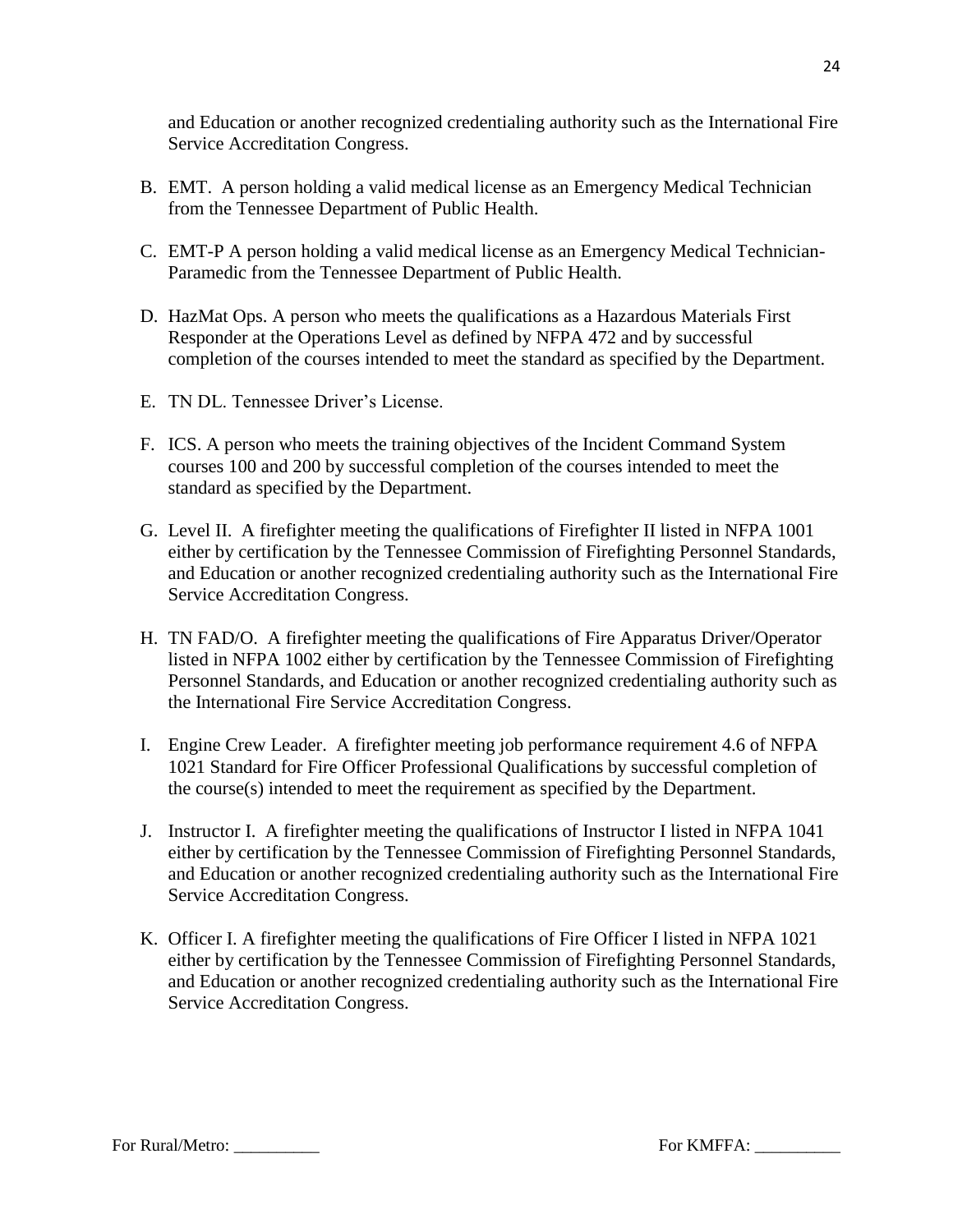- L. Full Time Service. Continuous, full-time employment within the fire division in Knox County, Tennessee.
- M. Merit Date. The full-time hire date with the Company except in the case of promotion to Captain in which case it is the promotion date.

#### <span id="page-24-0"></span>**Section 9.04 – Longevity**

Each July  $1<sup>st</sup>$  and December  $1<sup>st</sup>$  of each year of this Agreement, members who have completed at least seven years of full-time service in the KMFFA area, according to their KMFFA seniority date, and who meet the additional qualifications specified in this Article shall qualify for \$90.00 for each year of continuous full-time service, up to a semi- annual maximum of \$2,160.00; an annual maximum of \$4,320.00.

- A. Members on industrial leave shall qualify for this payment for only the first year of the industrial leave. However, the entire period of industrial leave shall qualify as continuous service when the member returns to active employment.
- B. Payments will be made as soon as possible but no later than 30 days after the qualifying date. Members who separate from employment within the bargaining unit area after the qualifying date but prior to the payment day shall still receive the longevity pay for that period.
- C. A member must have achieved that overall performance rating on "Meets Standard" or better on latest scheduled performance evaluation on file to receive longevity pay. A member who receives a "Below Standard" evaluation shall receive another evaluation within 90 to 120 days, and if that evaluation is, "Meets Standard" or better, he will be eligible to receive the next scheduled payment.

| <b>Service Years</b> | Semi-Annual | Annual<br>Payment |  |  |
|----------------------|-------------|-------------------|--|--|
| $\overline{7}$       | 630         | 1260              |  |  |
| $\overline{8}$       | 720         | 1440              |  |  |
| $\overline{9}$       | 810         | 1620              |  |  |
| 10                   | 900         | 1800              |  |  |
| $1\overline{1}$      | 990         | 1980              |  |  |
| 12                   | 1080        | 2160              |  |  |
| 13                   | 1170        | 2340              |  |  |
| 14                   | 1260        | 2520              |  |  |
| 15                   | 1350        | 2700              |  |  |
| 16                   | 1440        | 2880              |  |  |
| 17                   | 1530        | 3060              |  |  |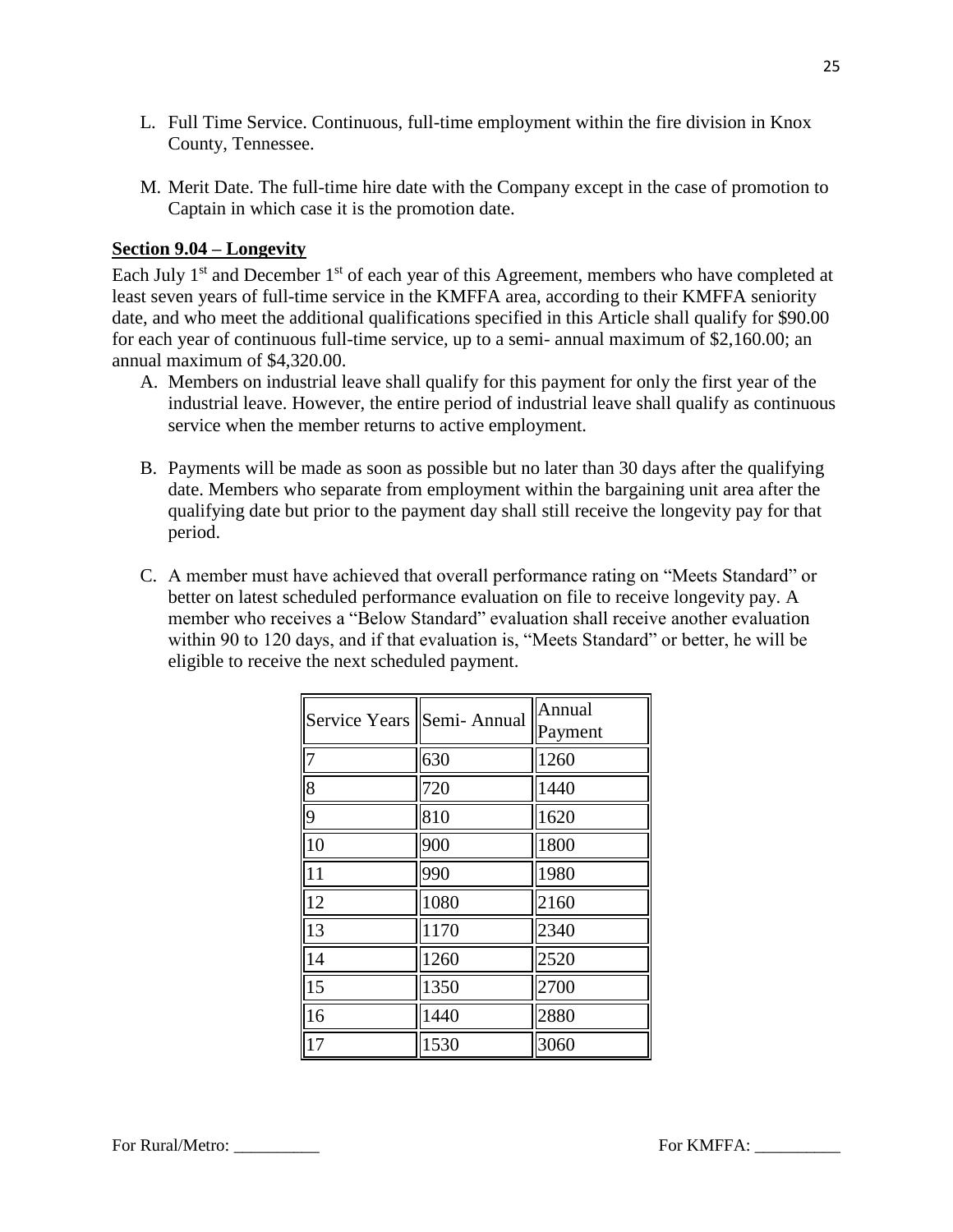| 18              | 1620 | 3240 |
|-----------------|------|------|
| 19              | 1710 | 3420 |
| $\overline{20}$ | 1800 | 3600 |
| $\overline{21}$ | 1890 | 3780 |
| $\frac{1}{22}$  | 1980 | 3960 |
| $\overline{23}$ | 2070 | 4140 |
| $\overline{24}$ | 2160 | 4320 |

D. The provisions of the Article shall expire with the expiration of the Agreement, or any extensions thereof.

#### <span id="page-25-0"></span>**Section 9.05 – Out of Title Pay**

- A. Effective January 1, 2017, when a member is assigned outside of his/her current assignment he/she will receive a three percent (3%) hourly differential for hours worked in that position. The assignment must be pre-approved by the Fire Chief or his/her designee.
- B. Scheduling will submit appropriate pay differential paperwork to the payroll department when a member is scheduled for an out of title position.
- C. Out of title pay positions are limited to the following:
	- 1. Captain to Battalion Chief
- D. To qualify for the out of title pay benefit, members must have successfully completed the qualifications for the position.

#### <span id="page-25-1"></span>**Section 9.06 – Report Pay**

Members, who are called in to work or called back to work from their homes to perform extra work, shall be guaranteed a minimum of one hour of pay at the appropriate wage rate.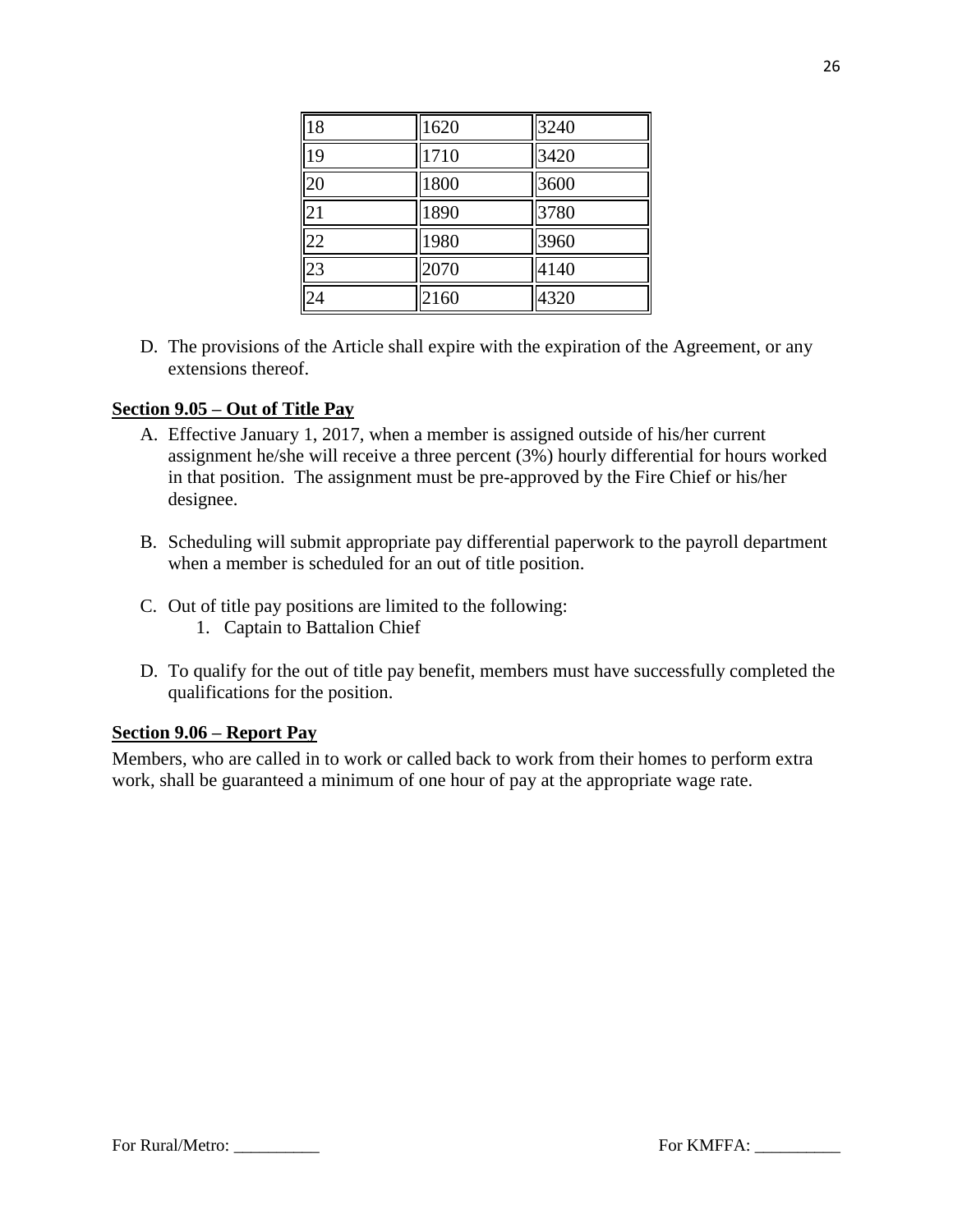# **Article 10 – HOLIDAYS**

# <span id="page-26-1"></span><span id="page-26-0"></span>**Section 10.01 – Recognized Holidays**

If a member works on a Company recognized holiday, they will be paid their regular hourly rate of pay, plus a premium payment of one-half hour pay for each hour worked on the holiday. Holiday pay shall be paid for the entire shift starting 7am the day of the Holiday. The recognized holidays for the contract period are:

- A. Independence Day
- B. Labor Day
- C. Thanksgiving Day
- D. The Day After Thanksgiving
- E. Christmas Day
- F. New Year's Day
- G. Martin Luther King Day
- H. Memorial Day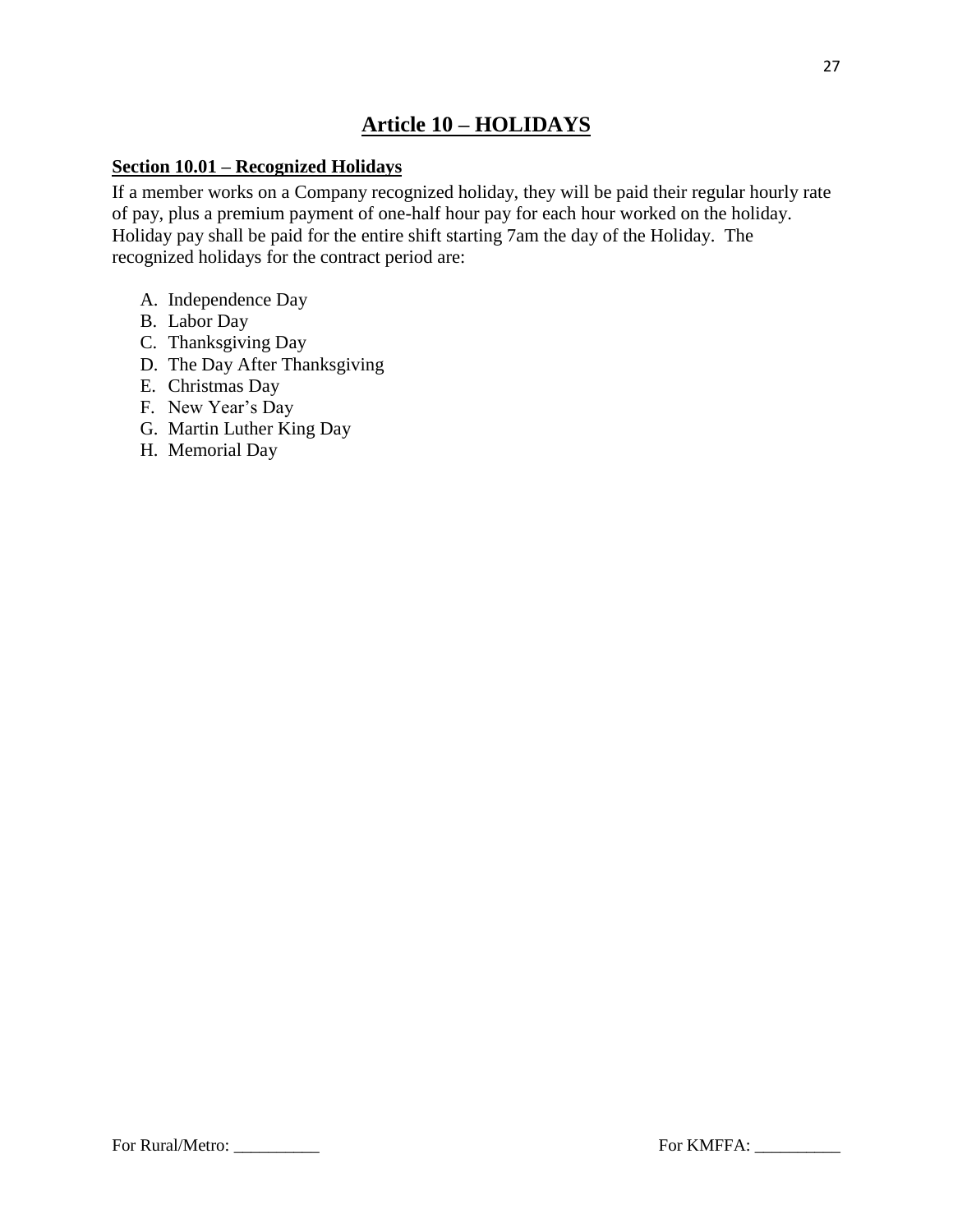# **ARTICLE 11 – BENEFITS and 401(k) PLAN**

#### <span id="page-27-1"></span><span id="page-27-0"></span>**Section 11.01 – Insurance Benefits**

The Employer agrees to offer all eligible full-time employees covered by this collective bargaining agreement a sponsored benefit plan that includes the following coverage: Health, Dental, Vision, Basic and Supplemental Life, Basic and Supplemental Accidental Death and Dismemberment (AD&D), Short Term Disability, Long Term Disability, Flexible Spending Accounts and an Employee Assistance Program. Full-time employees shall be eligible to participate in medical, dental, vision, life insurance, and disabilities benefits plans after sixty (60) consecutive calendar days of full-time employment.

The Employer will provide insurance benefits coverage in accordance with the applicable Benefit Plan documents. The Employer retains the right to implement tobacco surcharges, change, alter and/or replace its carriers, coverage, terms or provisions as it deems necessary. The Employer will provide at least sixty (60) calendar days' prior notice to the KMFFA of any such change.

#### <span id="page-27-2"></span>**Section 11.02 – Medical Insurance**

- A. Current medical and prescription drug coverages shall continue as described in the plan summary/summaries at the current employee/Employer cost share.
- B. Effective July 1, 2017 through the life of the Agreement, medical and prescription drug coverage shall be provided for as described in the Anthem Lumenos Consumer Driven Health Plans (CDHP \$1500 and CDHP \$2000) plan summary/summaries. The Employer shall pay seventy-five percent (75%) of the monthly premiums for the Anthem Lumenos Consumer Driven Health Plans (CDHP \$1500 and CDHP \$2000), for all eligible full time employees. The employee shall pay twenty five percent (25%) of the monthly premium through pre-tax payroll deductions.

#### <span id="page-27-3"></span>**Section 11.03 – Dental Insurance**

- A. Current dental coverage shall continue as described in the plan summary/summaries at the current employee/Employer cost shares.
- B. Effective July 1, 2017 through the life of the Agreement, the Employer shall pay fifty percent (50%) of the monthly premium for the DMO / PPO standard dental plan(s). The. The employee shall pay fifty percent (50%) of the remaining monthly premium through pre-tax payroll deductions.

#### <span id="page-27-4"></span>**Section 11.04 – Vision Insurance**

- A. Current vision coverage shall continue as described in the plan summary/summaries at the current employee/Employer cost shares.
- B. Effective July 1, 2017 through the life of the Agreement, the Employer shall pay fifty percent (50%) of the monthly premium for the Vision Service Plan 12 (VSP 12). The

For Rural/Metro: \_\_\_\_\_\_\_\_\_\_ For KMFFA: \_\_\_\_\_\_\_\_\_\_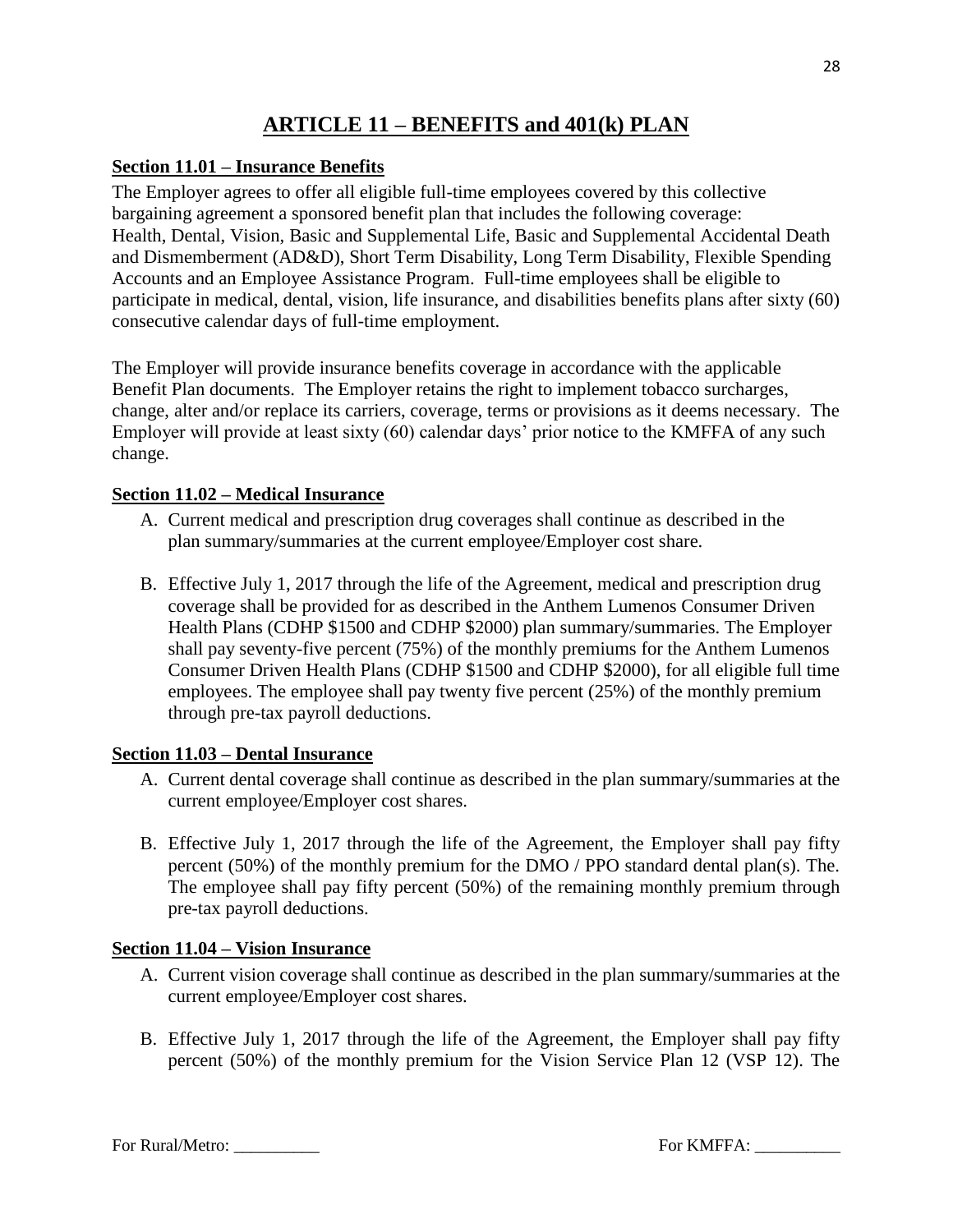employee shall pay fifty percent (50%) of the remaining monthly premium through pre-tax payroll deductions.

# <span id="page-28-0"></span>**Section 11.05 – Long Term Disability Insurance**

- A. The Employer shall provide a long-term disability plan that includes a one hundred and eighty (180) day elimination period and replaces sixty percent (60%) of an Employee's base salary, excluding overtime, bonuses and commissions.
- B. The Employer shall pay one hundred percent (100%) of the long-term disability premiums for eligible full-time employees.

# <span id="page-28-1"></span>**Section 11.06 – Group Term Life and Supplemental Life**

- A. Basic life insurance equal to two hundred percent (200%) of base salary, excluding overtime, bonuses and commissions. The Employer agrees to pay one hundred percent (100%) of the premiums for basic life insurance for eligible full-time employees.
- B. Additionally, the Employee may purchase supplemental life insurance for the employee and/or spouse and/or dependent(s). The Employee shall pay one hundred percent (100%) of the supplemental insurance premiums through after-tax payroll deductions.

# <span id="page-28-2"></span>**Section 11.07 – Accidental Death and Dismemberment Insurance (AD&D)**

- A. Basic AD&D insurance equal to two hundred percent (200%) of base salary, excluding overtime, bonuses and commissions. The Employer agrees to pay one hundred percent (100%) of the premiums for basic AD&D insurance for eligible full-time employees.
- B. Additionally, the Employee may purchase supplemental AD&D insurance for the Employee and/or spouse and/or dependent(s). The Employee shall pay one hundred percent (100%) of the supplemental insurance premiums through after-tax payroll deductions.

# <span id="page-28-3"></span>**Section 11.08 – Short Term Disability (STD)**

The Employer agrees to offer a supplemental short-term disability plan to employees. The employee shall pay one hundred percent (100%) of the supplemental insurance premiums through after-tax payroll deductions.

# <span id="page-28-4"></span>**Section 11.09 – Employee Assistance Program ("EAP")**

An EAP will be made available to all full-time and part-time employees. The Employer reserves the right in addition to any corrective action with reasonable cause, to refer an employee to the EAP for assessment and treatment. Such referrals to the EAP do not preclude the Employer from imposing corrective action based on the same event or circumstances in accordance with this Agreement.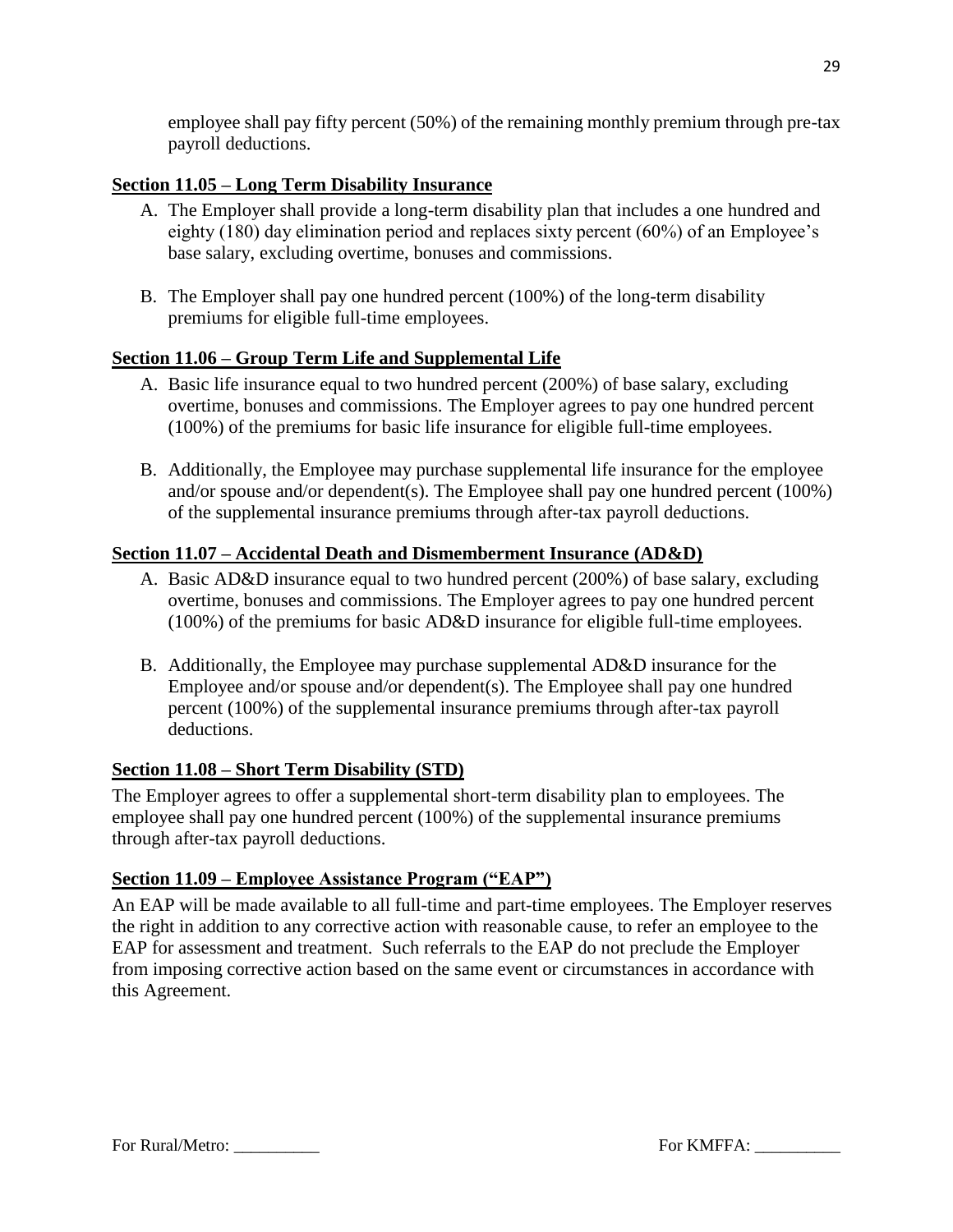## <span id="page-29-0"></span>**Section 11.10 – Flexible Spending Accounts**

- A. The Employer shall allow employees to defer up to the maximum allowed by federal law per calendar year on a pre-tax basis per IRS Section 125 guidelines for the purpose of paying for dependent care cost for qualified dependents. The dependent care provider will be at the discretion of the employee; however, the employee must receive and present the third party administrator with receipts for dependent care services and the tax identification number of the provider.
- B. The Employer shall allow employees to defer up to the maximum allowed by federal law per calendar year on a pre-tax basis per IRS Section 125 guidelines for qualified health related expenses not otherwise covered under any health plan (i.e., medical, dental, vision). The employee must receive and present the third party administrator with receipts for medical care. The Employer shall pay the administrative cost for this plan. excluding the elective fee to coordinate payments with the other health insurance plans

# <span id="page-29-1"></span>**Section 11.11 – 401(k) Plan**

Effective January 2018, employees covered by this Agreement shall have the right to participate in the Employer's 401(k) plan according to its eligibility requirements, vesting and other provisions as defined in the plan document.

Pursuant to the plan document, for each payroll period, for each eligible full-time employee, the Employer will make a matching contribution equal to 50% of each eligible employee's Elective Contributions to his/her 401(k) plan for the payroll period (e.g. an employee with forty eight (48) or less months of service would need to have an elective contribution of eight percent (8%) per pay period in order to receive the maximum Employer matching of four percent (4%). The Employer's total matching contribution per pay period shall not exceed the following:

- A. A maximum Employer match of four percent (4%) for employees with 48.99 or less months of service with the Employer.
- B. A maximum Employer match of five (5) percent for employees with 49.00 months of service up to 108.99 months of service with the Employer.
- C. A maximum Employer match of six (6) percent for employees with 109.00 or more months of service with the Employer.

Pursuant to the terms of the Plan document, the Employer does not match Elective Contributions that are catch-up contributions (i.e., contributions in excess of plan and legal limits that can be made by participants who are at least age 50).

The provisions of the plan documents will govern eligibility, contributions, employer matching and vesting. The Employer reserves the right to modify the Plan Documents and substitute Administrators, Record Keepers and Trustees at its sole discretion.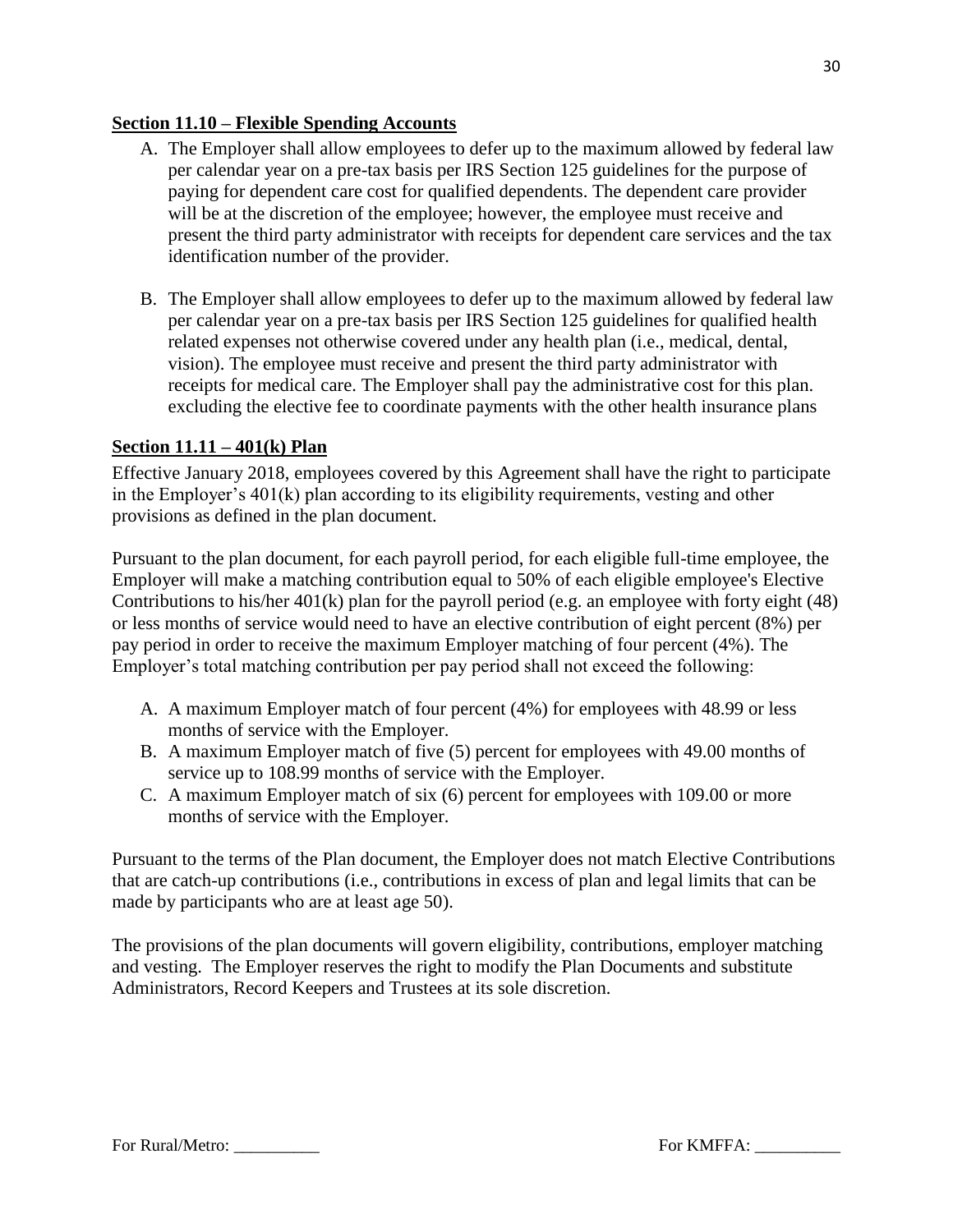#### <span id="page-30-0"></span>**Section 11.12 – Supplemental Workers Compensation Benefit**

- A. When the Company determines that a member has sustained a compensable industrial injury or illness while performing fire suppression, fire prevention, emergency medical services, or field training, the Company will pay the member a supplemental benefit.
- B. The amount of the supplemental benefit will be sufficient so that when combined with his statutory benefit he will receive a net total that is equal to the regularly scheduled hours during the three months preceding the injury or illness.
- C. If an injury or illness is caused by the member's violation of the Company's safety rules, the member shall not receive the supplemental benefit.
- D. If the employee has sustained an injury and is capable of modified work (Light Duty) during recovery, he must be available and work duties as assigned to obtain the supplemental benefit. The employee may use sick or vacation time to make net pay instead of the supplemental benefit.
- E. If the employee is out of work for more than 90 days and has not worked modified duty, the employee will be placed on leave of absence (FMLA), which may have an impact on benefits. It is in the employee's best interest to get clearance as soon as practical for modified/light duty assignments.
- F. If the employee injury does not allow modified work after 90 days and the employee is placed on COBRA, the Company will continue to make the employer portion of the COBRA payments for an additional 90 days.
- G. The supplemental Workers' Compensation benefits as defined in this Article shall expire one (1) year from the date of injury, or upon expiration of this Agreement.

# <span id="page-30-1"></span>**Section 11.13 – Line of Duty Death and Dismemberment Benefit**

- A. Rural/Metro will provide all active fulltime firefighters Accident Death and Dismemberment in the amount of two hundred and fifty thousand dollars **(**\$250,000). The plan summary shall contain all of the benefits and procedures offered to employees.
- B. If at any time the Federal or State Government allows Rural/Metro firefighters to be included in the Public Safety Officers Death benefit or similar program, the company may, at its discretion, terminate the company-paid policy.

# <span id="page-30-2"></span>**Section 11.14 – Wellness Physicals**

A. For the duration of this Agreement each member will receive a comprehensive medical evaluation and physical on an annual basis. The Company will designate the testing facility and the testing will be done at the Company's expense.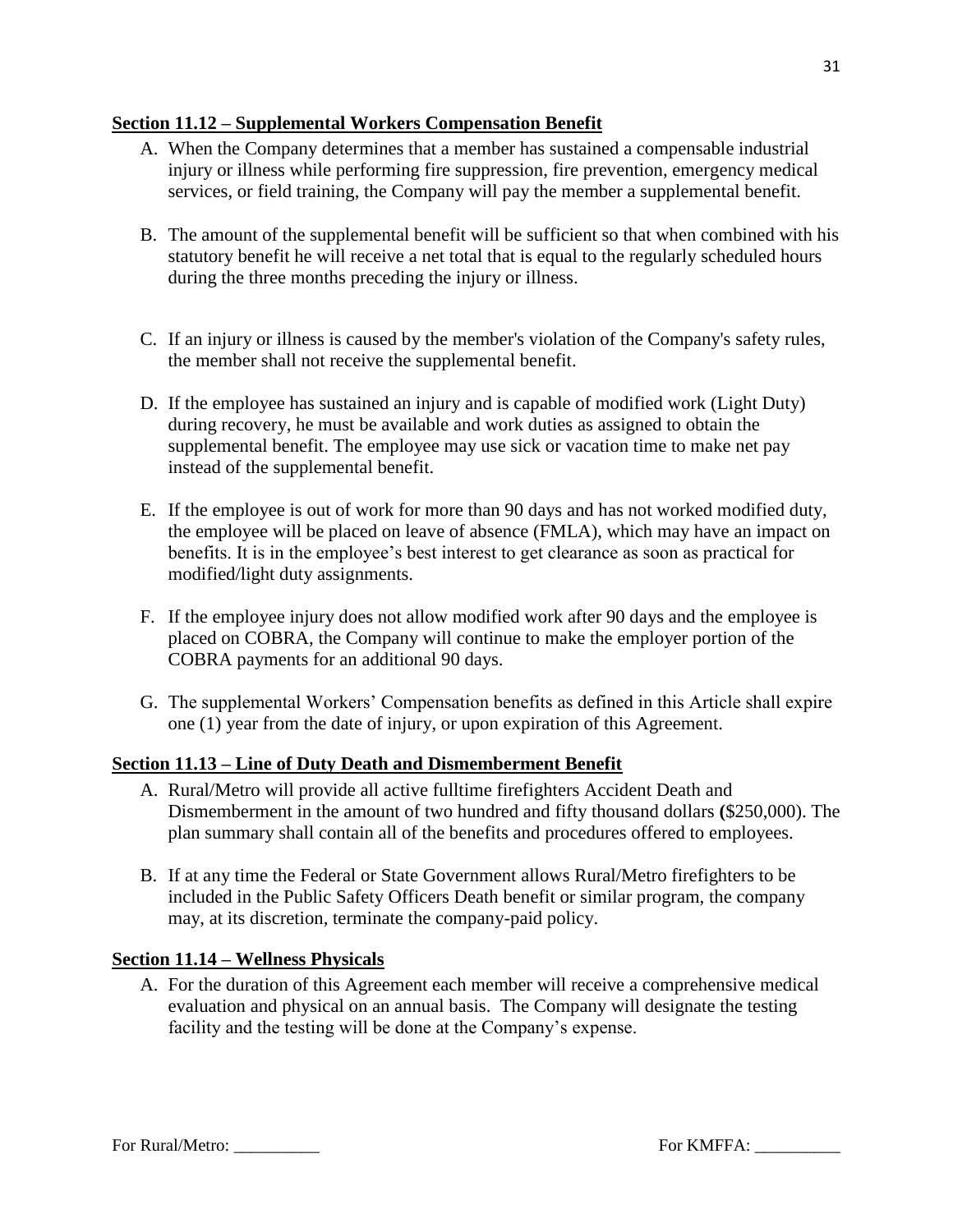B. The Safety and Wellness Committee will provide oversight for the medical evaluation program, making recommendations as necessary to ensure that all members are physically capable of performing their assigned duties without posing a risk to themselves or others.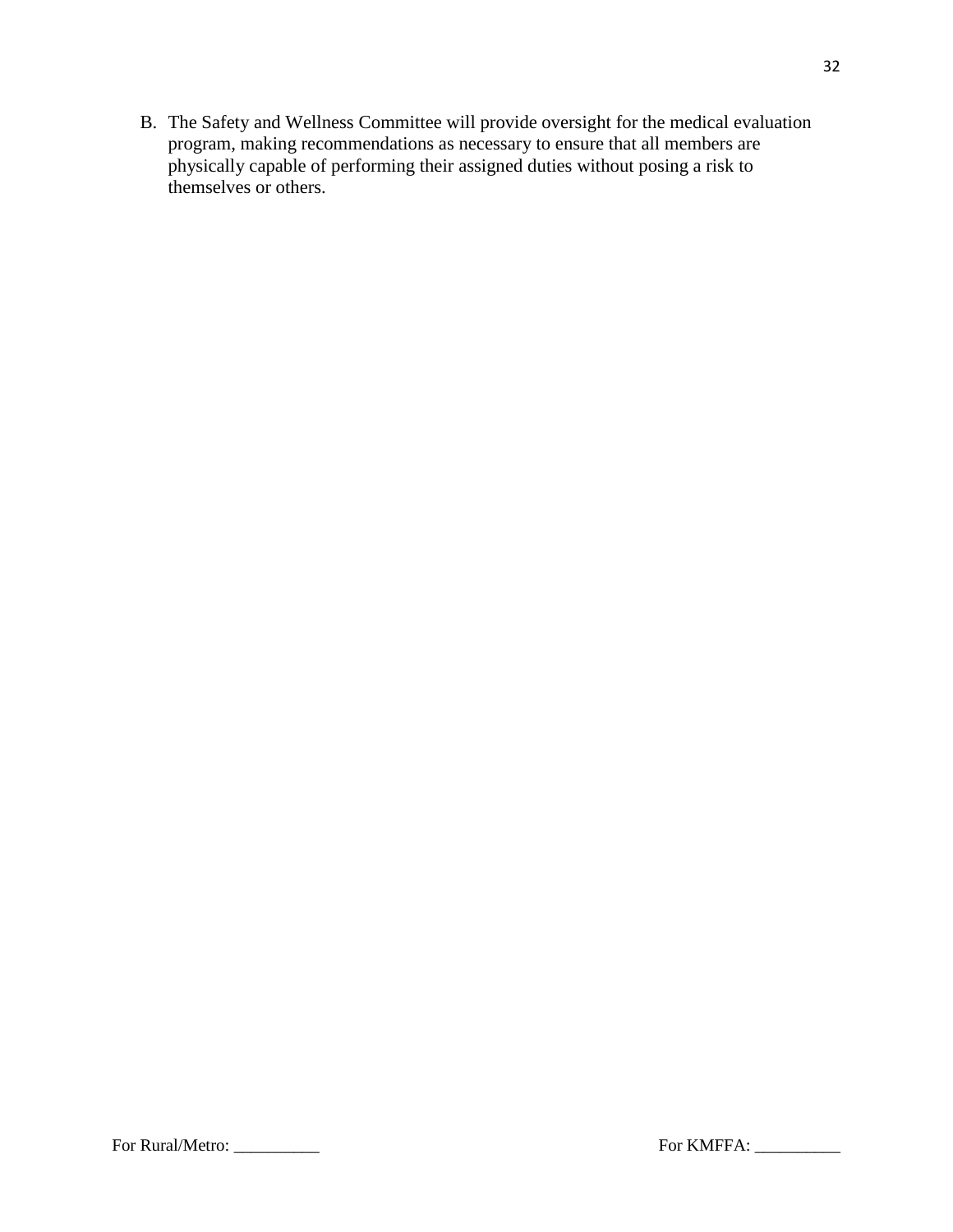# **ARTICLE 12 – SICK AND VACATION LEAVE**

#### <span id="page-32-1"></span><span id="page-32-0"></span>**Section 12.01 – Intent**

The Company will provide paid sick and vacation leave for all members of the bargaining unit as provided in the following definitions and schedules.

#### <span id="page-32-2"></span>**Section 12.02 – Sick Time**

Paid time away from work due to personal or immediate family illness or injury. Immediate family is defined as, and limited to, the employee's spouse, mother, father, child, sibling, grandchild, grandparent, parent-in-law, qualified domestic partner and "step" relationship of the previous listed family members.

- A. Requests for sick leave should be called in to the battalion chief at least 12 hours prior to the beginning of the shift. The Company reserves the right to request medical documentation to substantiate the need for paid sick leave. Failure to provide acceptable documentation may result in disciplinary action and/or denial of the requested paid sick leave.
- B. Sick time cannot be donated to another member. Accumulated annual sick leave and/or sick bank balances are not reimbursed upon termination of employment.
- C. Sick time is to be included in overtime calculations.

## <span id="page-32-3"></span>**Section 12.03 – Sick Leave Allocation**

Sick time will be distributed on the member's anniversary of the latest Rural Metro full-time hire date. Unused sick time will be converted into the member's sick bank at the end of each year. The purpose of the sick bank is to accumulate sick time as a bridge to long-term disability. The maximum sick hours an employee is allowed to accumulate is one thousand four hundred and forty (1440) hours. Once the employee's sick time bank reaches the maximum accumulation no further sick time hours will be distributed until the employee's next anniversary date, provide their sick bank is below the maximum accumulation at the time of distribution. Members will receive sick time according to the schedule listed below:

- A. 0 to 6 Months 56 Hours (2 Days) (One Week)
- B. 6 Months to 1 Year 112 Hours (4 Days) (Two Weeks)
- C. Over 1 Year 168 Hours (7 Days) (Three Weeks)

# <span id="page-32-4"></span>**Section 12.04 – Vacation Time**

Vacation days will be distributed on the member's anniversary of the latest Rural Metro full-time hire date and are to be used within the following twelve (12) month period. Vacation time will be taken in full shift increments. The scheduling chief to accommodate unusual circumstances may approve a partial shift allotment. Vacation time is to be included in overtime calculations. Unused vacation time will be paid at straight time upon voluntary termination from the Company. After completion of twelve (12) months of continuous service employees may, at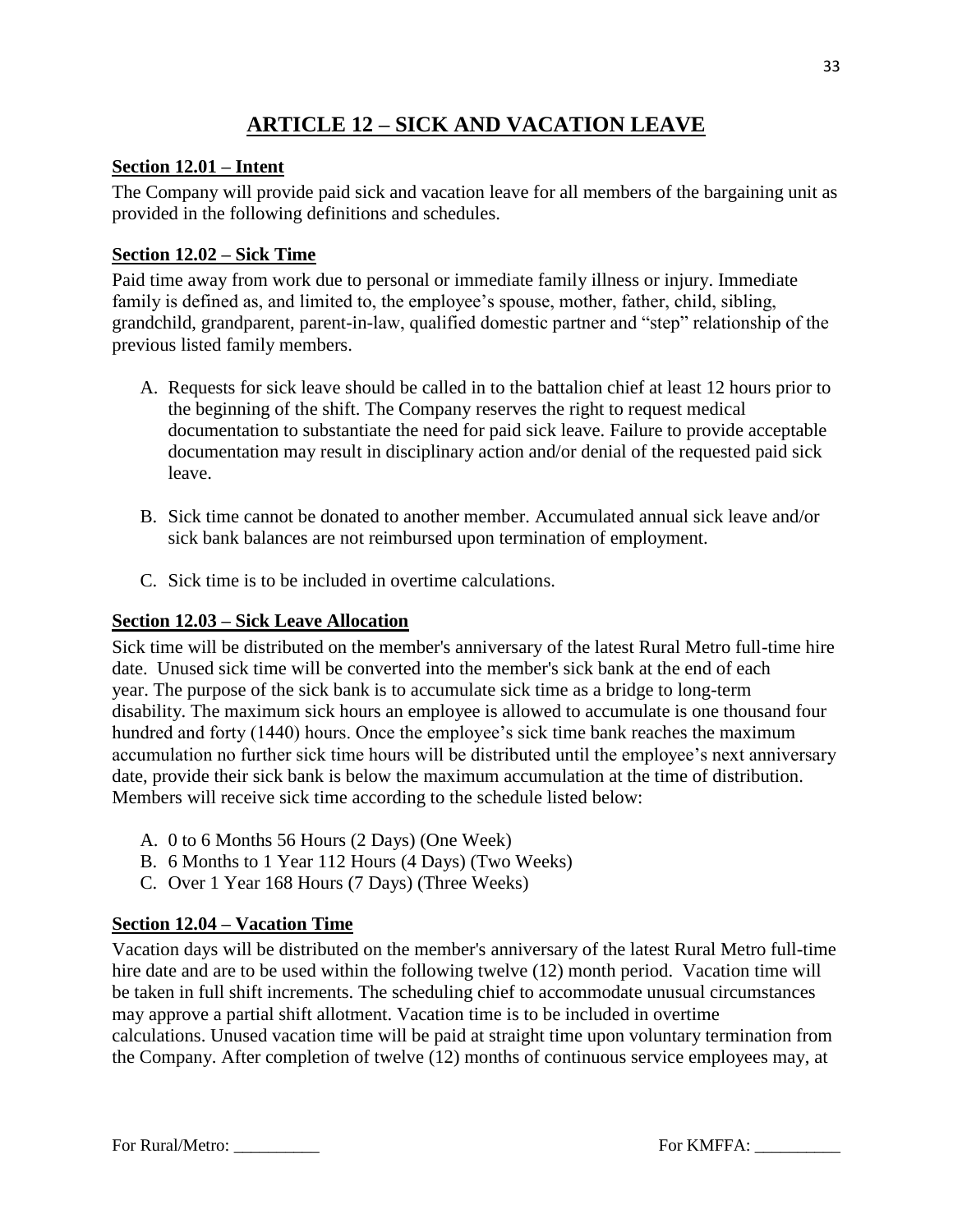their option, choose to cash out unused vacation time up to the amount of hours available in their vacation bank. Requests for such payment need to be received thirty (30) days in advance. Vacation cash outs will be paid at the employee's current straight time rate of pay.

The Joint Labor/Management Leadership Committee will set scheduling vacation time procedures. Members may carry over 3 days excess over Vacation maximums. Carry over vacation must be taken within 6 months or it is forfeited. The Fire Chief or his designee may only make exceptions.

Except where prohibited by law, employees are required to exhaust accrued vacation time while on an unpaid leave of absence that is not part of an administrative leave pending an investigation.

#### <span id="page-33-0"></span>**Section 12.05 – Vacation Leave Allocation**

- A. 6 Months 1 Year: 72 hours 3 Days (1 Week)
- B. 1 Year and a Day to 5 Years: 120 hours 5 Days (2 Weeks)
- C. 5 Years and a Day to 10 Years: 168 hours 7 Days (3 Weeks)
- D. 10 Years and a Day to 15 Years: 216 hours 9 Days (4 Weeks)
- E. 15+ Years: 288 hours 12 Days (5 Weeks)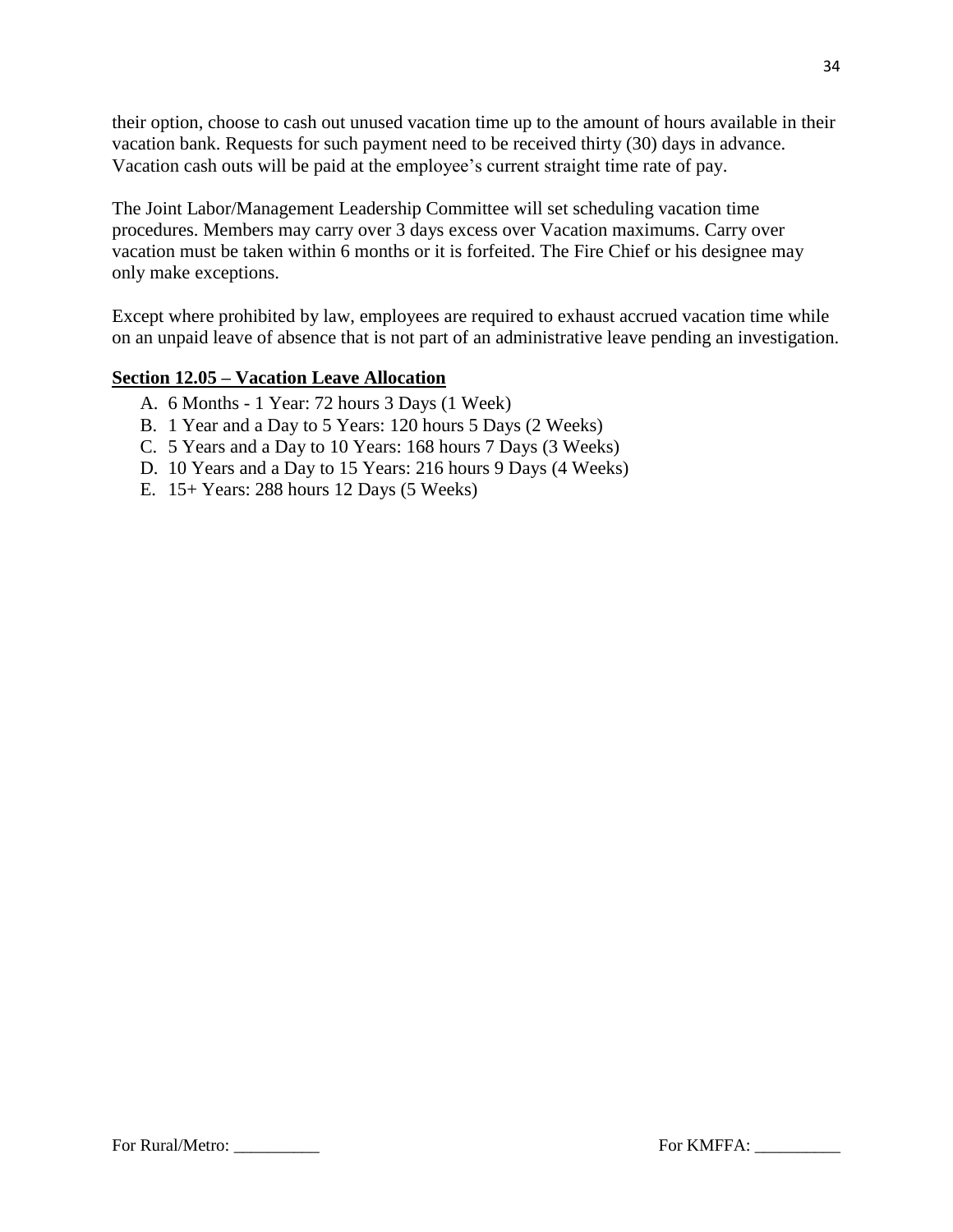# **ARTICLE 13 – LEAVES of ABSENCE (LOA's)**

# <span id="page-34-1"></span><span id="page-34-0"></span>**Section 13.01 – Personal Leave of Absence (PLOA)**

All full time employees after successfully completing their probationary period are eligible to request a Personal Leave of Absence (PLOA). Requests must be made in writing to their Battalion Chief or his/her designee and must state the reason for the leave request in order to be reviewed and considered by the Employer. PLOA's shall be approved at the sole discretion of the Employer and the maximum allowable leave for a voluntary leave PLOA is sixty (60) calendar days within a rolling twelve (12) month period. Additionally, PLOA's shall be for a minimum of thirty (30) calendar days. At no time shall a leave of absence be granted for the purpose of finding alternative work or working for any other Employer. Such a request is considered an excused absence from work without pay wherein the employee is responsible for the full insurance premium amount (100%) consistent with COBRA procedures.

If granted a PLOA, employees are required to use all accrued vacation time before the unpaid portion of the leave begins. Employees who request and are granted a PLOA do so with the full recognition that the Employer cannot guarantee that employee will be returned to their formerly held shift either before, or upon return from the leave. The Employer agrees to make every practical effort to return the employee to a comparable position if such an opening exists.

#### <span id="page-34-2"></span>**Section 13.02 – Family Medical Leave Act**

Employees may request a leave of absence under the provisions of the Family Medical Leave Act of 1993 provided they meet all of the criteria required by the Act. The Employer shall have the right to request that the employee obtain a medical certificate supporting the leave request. Medical benefits for employees on Family Medical Leave will continue provided the employee pay their portion of all related health insurance premiums during the leave.

As a condition of a FMLA leave all available accrued paid leave time (sick time first) will be used as part of each leave of absence. In the case of an intermittent leave where the employee may work only partial days (such as provided by the Family and Medical Leave Act), all available accrued paid leave time (sick time first) will be used according to those partial scheduled days not worked.

Employees requesting FMLA must submit a request pursuant to the Employer's designated procress at least thirty (30) days in advance if possible. For births, adoption and foster care placements, the employee must give at least thirty (30) days notice, if possible.

An employee seeking medical leave under the FMLA must provide written certification by a physician or practitioner. Employees who are eligible for intermittent leave under the FMLA must also demonstrate medical necessity before a reduced schedule will be granted. The Employer reserves the right to request a second medical opinion at its expense. In the event that the second opinion differs from the certifying doctor, a third opinion may be requested at the Employers expense. The third opinion shall be final and binding. The third health care provider must be designated or approved jointly by the Employer and the employee.

For Rural/Metro: \_\_\_\_\_\_\_\_\_\_ For KMFFA: \_\_\_\_\_\_\_\_\_\_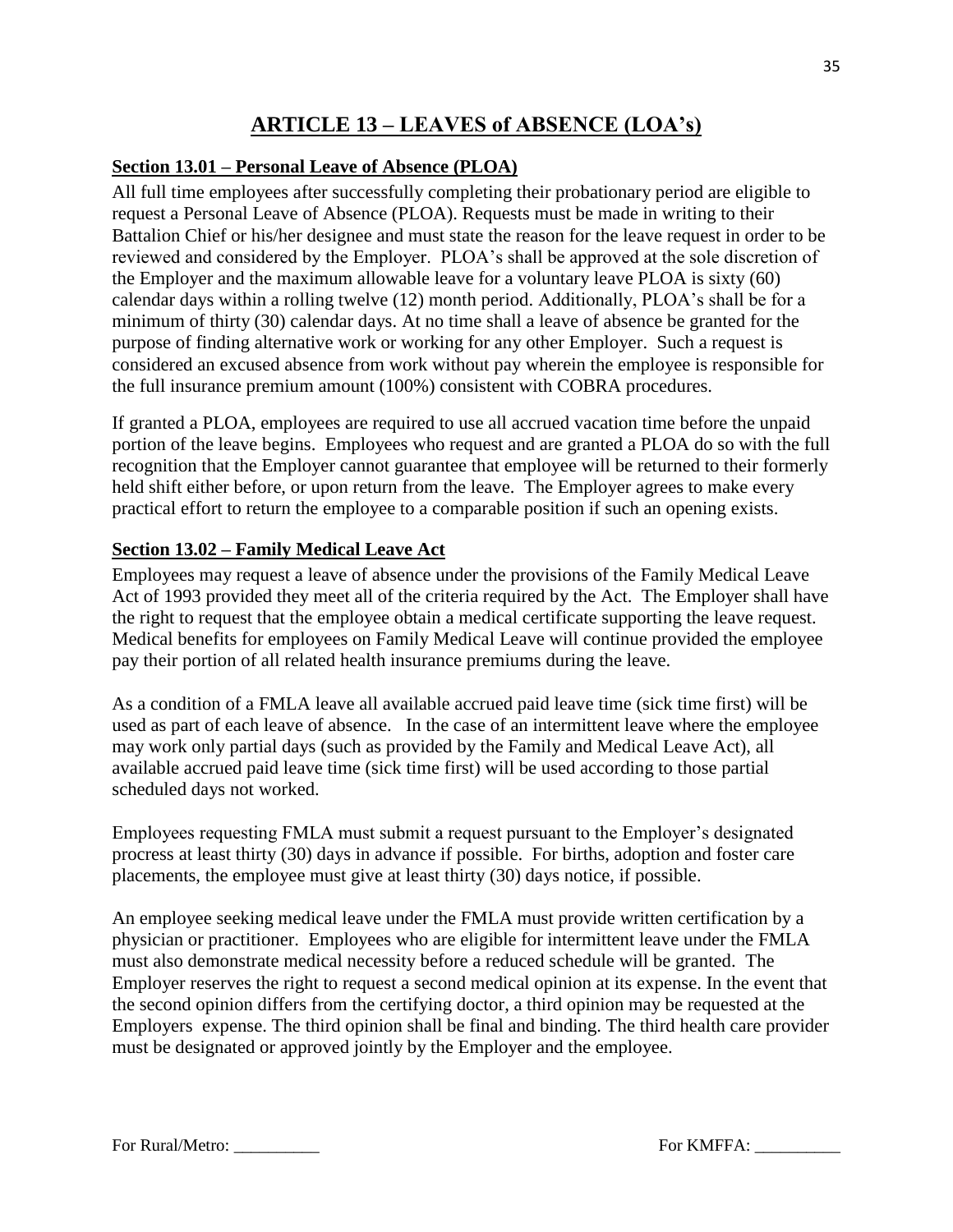Employees returning from FMLA leave will be reinstated in their former position or an equivalent position with the same benefits and compensation. Employees who request and are granted a concurrent leave after their twelve (12) week FMLA eligibility cannot be guaranteed a position will be available when they are ready to return. If an employee on FMLA does not return to work, the employee must reimburse The Employer for the employer portion of the insurance premium paid during the leave, unless the employee is unable to return to work due to circumstances beyond his or her control.

The health and welfare benefits, including health care spending accounts for employees on an approved leaves of absence, may be continued or revoked at their request, however, the Employer paid benefits may be discontinued after ninety (90) calendar days. Additionally, the employee must continue to make any Bi-weekly contributions for extra coverage as is normally required when working.

After ninety (90) calendar days, employees and/or their qualified dependants will be offered continuation of benefits as provided for in the Internal Revenue Code Section 162(k), Consolidation Omnibus Budget Reconciliation Act of 1985 (COBRA). The employee shall be responsible for the full insurance premium amount one hundred percent (100%) consistent with COBRA procedures. Employees-are not paid holiday pay while on leave.

The Federal Family and Medical Leave Act (FMLA) does not supersede any provision of a state or local law that provides greater family or medical leave rights than the Act provides. Employers are required to apply provisions of state family leave/medical laws, if they are more generous to the employee requesting the leave.

# <span id="page-35-0"></span>**Section 13.03 – Worker's Compensation Leave**

Employees who become ill or injured as a result of their job responsibilities will be granted a leave of absence not to exceed twelve (12) months (need not be consecutive) in any rolling eighteen (18) month period from the onset of the leave, subject to applicable state and federal law. Such leave shall not extend beyond their period of incapacitation for duty. An employee who fails to return at the end of a scheduled leave of absence shall be considered separated from employment. If an employee accepts employment elsewhere during the leave without prior approval of the Employer, the employee shall be considered separated from employment. The worker's compensation leave and the family medical leave will run concurrently subject to proper notice by the Employer.

The Employer will continue to provide health benefits for employees on Workers' Compensation Leave as long as the employee continues to pay all applicable contributions, up to a maximum of twelve (12) months.

Whenever feasible the employer may offer a transitional duty position to an employee injured at work. Time worked in such position shall not exceed one hundred twenty (120) calendar days from the date of injury and shall be paid at the applicable hourly rate for that position.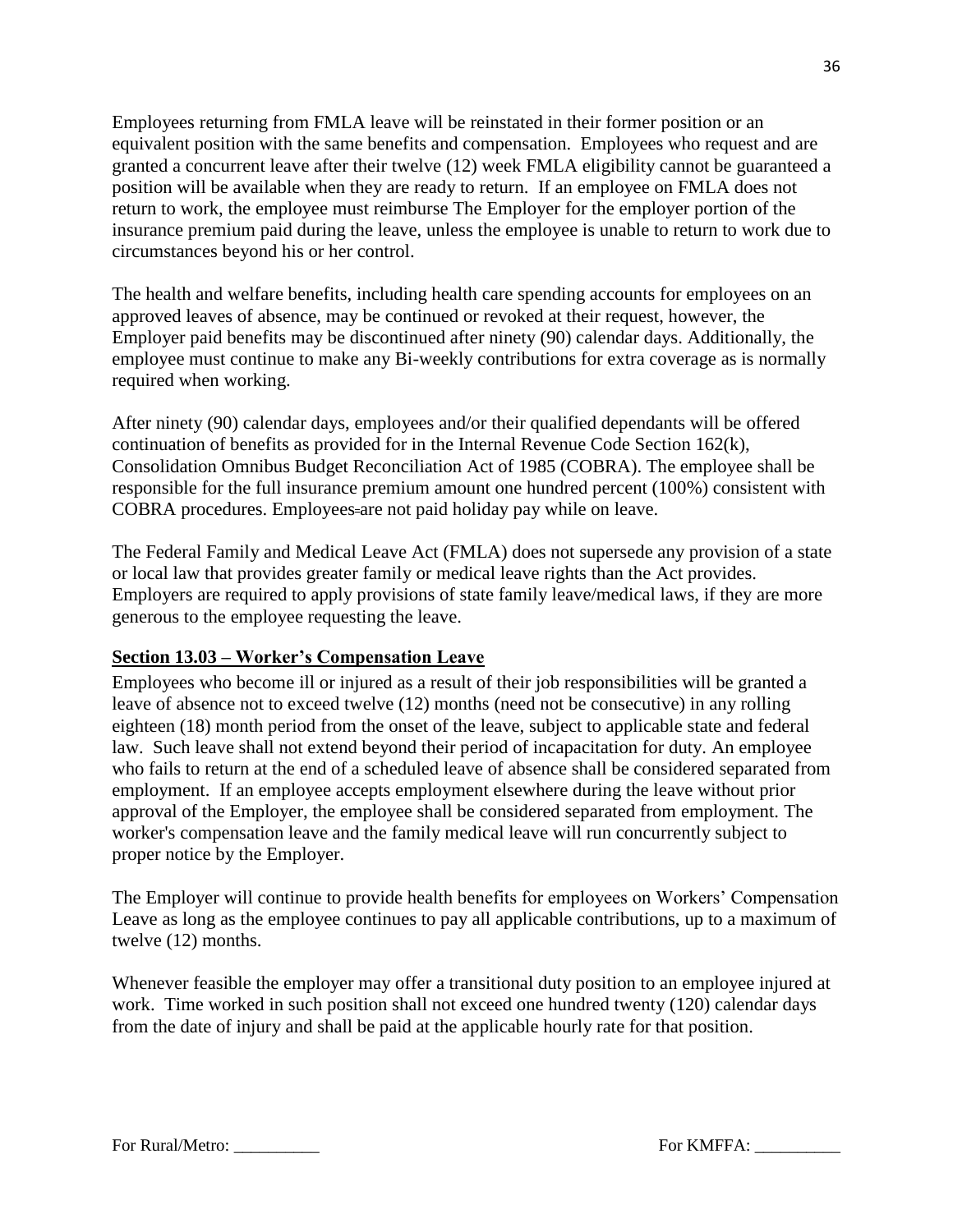Employees on a Workers' Compensation leave of absence will be allowed to return to their regular job classification and job assignment only upon successful passing of the Physical Fitness Test (PFT). Workers' Compensation leave of absence will run concurrent with any other qualified LOA. Employees shall continue to accrue seniority toward wage tenure increases while on a Workers' Compensation Leave.

## <span id="page-36-0"></span>**Section 13.04 – Extension of a Leave of Absence**

A leave of absence may be extended at the sole discretion of the Employer.

#### <span id="page-36-1"></span>**Section 13.05 – Subpoena/Witness Service**

Any employee subpoenaed to appear in an administrative or legal proceeding or to give a deposition in same, shall be granted time off without loss of pay or benefits if required to appear by a governmental agency and the incident giving rise to subpoena is work related. The employee must submit documentation representing time spent in compliance of said subpoena to their Operations Manager upon their return to work in order to receive payment for such time.

If the employee is excused from his/her obligation and more than four (4) hours remain in the employee's regularly scheduled workday, the employee shall return to work. The Employer shall notify the employee within twenty-four (24) hours of the receipt of a subpoena at the Employers operation.

Employees shall not be entitled to pay under this provision if a trial or proceeding that initiates the subpoena is by or on behalf of a present or past employee that has initiated litigation towards the Employer or if the incident giving rise to subpoena is not work related, however, the Employer shall insure that the employee is allowed the time off for such proceeding and that the employee may request to use vacation hours for their time off. Any employee called upon by or on behalf of the Employer will be compensated, as hours worked, by the Employer for witness time and any resulting lost work time.

#### <span id="page-36-2"></span>**Section 13.06 – Bereavement Leave**

Full-time members may request a maximum of five calendar days leave or number of shifts typically scheduled within five days with pay (if scheduled to work) for each death in the immediate family. The immediate family is defined as, and limited to, the member's spouse, mother, father, child, sibling, grandchild, grandparent, parent-in-law, and qualified domestic partner, as defined in the Company benefit plan. Bereavement leave is paid at a rate based upon the member's regularly scheduled workweek. The Company may require a document verifying the death.

# <span id="page-36-3"></span>**Section 13.07 – Jury Duty**

For all full-time members summoned to jury duty, the Company will comply with Tennessee Code Annotated Section 22-4-106. To qualify for jury duty leave, a member must submit to his supervisor a copy of the summons to serve as soon as it is received. A member will be expected to report for work as the court schedule permits.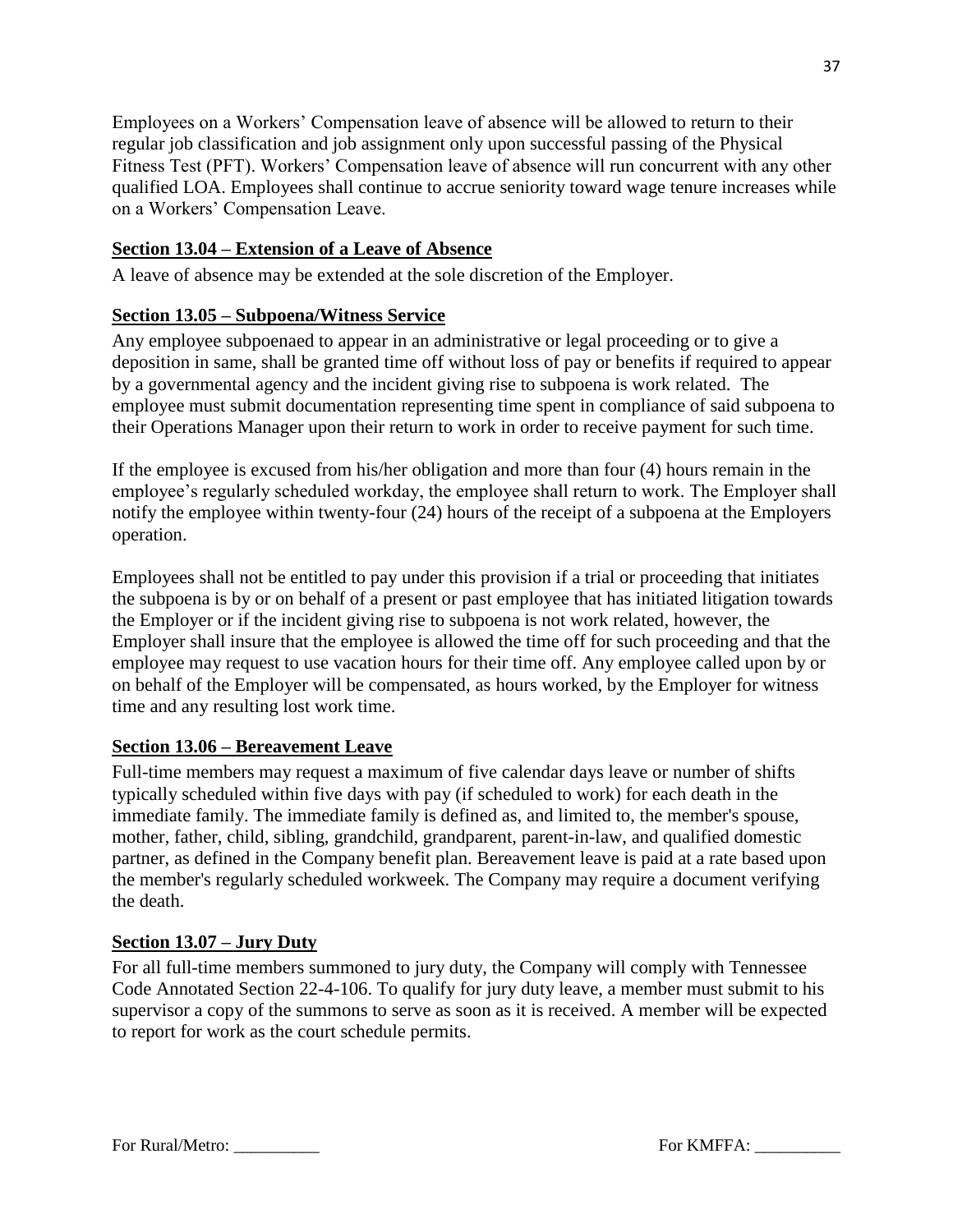#### <span id="page-37-0"></span>**Section 13.08 – Military leave**

Military Leave will be granted in accordance with the Uniform Services Employment and Reemployment Rights Act of 1994 (USERRA), as amended, and applicable provisions of federal, state and local law. Military leaves are unpaid, but the employee may use accrued vacation pay during the absence. If an employee chooses to continue health benefits while on military leave, the Company will continue to pay the Company-portion of insurance premiums for up to twelve (12) months, so long as the employee remains on active duty and pays the employee-portion of premiums during that time. Employees will then be offered continuation of benefits under COBRA for up to an additional eighteen (18) months. Upon reemployment, any break in employment due to military service will not be treated as a break in service for purposes of determining forfeiture of accrued benefits and accrual of benefits under any retirement plan. Reinstatement shall be governed by the federal, state, and local laws referenced above.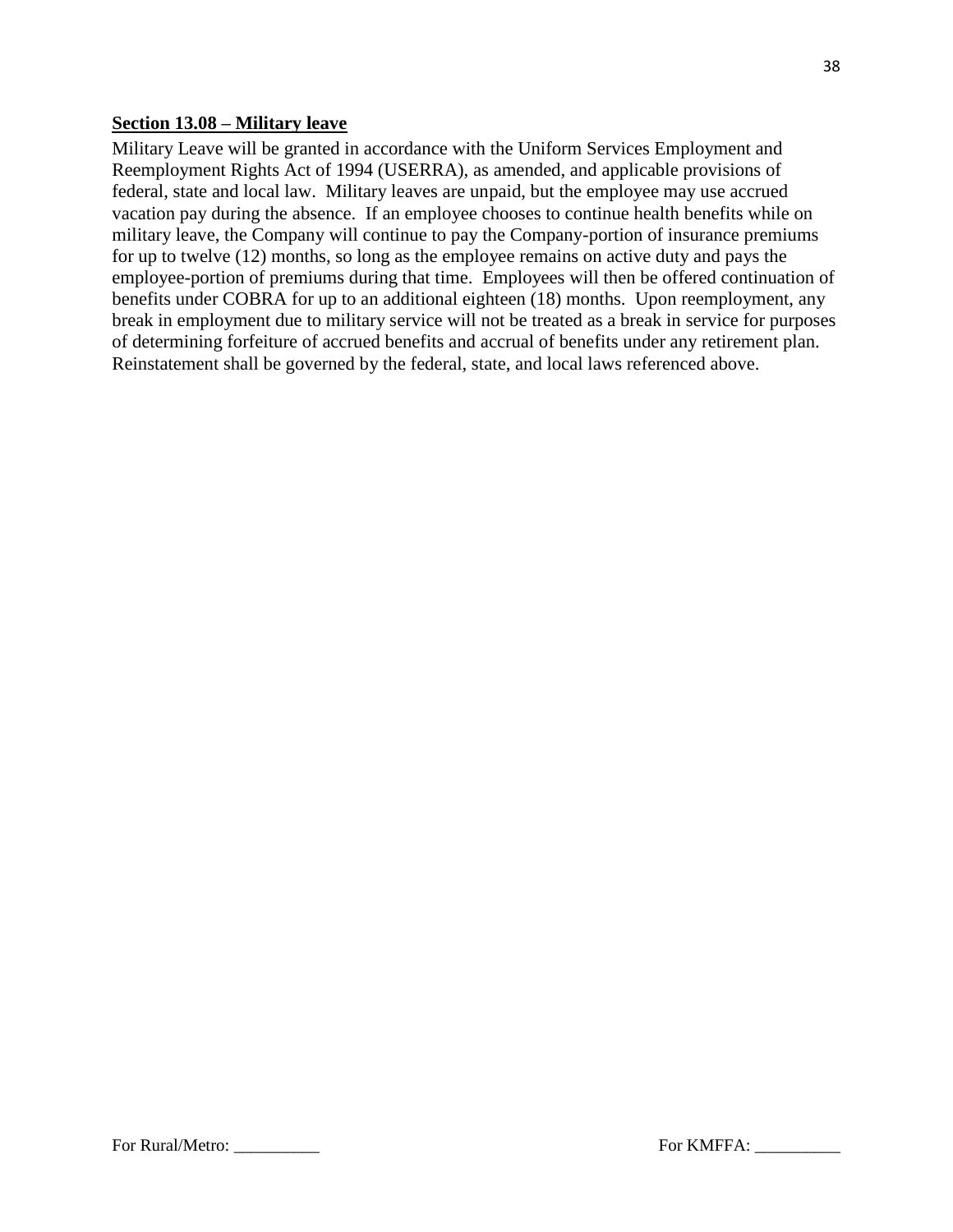# **ARTICLE 14 – SENIORITY and PROBATIONARY PERIODS**

# <span id="page-38-1"></span><span id="page-38-0"></span>**Section 14.01 – Company Seniority Defined**

Company seniority shall be defined as the most recent full-time hire date with the Company concurrent without a separation, irrespective of operation or geography.

# <span id="page-38-2"></span>**Section 14.02 – Company Seniority Application**

Company seniority will be utilized in determining the member's number of vacation/sick days and company employee benefits.

#### <span id="page-38-3"></span>**Section 14.03 – Bargaining Unit Seniority and Application**

Shift bidding, station assignments, and vacation request will be determined by bargaining unit seniority. Seniority will be determined by latest full-time hire date (per effective date in personnel file) in the Knox County Fire Division. In the event of a duplicate full-time hire date within Knox County Fire Division, seniority will be based on employee's original hire date within Knox County Fire Division. In the event of a seniority tie, total time with the company will be used. If a tie still exists, the employee with the lowest employee number will have seniority. The Employer may change the result of the shift bid when the shift bid results in a situation that will be detrimental to the Employer's operation and/or based on customer's needs.

#### <span id="page-38-4"></span>**Section 14.04 – New Hire Probationary Period**

- A. The KMFFA and the Company agree that all newly hired full-time members (including internal RM transfers) must successfully complete a 12-month probationary period. All new full-time hires are on probation and may be terminated at any time, with or without reason, and with or without notice. Before termination the probationary review will meet prior to any action taken. Members within their new hire probationary period do not have access to the termination grievance procedure.
- B. After a 30-day employment period, members disciplined with a written notice or suspension may file a grievance, but remain on probation for the 12-month period.

#### <span id="page-38-5"></span>**Section 14.05 – Promotions Probationary Periods**

- A. The KMFFA and the Company agree that all newly promoted officers must successfully complete a 12 month probationary period. The probationary review board will convene to determine any action taken on the member.
- B. In the case of a promotion, the member will have 30 days in which to return to their previous position or to a position of like status and pay without issue.

# <span id="page-38-6"></span>**Section 14.06 – Probationary Review Board**

A. No less than 30 days prior to the completion of all probationary periods a three (3) member review board will be convened. This board will review the member's performance and make its recommendations to the Fire Chief, or his/her designee. The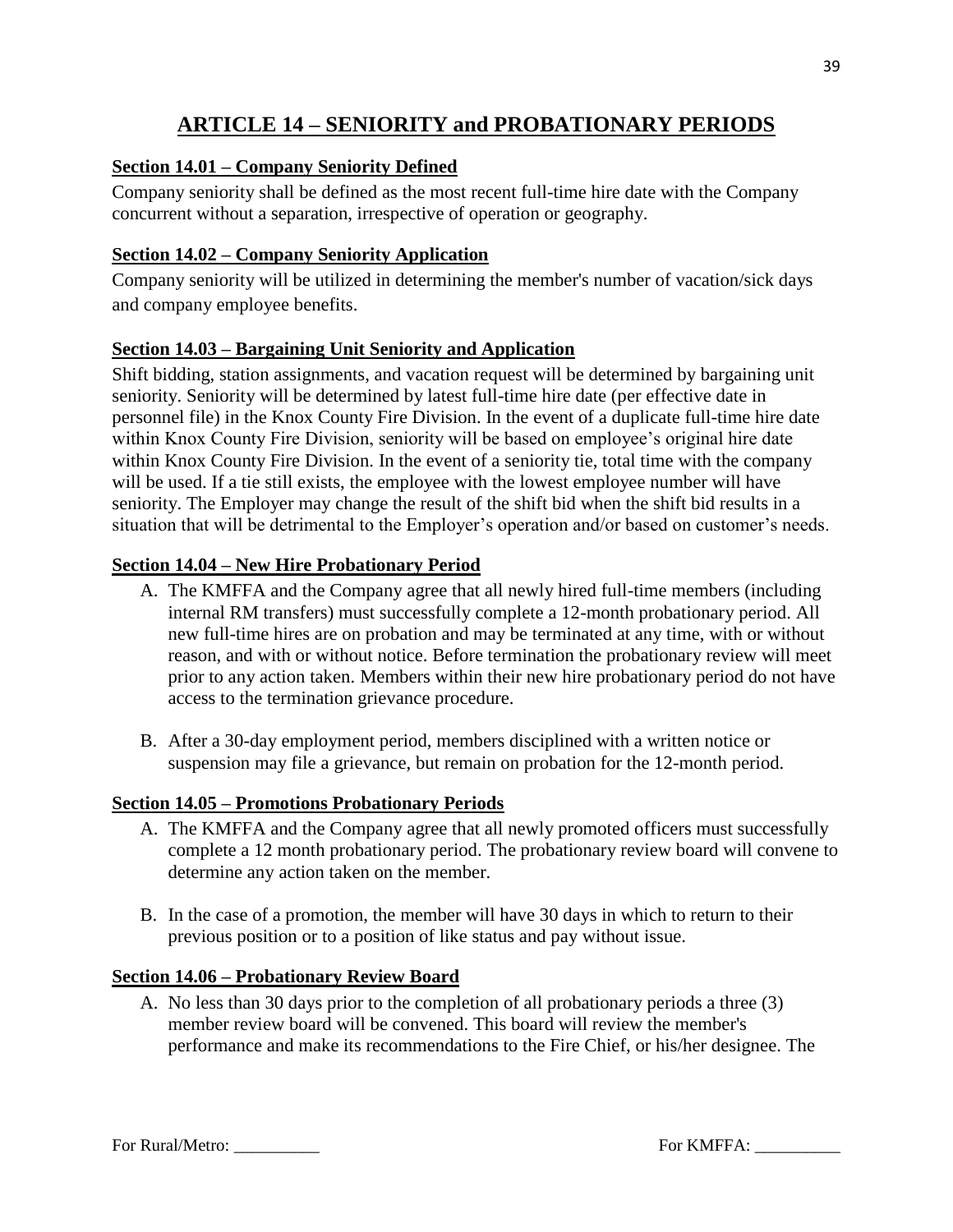review board has the option of acknowledging successful completion of probation, or recommending a probationary extension, demotion, or termination. Those members eligible for the grievance procedure will have that opportunity as requested.

- B. The board will consist of the following representatives:
	- 1. The KMFFA
	- 2. The appropriate supervisor
	- 3. Fire Chief designee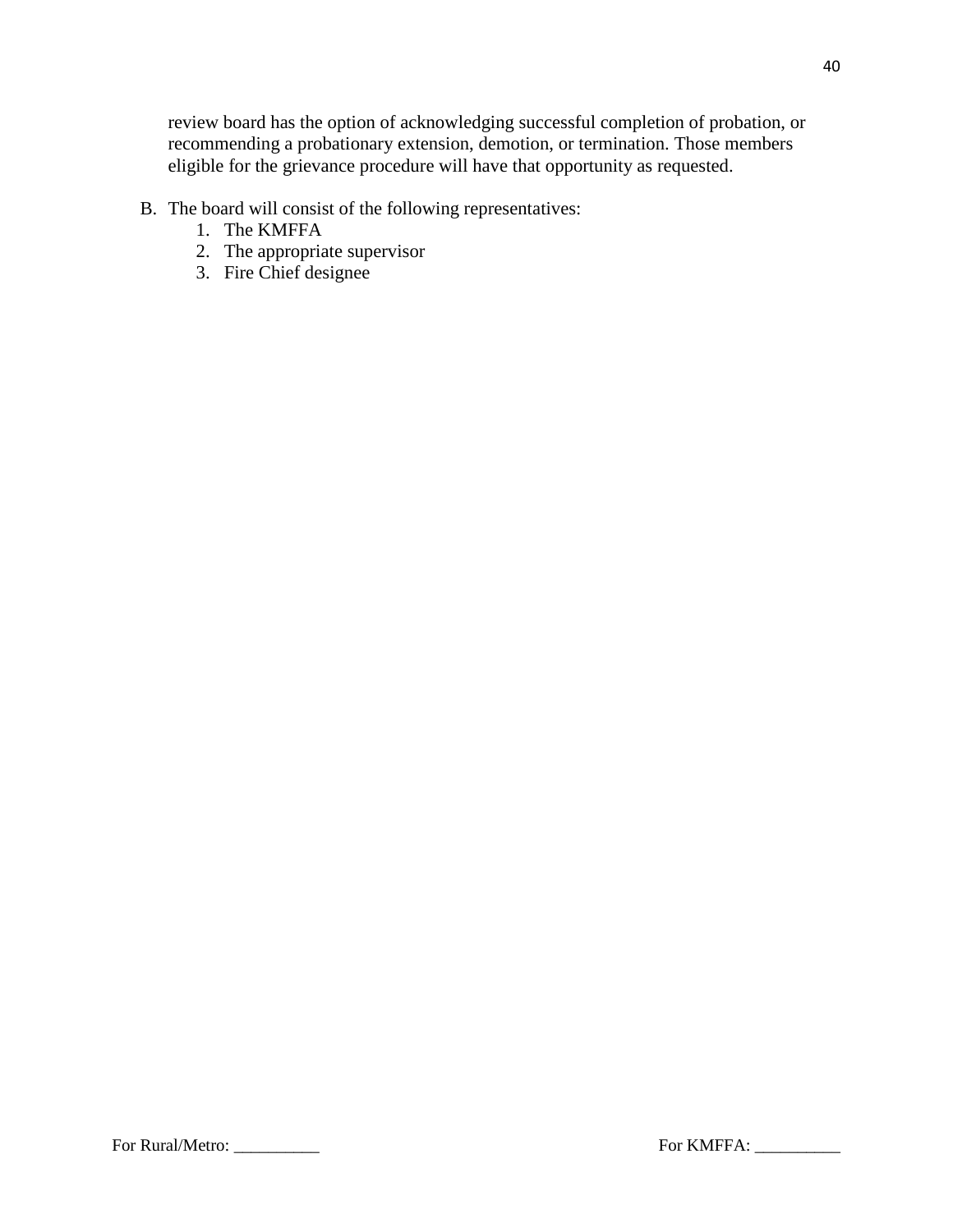# **ARTICLE 15 – EMPLOYER RULES**

#### <span id="page-40-1"></span><span id="page-40-0"></span>**Section 15.01 – Changes to Policies and/or Procedures**

The KMFFA recognizes the sole right of the Company to determine, establish, delete, eliminate and/or change its standard operating guidelines (SOG) and/or personnel policies at any time the Company deems necessary. Any changes in the standard operating guidelines and/or personnel policies or other rules or regulations shall not conflict with the terms of this Agreement or the regulations set forth in the National Labor Relations Act. In addition, current copies of all SOGs, current Policies and Procedures, and Rules & Regulations will be provided to the KMFFA and updated as amended pertaining to KMFFA. Except in emergencies the labor management committee will meet and discuss the amendment, deletion, or addition of SOGs, policies or procedures in accordance with the timelines below. It is understood that the employees will be required to acknowledge receipt of the rules, policies and operating guidelines and will be held personally accountable for complying with the rules, policies, SOG's, and operating procedures.

#### <span id="page-40-2"></span>**Section 15.02 – Notification and Time Lines**

Any proposed modifications to these current existing standard operating guidelines (SOG) and/or personnel policies, or the establishment new standard operating guidelines (SOG) and/or personnel policies by the Company shall be provided to the KMFFA thirty (30) calendar days prior to implementation unless mandated by State or County authority, thereby requiring immediate implementation. The KMFFA may exercise its right to meet and confer over any identifiable impacts of such changes within thirty (30) calendar days from the receipt of the Company's proposed changes. If the parties are unable to reach an agreement over the impact of the proposed changes during the thirty (30) calendar day time frame, the Company shall have the right to implement said changes.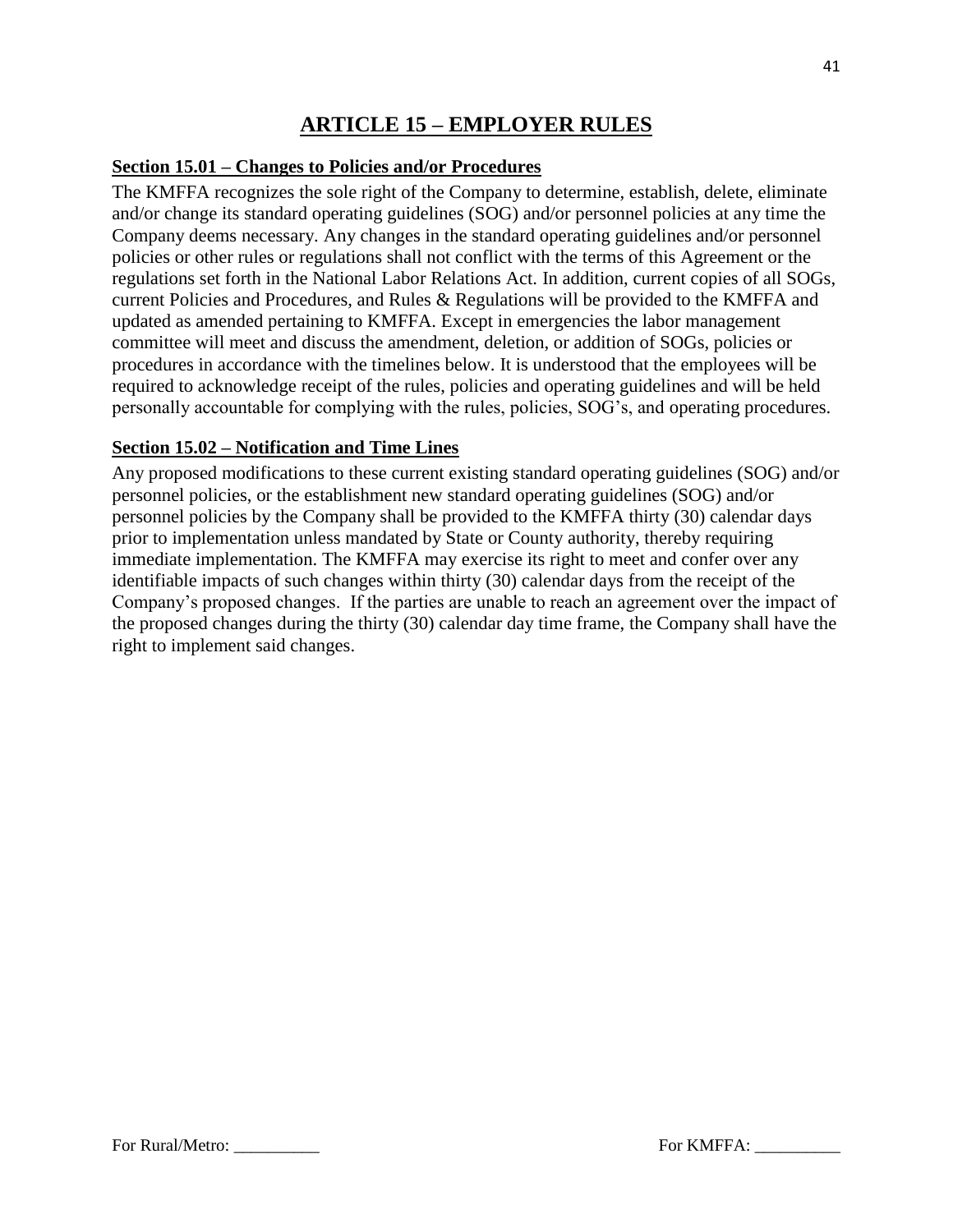# **ARTICLE 16 – EMPLOYEE HANDBOOK**

## <span id="page-41-1"></span><span id="page-41-0"></span>**Section 16.01 – Conflicts**

To avoid filling the Collective Bargaining Agreement with duplicate versions of otherwise standard employment policies, this Agreement acknowledges the Employer's employee handbook(s). KMFFA members are subject to the rules, policies, procedures and employee rights contained within the "Handbook" unless specifically addressed in this agreement.

#### <span id="page-41-2"></span>**Section 16.02 – Modifications**

Any reasonable changes in the personnel policies or other rules or regulations shall not conflict with the terms of this Agreement or the regulations set forth in the National Labor Relations Act. In addition, current copies of the Employer's employee handbook(s) will be provided to the KMFFA and updated as amended pertaining to KMFFA.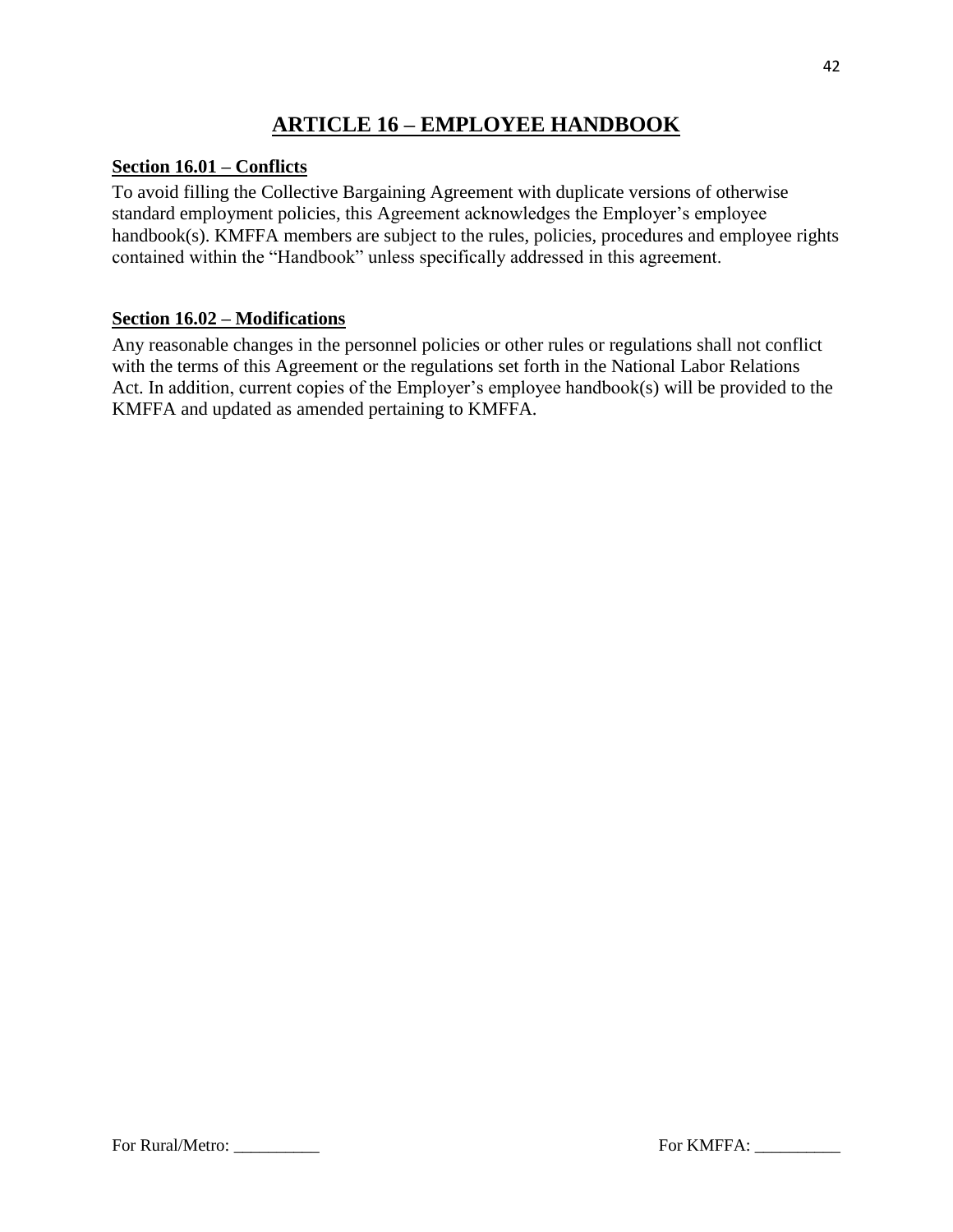# **ARTICLE 17 – CORRECTIVE ACTION AND DISCHARGE**

# <span id="page-42-1"></span><span id="page-42-0"></span>**Section 17.01 – Corrective Action Defined**

The Employer and the KMFFA recognize the intent of corrective action is to remedy performance problems and modify inappropriate behavior. While the Employer will attempt to accomplish those objectives through various means which may include, but are not limited to training and education, the Employer reserves the right to issue corrective action to employees, up to and including discharge, based on just cause and the circumstances of each case as identified through the course of an investigation. Corrective action may include, but is not limited to; documented verbal or written warnings, final written warnings and/or suspensions, or discharge. Serious or repeated offenses may call for corrective action commensurate with the offense or totality of the circumstances and not necessarily based upon the premise of progression.

# <span id="page-42-2"></span>**Section 17.02 – Corrective Action**

- A. All written warnings are to be made in the form of a Corrective Action Notice.
- B. Any instances involving behavioral problems where a member is acting inappropriately or exhibiting behavior detrimental to customer relationships, the general work environment, and/or team performance, a member may be subject to mandatory referral to the Employee Assistance Program. The supervisor prior to any referral request being made will consult Human Resources and Human Resources will make all subsequent referrals.
- C. Members are required to sign and date the Corrective Action Notice to indicate receipt and acknowledgment, not agreement or disagreement.
- D. If the member refuses to sign, the member will be subject to disciplinary action for insubordination.
- E. When Disciplinary Time Off is instituted, the member is not eligible for any unscheduled shifts or hours during the pay period(s) that the time off is in effect. Unscheduled shifts or hours include any work outside of the bargaining unit area in other Company operations. Unscheduled shifts or hours are defined as any unscheduled shifts or hours over and above the member's regularly scheduled shifts.
- F. Members receiving a final written warning are ineligible for a grade increase or promotion for a period of 6 months from the date of the corrective action.

# <span id="page-42-3"></span>**Section 17.03 – Demotion**

A. Formal supervision of others is a position of trust. Officers (lieutenants and captains) covered by this agreement can be removed from their commands and reassigned to a nonsupervisory rank if they are found unable to perform their roles or for certain violations.

For Rural/Metro: \_\_\_\_\_\_\_\_\_\_ For KMFFA: \_\_\_\_\_\_\_\_\_\_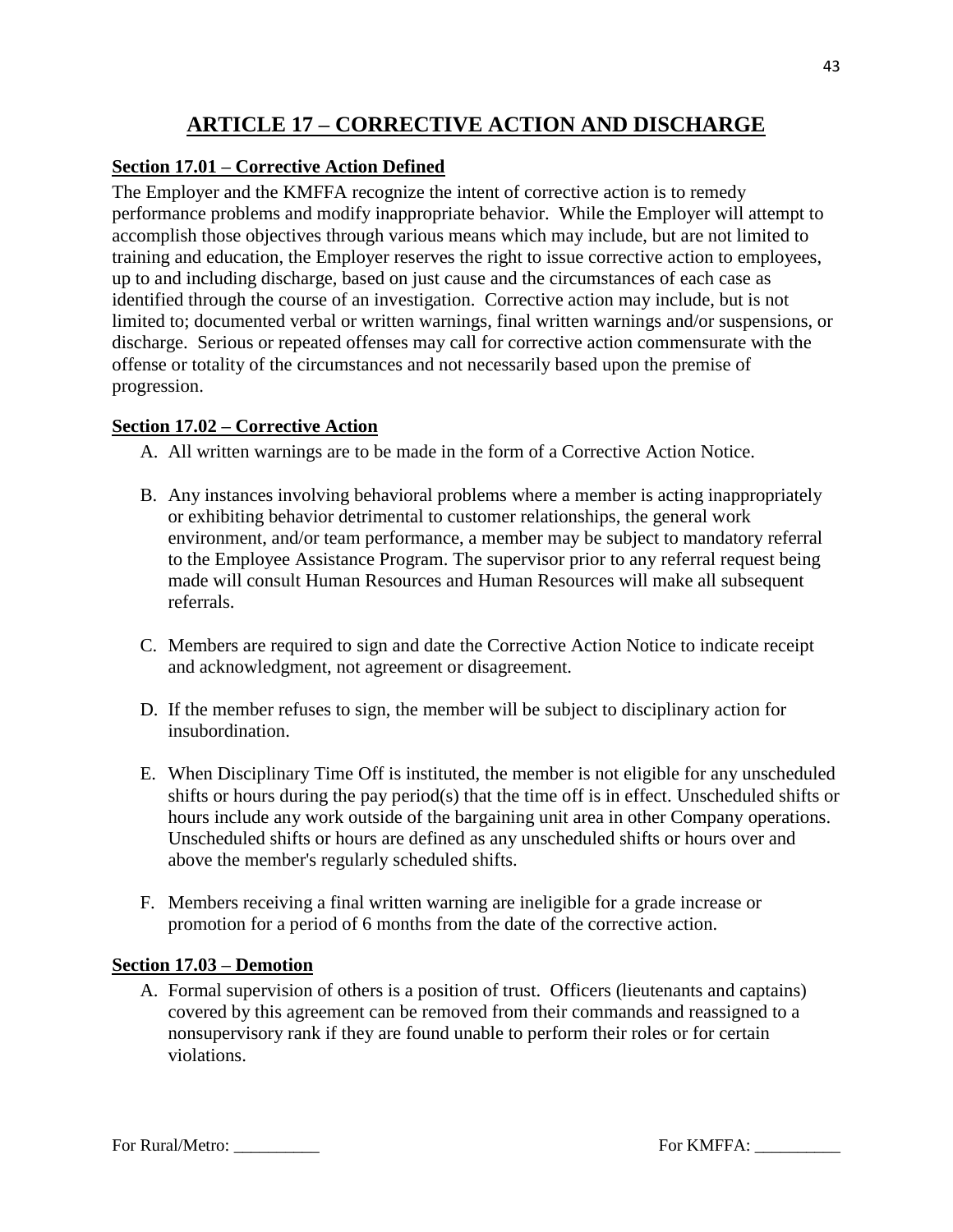- B. Possible causes for demotion are repeated instances of:
	- 1. Neglect of the performance of their subordinates or their welfare
	- 2. Failure to properly enforce rules, policies, or practices
	- 3. Withholding important communications
	- 4. A single instance of a deliberate false statement in a work-related communication or report
	- 5. Or a single instance of a major violation.
- C. An officer may only be demoted by the fire chief or his designee.
- D. An officer that the chief seeks to demote may grieve the demotion as with any disciplinary action, but he or she will not function in the role of supervisor until the grievance process is resolved.
- E. Upon deciding to demote an officer, the chief or his designee may move the former officer to a different station and/or shift, making such changes in assignments as are necessary to accommodate the move.
- F. A member who has been demoted retains his rate of pay unless that exceeds the highest rate of his new rank in which case his pay is reduced to the highest rate of his new rank.
- G. At the discretion of the fire chief, a member who has been demoted may apply for promotion again after one year.

# <span id="page-43-0"></span>**Section 17.04 – Licensure**

All employees are required to maintain the appropriate licenses, certificates, and/or accreditations for the performance of their job responsibilities. Failure to maintain such licenses, certificates and/or accreditations may result in corrective action, up to and including discharge. It is the responsibility of each individual employee to ensure that all licenses, certificates, and/or accreditations are maintained.

Employees who perform work duties without the required license, certificate, and/or accreditation shall be subject to discharge. Employees who notify the Employer prior to the expiration or loss of a required license, certificate, and/or accreditation shall be given thirty (30) days to obtain a current and valid license, certificate, and/or accreditation. Employees whose required license, certificate, and/or accreditation expires shall be placed on unpaid administrative leave and receive a final written warning. However, employees who are already on a final written warning for expired license, certificate, and/or accreditations may be subject to termination. Failure to obtain the required license, certificate, and/or accreditation within thirty (30) days shall be cause for separation from employment.

Employees whose state or local license is temporarily suspended by a state or local agency shall be placed on unpaid administrative leave for a maximum of ninety (90) days. Employees may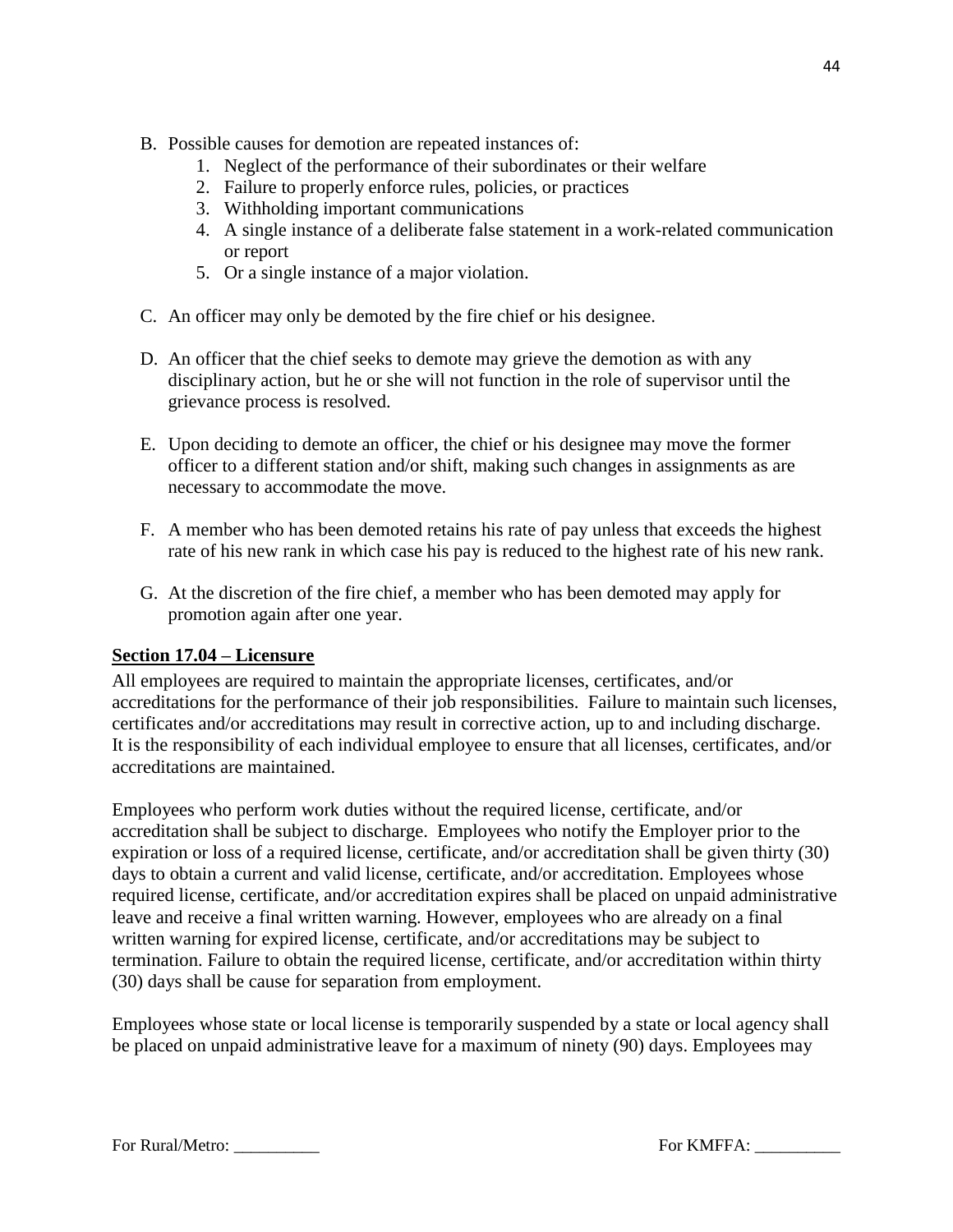utilize accrued vacation time solely at their option during any portion of the suspension. Employees shall be required to have all licenses, certifications, and/or accreditations up to date at the conclusion of the suspension. Failure to maintain such licenses, certifications, and/or accreditations shall be cause for separation from employment.

Employees on an approved personal leaves of absence (PLOA) shall be required to have all licenses, certifications, and/or accreditations up to date prior to returning from leave. Employees on approved FMLA, Military, or Workers Compensation Leave shall be required to have all licenses, certifications, and/or accreditations up to date no later than thirty (30) calendar days following the expiration of the leave. Employees shall not be allowed to work until they have presented all valid and current licenses, certifications, and/or accreditation to the Employer. The Employer retains the right to terminate any employee who fails to restore the required license, certifications and/or accreditations within thirty (30) calendar days immediately following the expiration of an approved FMLA, Military, or Workers Compensation Leave. Failure to maintain such licenses, certifications, and/or accreditations shall be cause for separation from employment.

#### <span id="page-44-0"></span>**Section 17.05 – Conditions of Administrative Leave**

The Employer may place employees on an unpaid administrative leave for the following reasons:

- A. An investigation by the Employer into allegations that could lead to corrective action; or
- B. Following suspension of clinical privileges by an EMS Agency or Medical Director; or
- C. Following an arrest for alleged serious criminal misconduct which includes, but not limited to:
	- 1. Any felony.
	- 2. Any crime involving moral turpitude or intentional dishonesty for personal gain, including fraud, theft, etc.
	- 3. Any crime related to the use, possession, sale or transportation of controlled substances, including any crime related to the operation of a motor vehicle while under the influence of a controlled substance or alcohol.
	- 4. Any crime involving use of force, violence, threat or intimidation.
	- 5. Sex related crimes.

Employees shall be provided written notice of the general reason for the investigation when placed on administrative leave. Employees shall also be advised of the obligation to cooperate in the investigation and remain available for an administrative interview while on administrative leave. The Employer shall concurrently provide the KMFFA with a copy of the written notice.

Employees shall be allowed to use available accrued vacation time while on administrative leave solely at the employee's option. In the unusual event the administrative leave continues beyond fifteen (15) calendar days, the employee shall be returned to full paid status and remain off duty for the remainder of the administrative leave. However, employees placed on administrative leave following suspension of their clinical privileges by the State or Local EMS Agency or following an arrest for alleged serious criminal misconduct (felony) may be continued on unpaid administrative leave until completion of the EMS Agency or criminal proceedings. Should the

For Rural/Metro: \_\_\_\_\_\_\_\_\_\_ For KMFFA: \_\_\_\_\_\_\_\_\_\_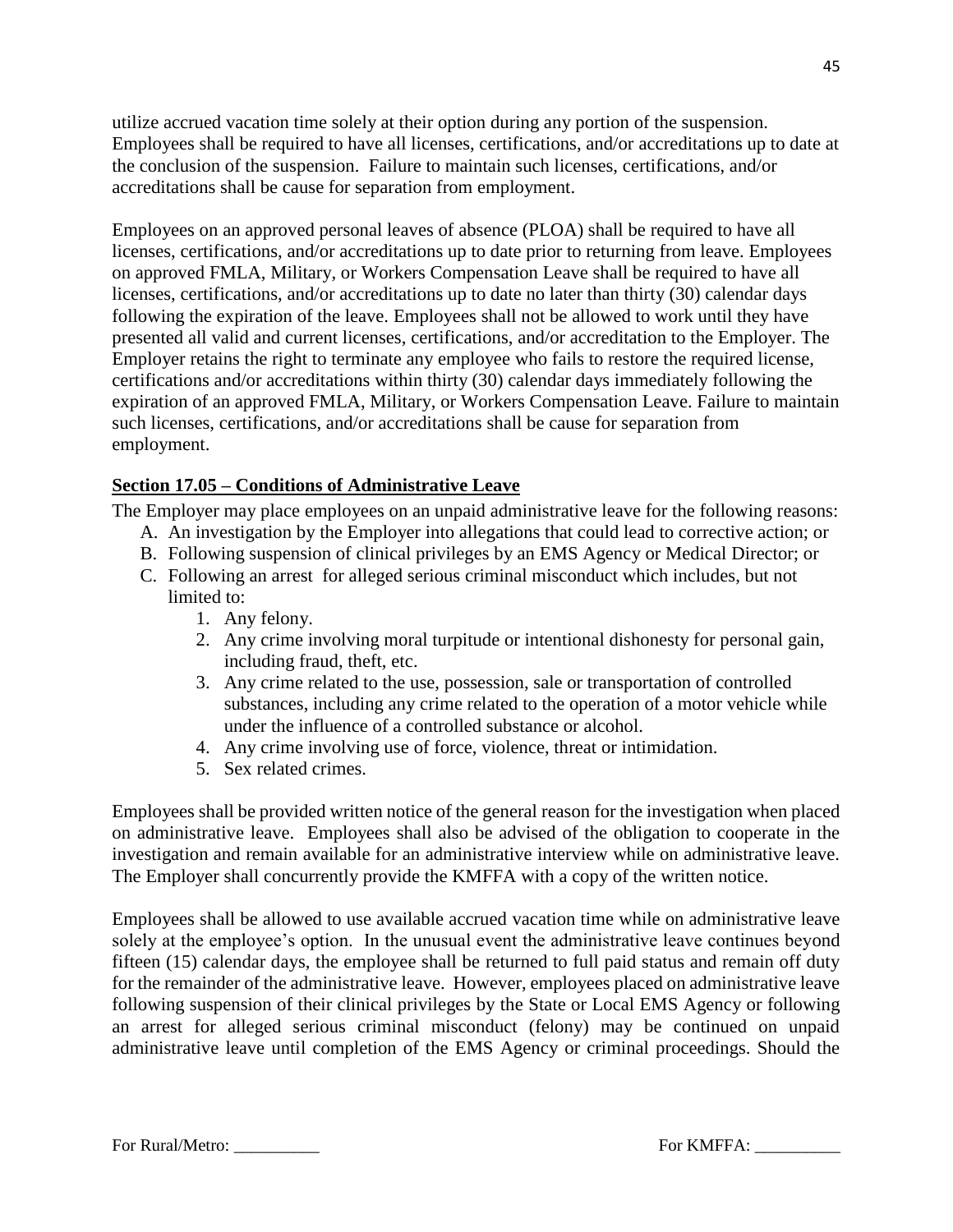administrative leave for an EMS Agency proceeding and/or criminal proceeding last longer than ninety (90) calendar days, the employee shall be separated from employment.

At the conclusion of the administrative leave defined in subsection (A) above, employees shall be returned to their regular assignments and/or served with notice of corrective action. If no corrective action is initiated, employees shall be fully reimbursed for all lost vacation time and/or pay while the employee was on the unpaid administrative leave. If corrective action is initiated as a result of an investigation that leads to a suspension or other lost wages (excluding terminations), the employee shall be reimbursed for all lost pay and/or vacation hours used minus the financial penalties listed in the corrective action. Employees may grieve the corrective action as provided in this Agreement, including the loss of vacation hours and/or pay while on administrative leave.

In situations where an employee is placed on administrative leave pursuant to subsection (B) and/ or (C) above and subsequently reinstated, the employee shall not under any circumstances receive any form of compensation for any wages or benefits that were lost, or any vacation that was used, while on administrative leave.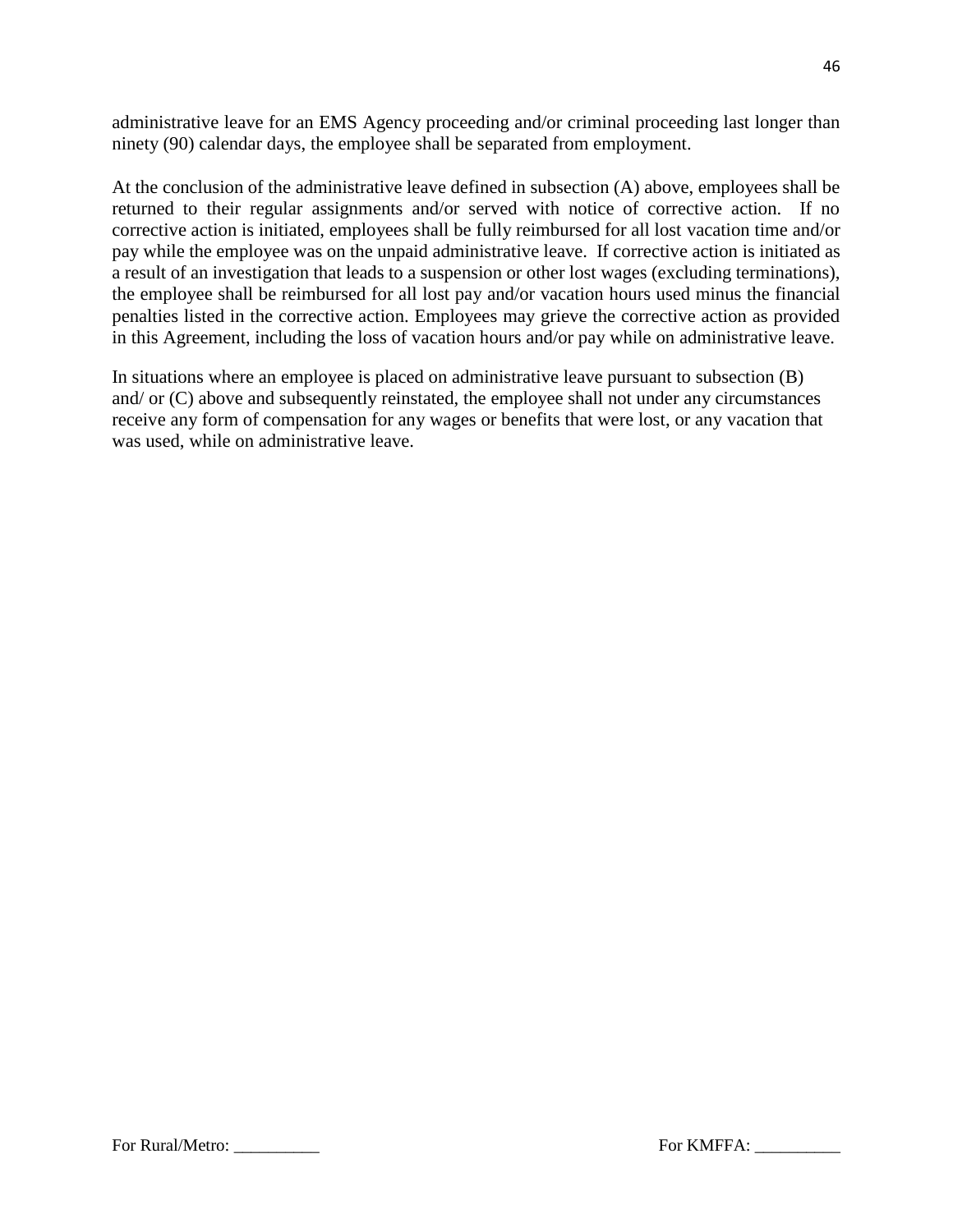# **ARTICLE 18 – GRIEVANCE PROCEDURE**

#### <span id="page-46-1"></span><span id="page-46-0"></span>**Section 18.01 – Purpose**

The Parties agree that in the event any dispute or grievance arises concerning the interpretation or application of any term of this Agreement, including but not limited to any dispute concerning wages, benefits and working conditions, such matters shall be resolved according to the procedures and conditions set forth below.

#### <span id="page-46-2"></span>**Section 18.02 – Informal Resolution**

- A. It is the responsibility of the members who believe that they have a bona fide complaint concerning their working conditions to promptly inform and discuss it with their immediate supervisor in order to, in good faith, endeavor to clarify the matter expeditiously and informally at the member's immediate supervisor level.
- B. If such informal discussion does not resolve the problem to the employee's satisfaction, the employee should address their concern with their next level supervisor. An employee may have a KMFFA representative present at this discussion. The employee selected should be readily available so as not to significantly delay the informal discussion. It is the intention of the KMFFA and the Company that every reasonable effort be made to settle the concern at this level.
- C. If such informal discussion does not resolve the problem to the member's satisfaction, and if the complaint constitutes a grievance as herein defined, the member may file a formal grievance in accordance with the following procedure.

#### <span id="page-46-3"></span>**Section 18.03 – Grievance Procedure**

- A. Step 1 "First Level" The member shall reduce his grievance to writing by signing and completing all parts of the grievance form provided by the Company and submitting it to his Battalion Chief or his/her designee as designated by the Company within ten (10) business days of the initial commencement of the occurrence being grieved. The grievance shall include the following:
	- 1. The specific provision of the Agreement alleged to be misapplied, misinterpreted or violated.
	- 2. The remedy sought.
	- 3. A statement(s) identifying the situation.

Either party may request that a meeting be held concerning the grievance. The Battalion Chief or his/her designee shall, within ten (10) business days of having received the written grievance or such meeting, whichever is later, submit his response thereto in writing to the grievant and the grievant's representative, if any.

B. Step 2 – "Second Level" - If the response of the "first level" of review does not result in resolution of the grievance, the KMFFA may appeal the grievance by signing and completing the form and submitting it to the Fire Chief or his/her designee for review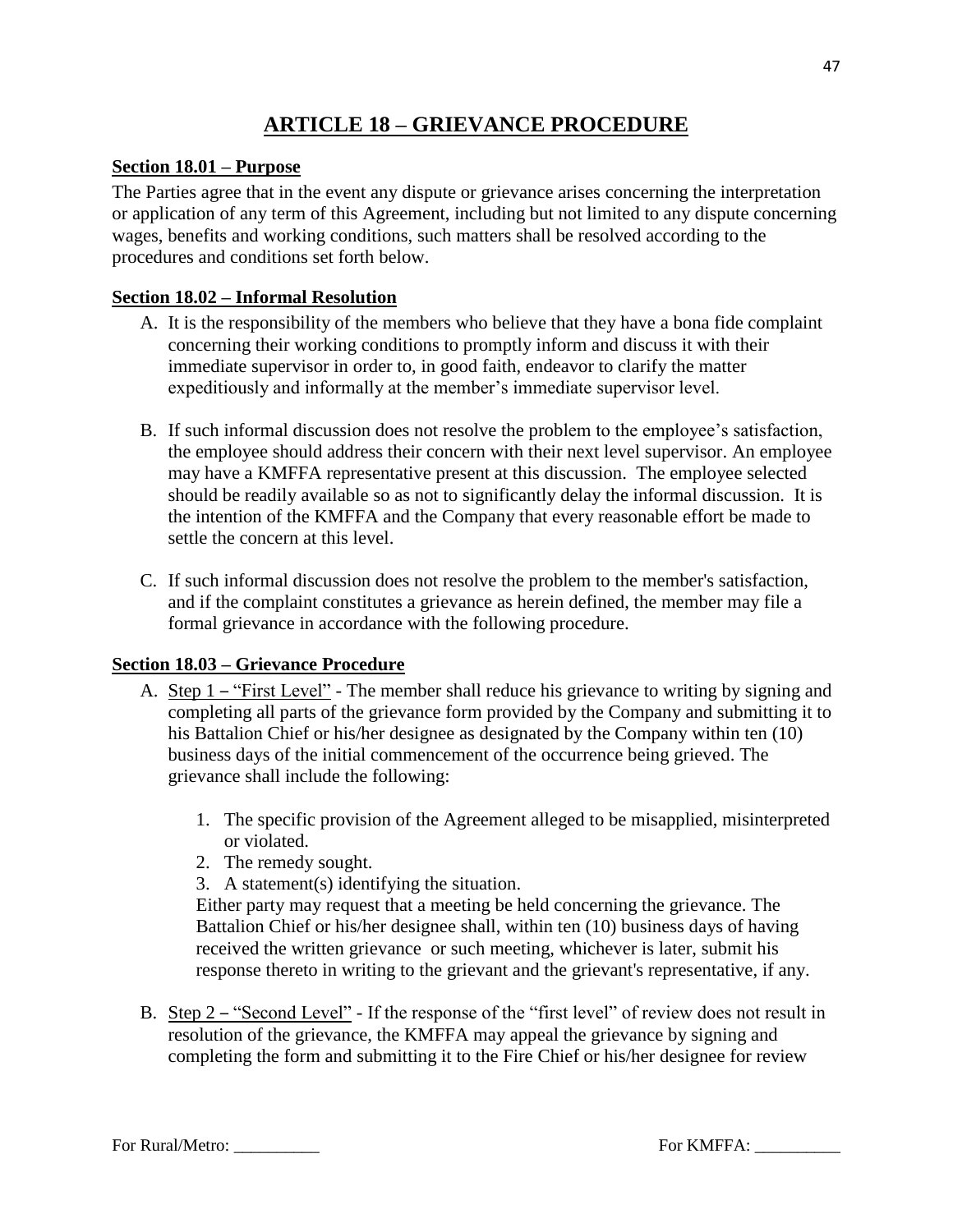within ten (10) business days of the grievant's receipt of the first level response. Either party may then request that a meeting be held concerning the grievance. Within ten (10) business days of having received the written grievance or the meeting, whichever is later, the second level of review shall submit his response to the grievance to KMFFA. Any grievance initiated by the KMFFA that pertains to all members shall be presented at this level.

C. Step 3 – "Non-binding Mediation" - The Parties encourage the use of voluntary nonbinding mediation as a means of settling disputes without the time and expense of arbitration. Within ten (10) calendar days of the KMFFA's receipt of the Fire Chief's reply to the grievance at Step Two, the parties may meet to discuss the possibility of signing a written agreement to submit the dispute to voluntary non-binding mediation.

The Federal Mediation & Conciliation Service (FMCS) shall be the permanent mediator whose function will be to hear the contentions of the parties, review pertinent documentary evidence, and provide the parties with recommendations on how the dispute could be resolved. The mediator's recommendations shall be given orally and shall be non-binding. No evidence regarding mediation efforts or the mediator's recommendations shall be introduced in any arbitration, judicial, or administrative proceeding, whether state or federal.

If the parties sign a written agreement to submit the dispute to mediation within ten (10) calendar days after the KMFFA receipt of the Fire Chief's answer to the Step Two grievance, then the deadline to submit the grievance to arbitration (Step Four) shall not begin to run until the date the mediator gives his/her oral recommendations to the parties. Otherwise, the deadline to submit the grievance to arbitration shall begin to run on the date the KMFFA receives the Fire Chief's answer to the Step Two grievance.

- D. Step 4 "Binding Arbitration" If the grievance is not satisfactorily resolved at Step Two (or at Step Three, if the parties have agreed to voluntary mediation), then the KMFFA may refer the grievance to arbitration by filing a written demand for arbitration with the American Arbitration Association ("AAA") no later than ten (10) calendar days after either the date the KMFFA receives the Fire Chief's Step Two answer to the grievance or the date the mediator gives his/ her oral recommendations to the parties, whichever is appropriate. An arbitrator shall be selected in accordance with AAA procedures and an arbitration shall be conducted in accordance with its Labor Arbitration rules and the terms of this Agreement.
	- 1. The Parties understand and agree that the arbitrator shall have no authority to add to, subtract from, modify or amend the terms of this Agreement, or to inject or impose his/her own judgment over that of the Employer in determining levels of discipline. The Parties further agree that the arbitrator shall conduct the hearing within the scope and in accordance with the terms of this Agreement, and that the arbitrator's decision shall be based solely on the evidence and arguments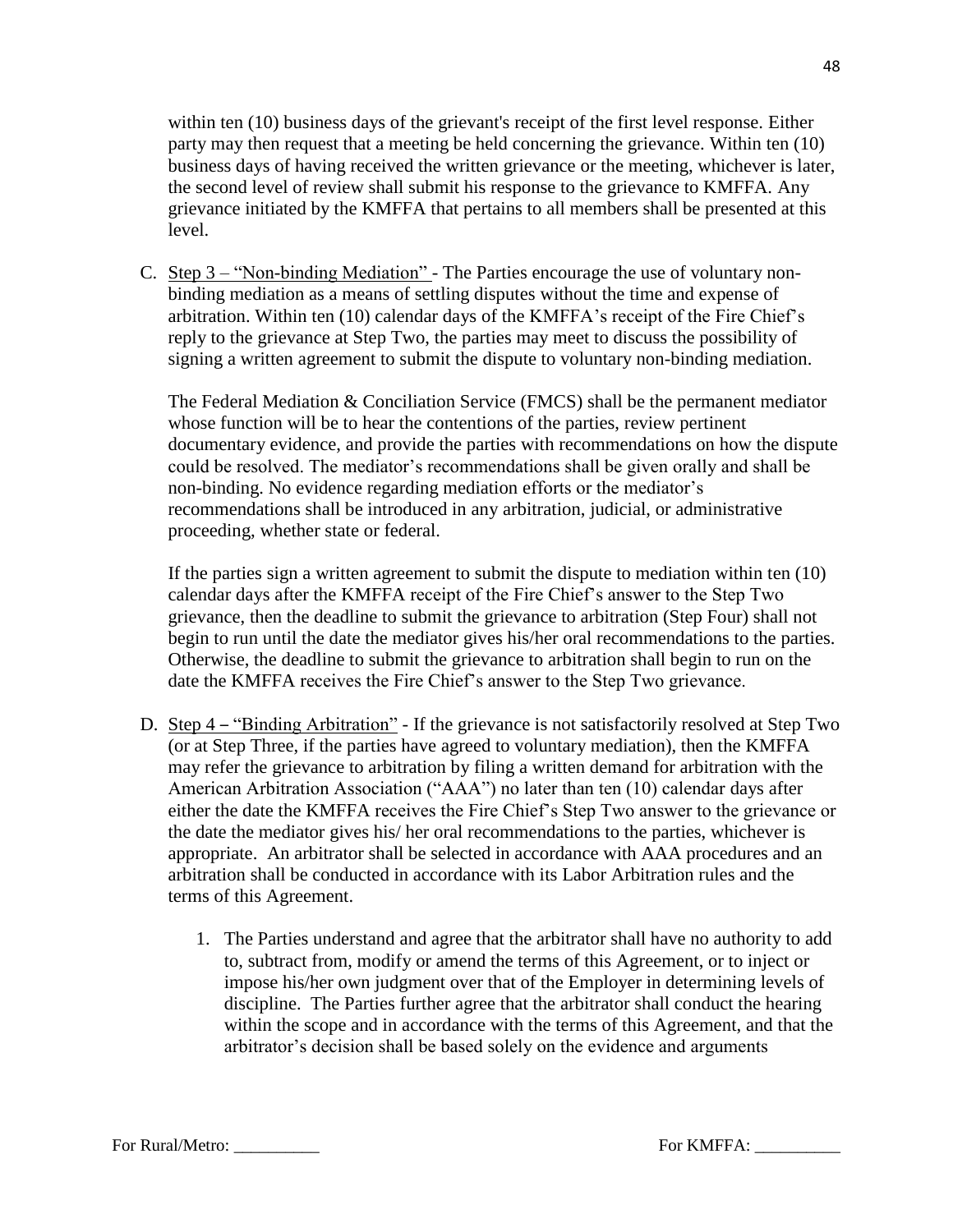presented by the Parties. The party filing the grievance shall have the burden of production and proof at the hearing, except for grievances appealing the imposition of corrective action, in which the Employer shall have the burden of production and proof at the hearing.

- 2. The Parties agree that the fees and expenses of the arbitrator shall be borne equally by the parties, and that all other arbitration expenses incurred by either party, such as witness fees, legal fees, transcript fees, etc., shall be the sole responsibility of the party incurring such expenses.
- 3. The Parties agree that in no event shall any award be retroactive beyond the effective date on which the grievance was originally presented in writing, and that any monetary awards shall be reduced by any unemployment compensation or other interim compensation earned or received by the grievant.
- 4. The Parties agree that the decision or award of the Arbitrator shall be final and binding on the Company, the KMFFA and the grievant.
- 5. The arbitrator shall be bound by applicable federal, state, county, and city law.
- 6. The arbitrator shall within 30 days from the close of the arbitration hearing submit his **/her** findings.
- 7. The specified parties shall act upon the findings of the arbitrator in a timely manner.

#### <span id="page-48-0"></span>**Section 18.04 – Time Limits**

Failure of Departmental representatives to comply with time limits shall entitle the grievant and/or KMFFA to appeal to the next level of review; and failure of the grievant and/or KMFFA to comply with said time limits shall constitute abandonment and waiver of the grievance. Except, however that the parties may extend time limits by mutual written agreement in advance.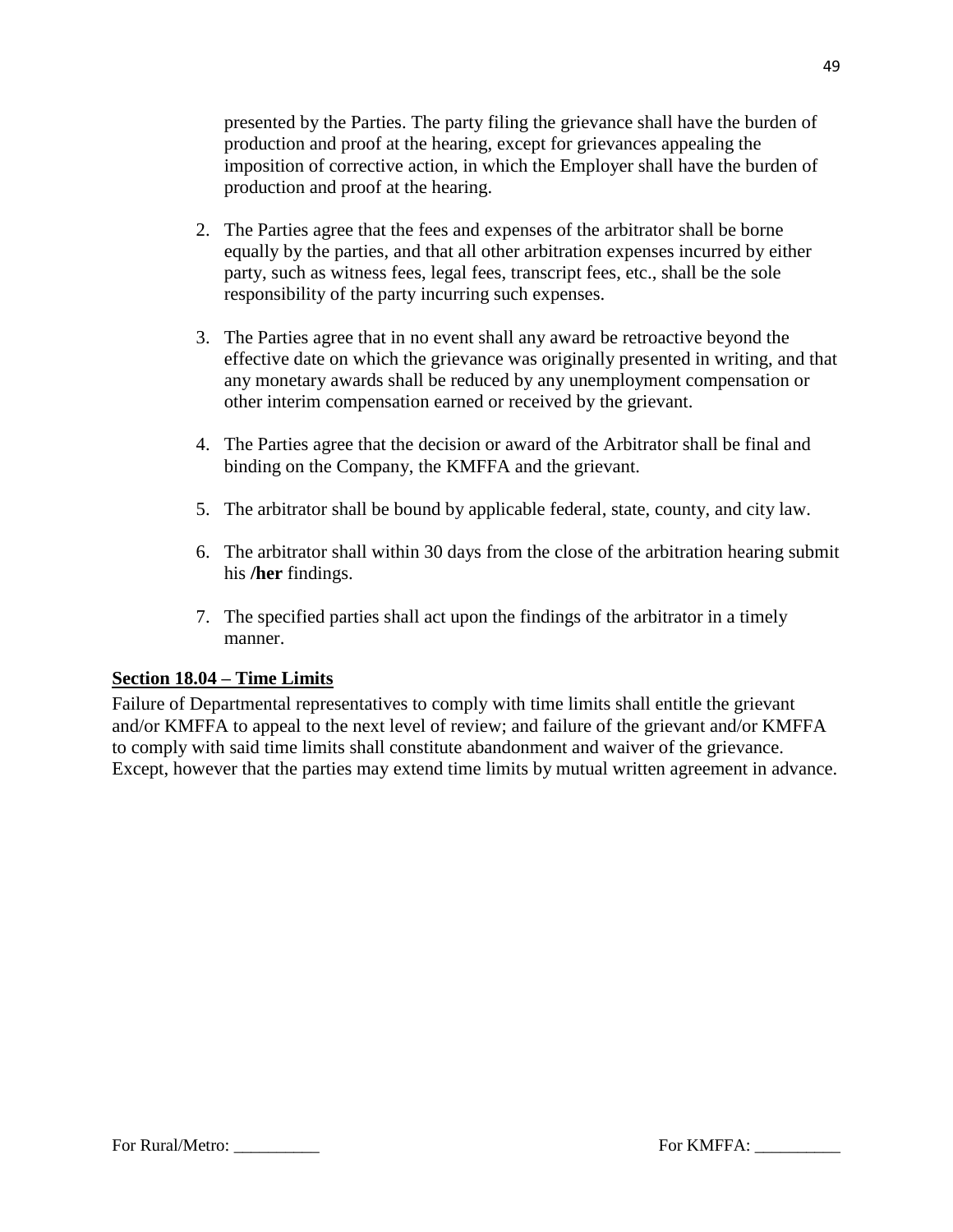# **ARTICLE 19 – LAYOFF and RECALL**

# <span id="page-49-1"></span><span id="page-49-0"></span>**Section 19.01 – Layoff**

When a reduction in force occurs, seniority will be used to determine who is to be reduced from a job classification. Layoff will occur in reverse order of seniority with as much advanced notice as possible.

# <span id="page-49-2"></span>**Section 19.02 – Recall from Layoff**

As positions become available qualified employees on layoff status shall have the right to be recalled up to one hundred and eighty (180) calendar days from the effective date of layoff, and shall be recalled based on seniority. Employees recalled to employment shall be sent a certified letter announcing such recall. Recalled employees who fail to respond within two (2) weeks from the date of the recall letter, or refuse a recall shall be considered to have waived their recall rights. Positions shall be filled based on the seniority of the employees that respond by the two (2) week notice. After one hundred and eighty (180) calendar days from the effective date of the layoff, employees who have not received written notice of recall may notify the Employer of their continued interest in reemployment. Employees recalled from layoff shall be reinstated to their former position. Such employees will have health benefits restored effective the first day of the month immediately after the month in which they return to work. Qualified employees shall have current and valid licenses and certifications at the time of recall.

No new employees may be hired until such time as all qualified laid off employees, whose recall rights have not expired, have been recalled, resigned or refused reinstatement.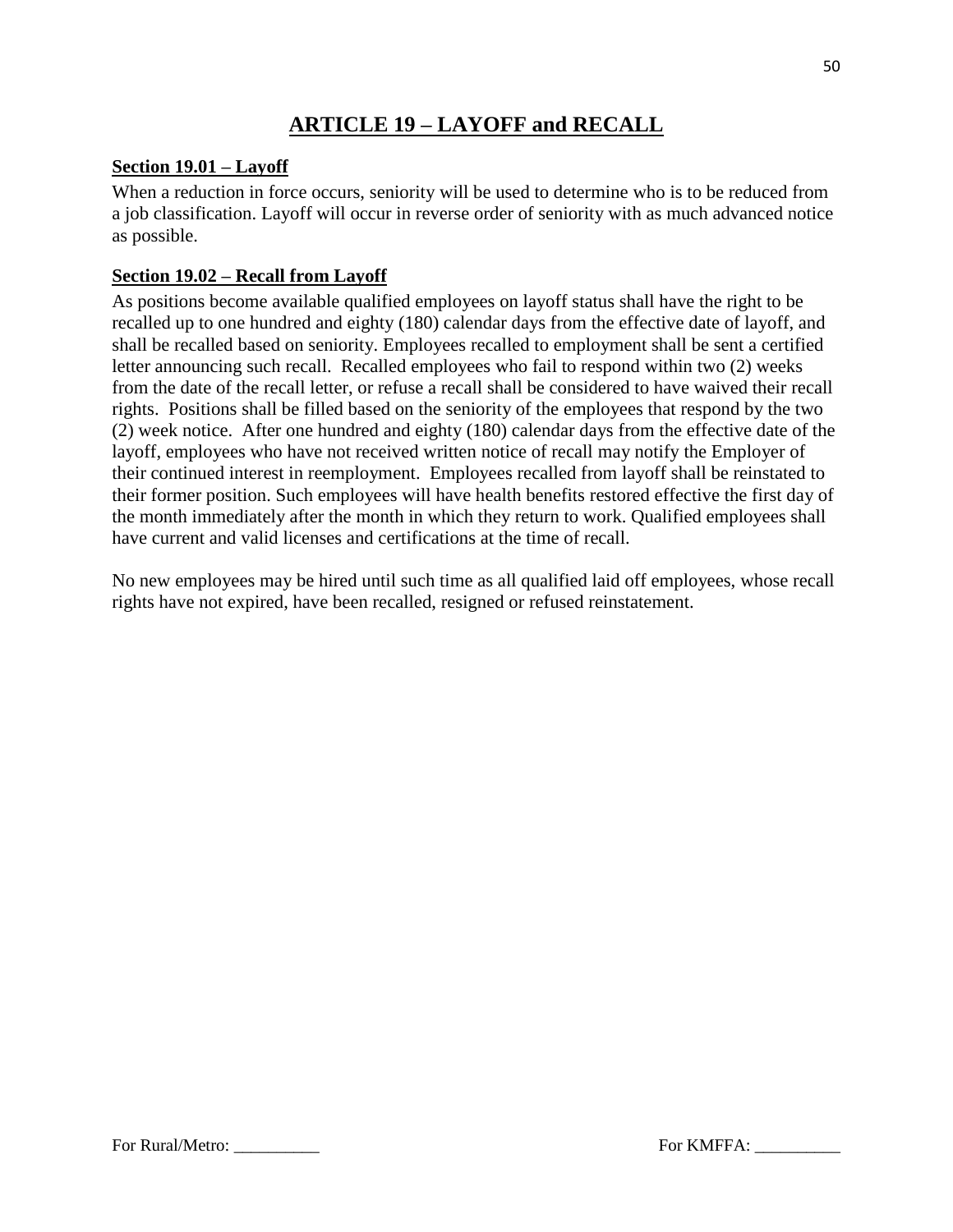# **ARTICLE 20 – EQUIPMENT DAMAGE and ACCIDENTS**

# <span id="page-50-1"></span><span id="page-50-0"></span>**Article 20.01 – Equipment Damages**

Except for intentional violations of the law or Company policy, and within the restrictions set forth in this Agreement, members shall not be held financially liable for damage to Company vehicles or property while in performance of their normal duties. Reimbursement by members where there is a violation(s) of these Articles shall be by payroll deduction for up to five hundred dollars **(**\$500), with a maximum of \$50.00 per pay-period, unless the member authorizes additional deductions.

# <span id="page-50-2"></span>**Section 20.02 – Accident Liability**

Members shall not be held financially liable for an accident involving another party, or parties that occurs while in the performance of their duties and the Company shall settle or defend such accidents at its own expense, except within the restrictions set forth in this Article.

#### <span id="page-50-3"></span>**Section 20.03 – Accident Judgements**

All judgments against a member as a direct result of an accident covered in this Article shall be assumed by the Company, and in no way shall the member be held financially liable for such judgments, provided the member was driving and/or performing their job functions in a safe, prudent and legal manner within the scope of their normal duties. The employee shall be solely responsible for all civil fines and penalties arising out of the employee's negligence, violation of the law or Company policy. The employee shall be solely responsible for any criminal and traffic violations, penalties or actions (other than fines, penalties, violations and actions relating to the registration and certification of the Company's vehicles.) The Company shall not be required to pay any criminal penalties or fines rendered against a member who was found guilty of a criminal act. The Company shall not discriminate against a member because he was involved in an accident that was not his/her fault.

#### <span id="page-50-4"></span>**Section 20.04 – Accident Defense**

Rural/Metro will provide legal representation and cover court costs incurred by a member due to an accident covered in this Article which shall be assumed by the Company and in no way shall the member be held liable for such costs, provided the member was driving and/or performing their job functions in a safe and legal manner within the scope of his normal duties. In no case will the Company provide legal counsel if it has been adjudicated that the member committed a criminal act or omission. In the event a member is charged with vehicular homicide, assault, battery, or any other allegation that is outside the scope of the member's job duties, the Company will not have to provide a defense.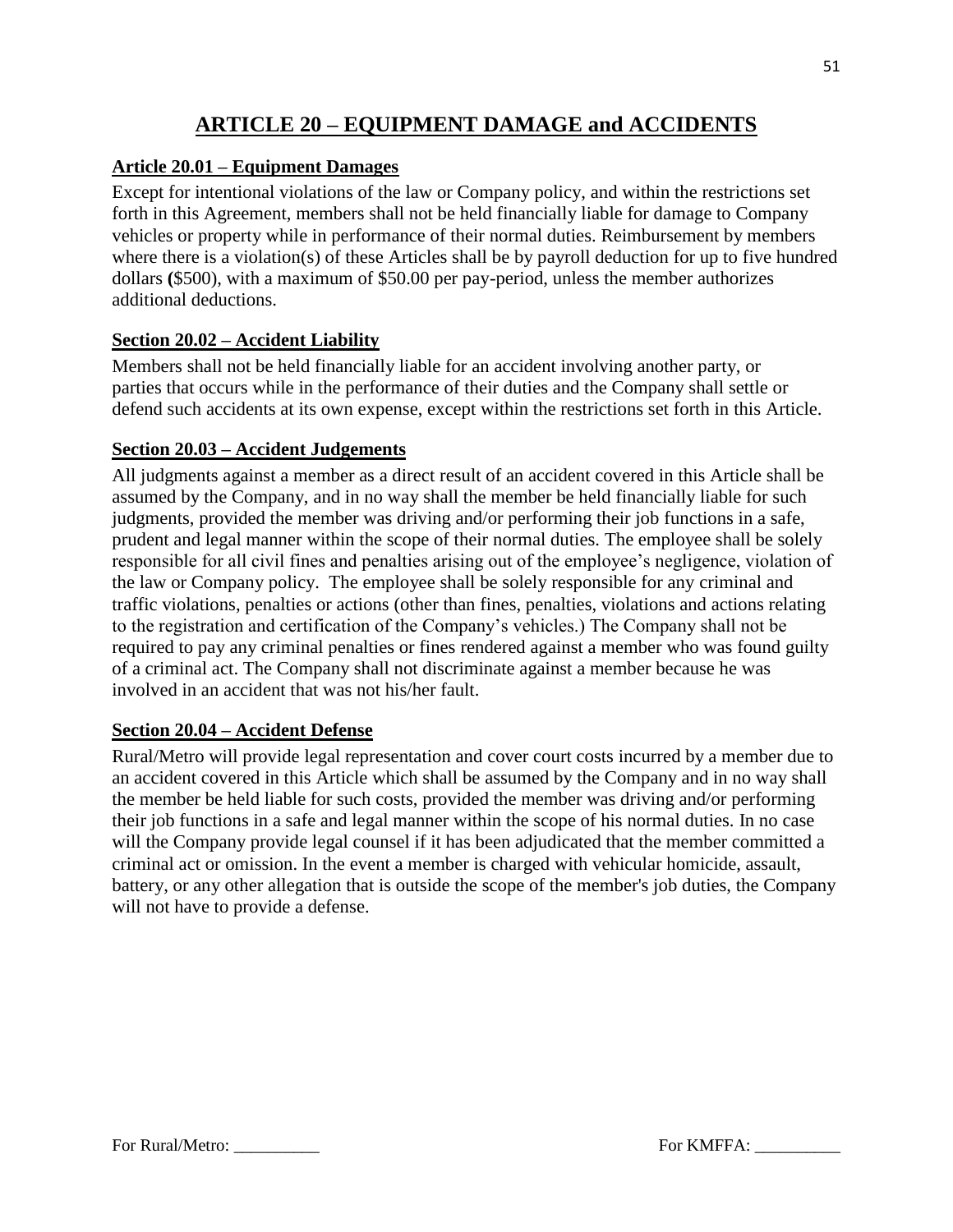# **ARTICLE 21 – TRAINING and EDUCATION**

# <span id="page-51-1"></span><span id="page-51-0"></span>**Section 21.01 – Corporate Integrity Agreements**

Employees are required to complete general compliance training on an annual basis. Current employees must complete all general compliance training by the date designated by the Employer each year unless excused from completion because of approved leaves of absence. Those who do not complete the training by the date designated by the Employer will be subject to immediate suspension or termination. Newly hired employees must complete general compliance training within thirty (30) calendar days from their date of employment and then annually thereafter as required for existing employees. Newly hired employees who do not complete the training within thirty (30) calendar days from their date of employment will be subject to immediate suspension or termination.

# <span id="page-51-2"></span>**Section 21.02 – Mandatory Training**

Members will be compensated for their time spent in training classes that are required and/or provided by the Employer. Employees may attend the following classes based on their certification level:

- A. Paramedic
	- 1. ACLS
	- 2. PALS, or PEP, or PEARS, or EPC
	- 3. PHTLS, or BTLS, or ITLS
	- 4. CPR
- B. EMT
	- 1. CPR

# <span id="page-51-3"></span>**Section 21.03 – Tuition Reimbursement**

- A. Employee development is as important to the employee's future growth as it is to the company. Rural/Metro recognizes that employees who are continuously being exposed to new knowledge and ideas, which can improve their on-the-job performance and contribution to the Company's results, are vital to our success. To assist employees in developing and learning new skills through educational institutions or programs, Rural/Metro offers the following tuition reimbursement program (the "program") for its full-time employees who have completed a minimum of one (1) year continuous full-time service. The Company may deny tuition reimbursement if the employee has had disciplinary action within six (6) months of the reimbursement request.
- B. Employees must obtain advance written approval from their supervisor and cost center manager in order to be eligible for the program. If the employee has not obtained written approval prior to taking the course, the employee will be responsible for bearing the cost of the course. Approval will only be granted for courses (1) offered at an accredited academic educational institution or certified training program, and (2) deemed relevant to the employee's current or prospective role with the Employer or any of its subsidiaries.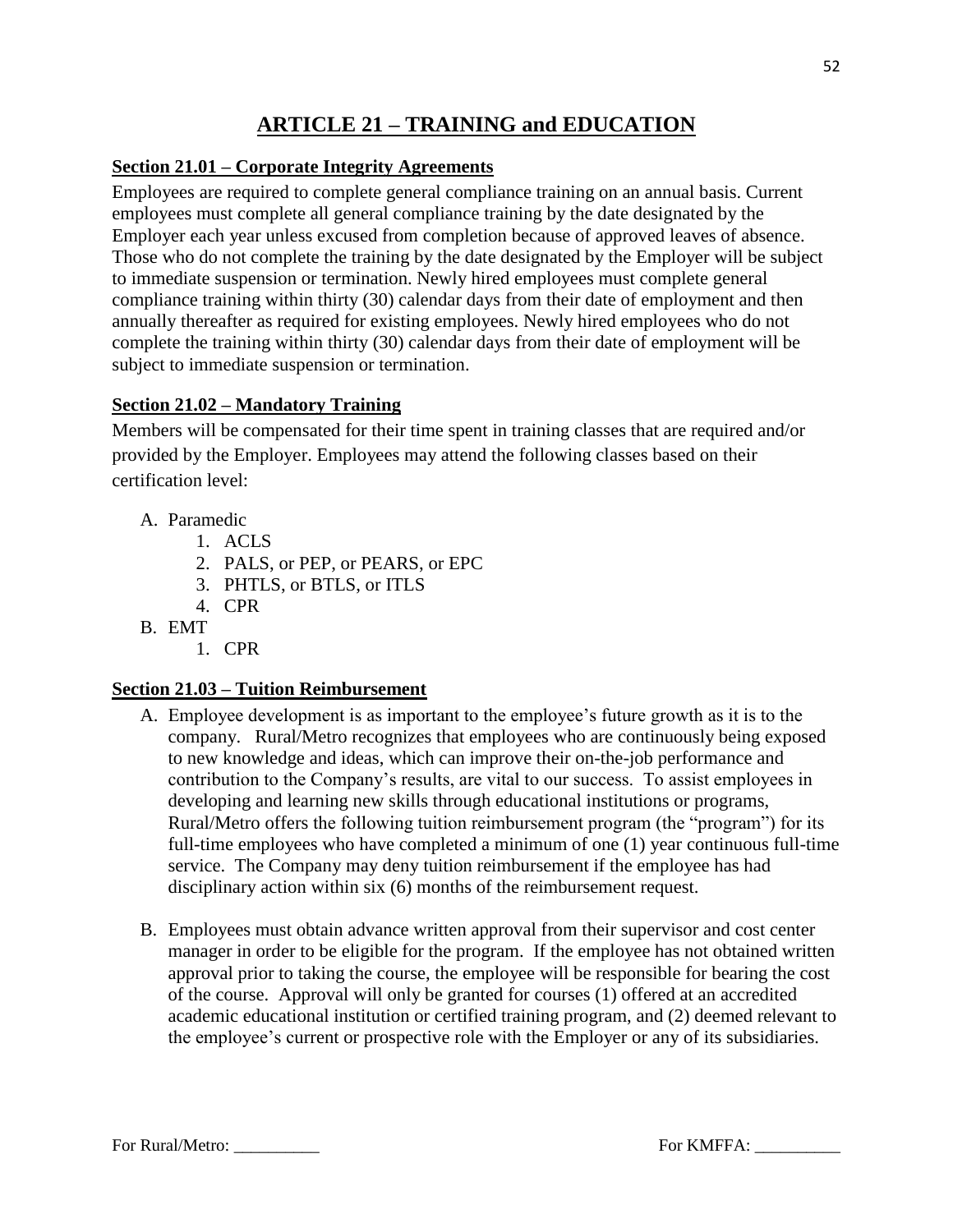- C. If advance approval is granted, the employee will be reimbursed for the cost of the course upon the employee's "successful completion" (as defined below) of the course and receipt of an invoice from the course provider. Rural/Metro generally will not pay for the cost of books or any other expenses associated with the course. Successful completion of a course mean achievement of a grade of "B" or higher or a "pass" if the course is only offered on a pass/fail basis. If an employee does not successfully complete a course or fails to provide proof of successful course completion, he/she will not be eligible for reimbursement. The maximum amount of reimbursement under this program is two thousand dollars (\$2000) per employee, as defined in sub-section (A) above per calendar year. Maximum expenditures in any single fiscal year shall not exceed twenty five thousand dollars (\$25,000). If the twenty five thousand dollars (\$25,000) cap is met during the fiscal year, the Company agrees to confer with the KMFFA on the potential for increasing the cap to accommodate additional tuition reimbursement.
- D. Management reserves the right to exceed the maximum reimbursement. In the event an employee separates from Rural/Metro (except due to job elimination) or converts to parttime status within twelve (12) months from the date of course completion, he/she shall reimburse Rural/Metro for any payments made to the employee under this program. Rural/Metro reserves the right to withhold the amount of any tuition owed pursuant to this program from an employee's paycheck. Local management may implement a more detailed tuition reimbursement program that applies to employees within that particular operation (as long as stipulations in the program are followed).
- E. For degreed programs in Fire Service Administration, Emergency Service Administration, or other related degreed programs as determined by the Company where the cost is in excess of two thousand dollars **(**\$2000), the Company reserves the right to require an individual employment contract between the Company and the employee that provides for a defined period of employment not to exceed thirty six (36) months with the Company, or reimbursement to the Company the expenses incurred by the company in the course of the training program. Such expenses may include, but not be limited to, cost of the training program materials, books, equipment and payroll expense of the employee while in the training program.

# <span id="page-52-0"></span>**Section 21.04 – RMFD/KMFFA Joint Sponsorship**

In order to maintain strong community relations, KMFFA may jointly sponsor public education, fire prevention, and other programs. KMFFA may display their logo with that of RMFD if joint sponsorship exists.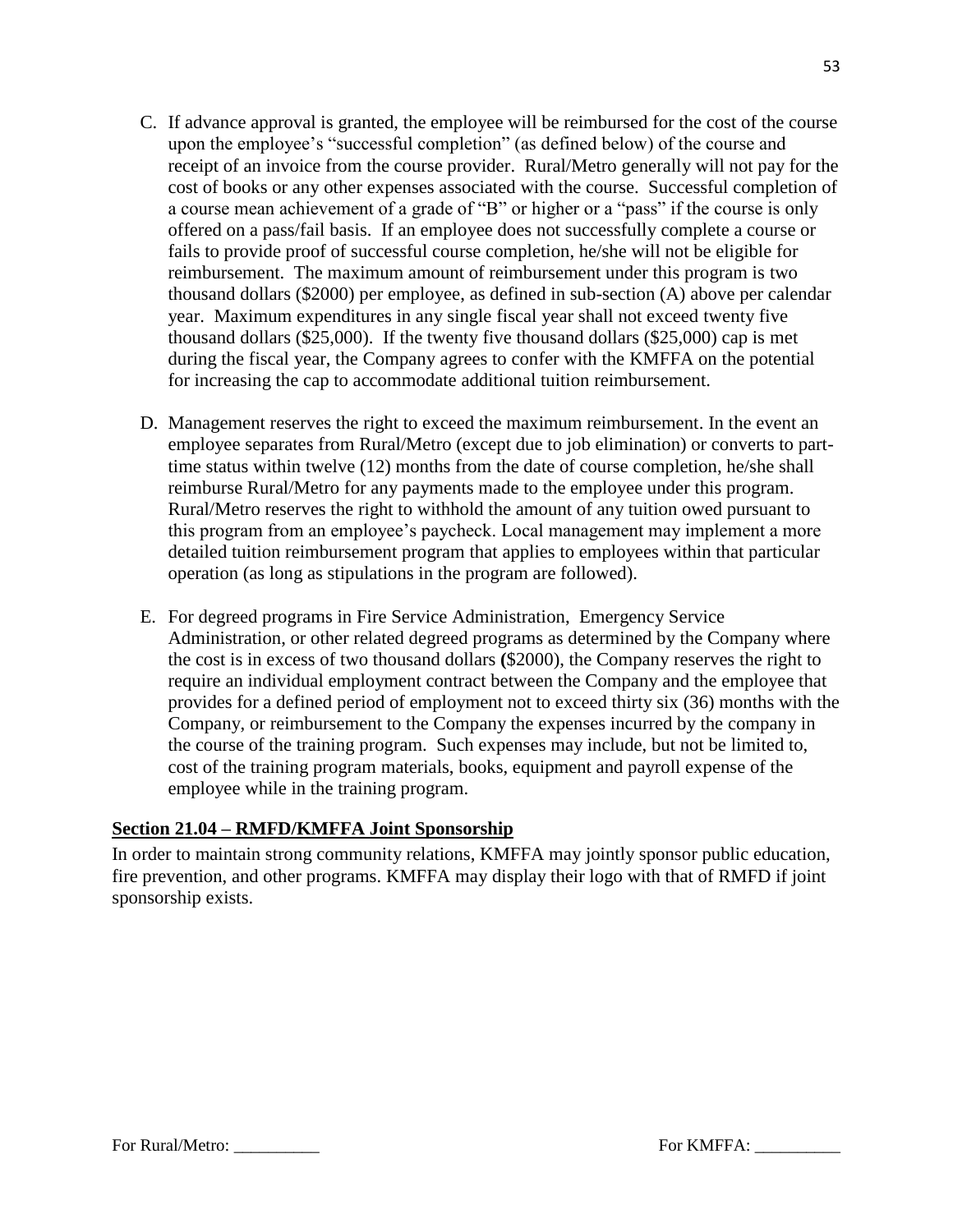# **ARTICLE 22 – UNIFORMS and APPEARANCE**

#### <span id="page-53-1"></span><span id="page-53-0"></span>**Section 22.01 – Intent**

The public trust the Company has built over the years is dependent upon our image as service providers, as well as the quality of care we deliver. In many cases, our customers and clients have a choice in whom to contact for their needs. The Company believes that how we look and act is important in gaining that public trust.

#### <span id="page-53-2"></span>**Section 22.02 – Minimum Guidelines**

At a minimum, the following items are prohibited as part of the uniform attire:

- A. Looped or dangling earrings, visible necklaces, loose bracelets
- B. Visible or noticeable body piercing and inappropriate tattoos
- C. T-shirts with inappropriate jargon
- D. Non-company approved baseball caps or hats

#### <span id="page-53-3"></span>**Section 22.03 – Buttons and Pins**

In no circumstances will members be permitted to wear or display non-approved buttons, pins or other insignia. This would include wearing such items when the member is in a patient care area or if the member has in-person public contact (except during meal or break times taken in a nonpublic area and then, only if the member is not in a position where he may be asked to respond to an emergency call).

#### <span id="page-53-4"></span>**Section 22.04 – Alterations of Uniforms**

Members required to wear a uniform are expected to wear it properly and in its entirety without personalized alterations or adornments.

#### <span id="page-53-5"></span>**Section 22.05 – Personal Hygiene**

All members are expected to maintain a professional level of personal hygiene at all times.

#### <span id="page-53-6"></span>**Section 22.06 – Guidelines Interpretation**

The Fire Chief retains the right to interpret these guidelines using the Company standards of a professional and neat appearance to determine what is acceptable.

#### <span id="page-53-7"></span>**Section 22.07 – Uniform Compliance**

If deemed necessary, supervisors may ask members to return home on unpaid time to change.

#### <span id="page-53-8"></span>**Section 22.08 – Corrective Action**

Consistent disregard for Company policy will subject a member to progressive corrective action as defined in Article 17, Section 17.01.

#### <span id="page-53-9"></span>**Section 22.09 – Uniform Allotment**

A. Members will be given a uniform allotment in the amount of six hundred dollars **(**\$600) per fiscal year for the purchase of uniforms every January  $1<sup>st</sup>$ . The uniform allotment is

For Rural/Metro: \_\_\_\_\_\_\_\_\_\_ For KMFFA: \_\_\_\_\_\_\_\_\_\_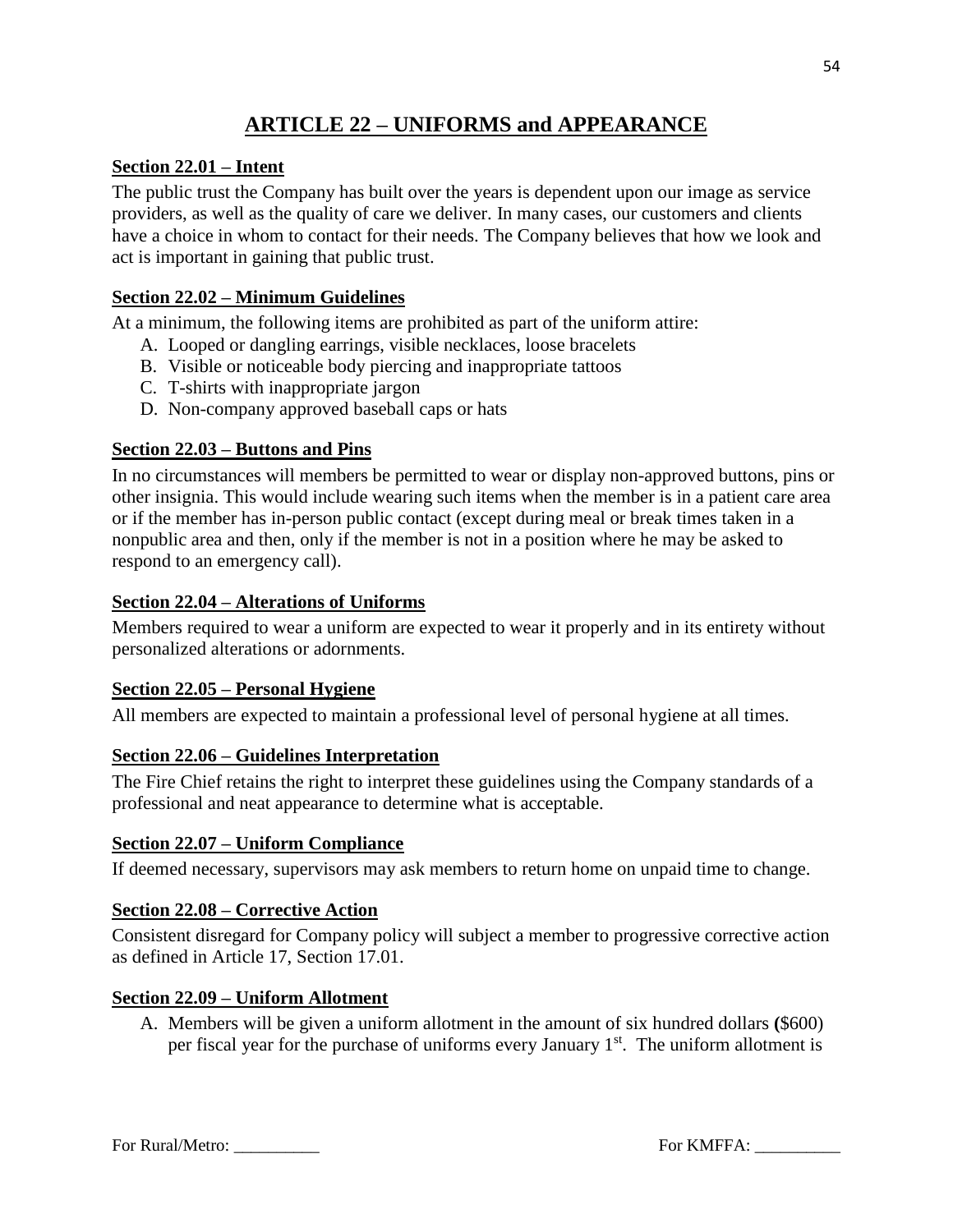designed to assist the employee in purchasing and maintaining uniforms to be in compliance with local standards guidelines.

- B. A joint labor/management uniform committee will meet periodically to review the uniform items and may recommend alternatives or changes in specific items during the life of the contract. The employer retains the right to approve or not approve these recommendations.
- C. The Company will replace a specific item that is otherwise in good and serviceable condition that is confirmed to have been damaged or destroyed during the line of duty without charging it against the Member's uniform allowance. Examples of this may be but not limited to gross contamination or a torn shirt or pair of pants. Employees are required to use the uniform allowance to maintain a clean professional looking uniform as detailed in the adopted uniform policy.
- D. Members will be allowed to use their uniform Allowance to order a FD approved Dress Uniform from Light House uniforms or any other approved vendor that can provide the approved dress uniform.

#### <span id="page-54-0"></span>**Section 22.10 – Uniforms**

Members will be allowed to wear Uniform Shorts while on Duty as described in the following SOG:

- A. Shorts
	- 1. Purchased by the employee from the current Uniform Vendor, and from the employees Uniform allotment) shall be 5.11 (11" Tactile Pro Shorts) or True Spec (24-7 Rip stop Shorts Mfg#1942) Black in color.
	- 2. Duty shorts may be worn from Memorial Day through Labor Day.
	- 3. If approved by The Battalion Chief shorts may be worn at other times of warm weather.
	- 4. Shorts shall be worn with a black duty belt.
	- 5. Shorts shall be worn with black athletic shoes offered from the Uniform vendor (no contrasting colors, stripes, logos or soles).
	- 6. Black athletic shoes should be worn with black low cut ankle socks, again available from the uniform vendor.
	- 7. Shorts shall not be worn while participating in Fire Prevention programs, or Preplans unless approved by the Battalion Chief or officer in charge of the event.
	- 8. Legs must be covered with wildland pants or bunker pants upon arrival at the scene of a structure fire, fire alarm, vehicle accident, or special rescue operation, while wearing shorts. Additional specialized PPE may also be required at these calls.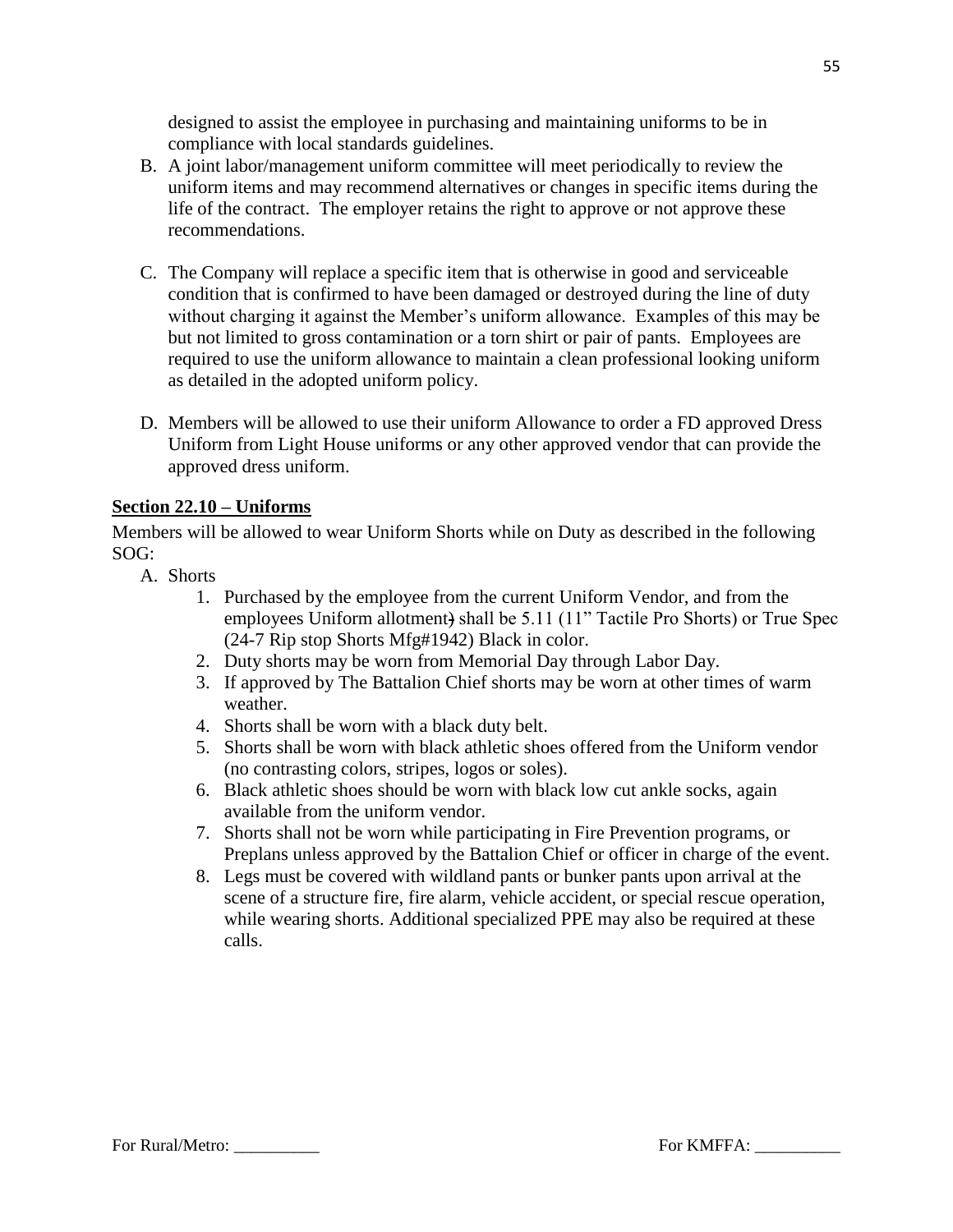# <span id="page-55-0"></span>**ARTICLE 23 – JOINT LABOR/MANAGEMENT LEADERSHIP COMMITTEE**

#### <span id="page-55-1"></span>**Section 23.01 – Joint Labor/Management Leadership Committee**

- A. There shall be a Joint Labor/Management Leadership Committee consisting of representatives of the KMFFA and representatives of the Company's Knox County Fire Division. The purpose of the Committee is to facilitate improved Labor/Management relationships by providing a forum for the free discussion of mutual concerns and problems.
- B. The Committee shall meet at least quarterly, at mutually scheduled times, and at any other mutually scheduled times.
- C. The Chairmanship of the Committee shall be identified as two co-chairs, one from Labor and one from Management. The members shall, in advance of a meeting, provide the Committees co-chairs with proposed agenda items, and the co-chairs shall provide the members with the meeting agenda in advance of the meeting.
- D. Representative(s) of the Company, the KMFFA, or outside experts may supplement the Committee, if it is proposed to discuss mutual aid, fire protection contract matters, or operations issues. Both Labor and/or Management will approve attendance of non-regular committee members prior to the meeting.
- E. The Committee may, if it deems proper, suggest recommendations to the Fire Chief and the Company for their consideration and determination.
- F. Any matter referred to the Labor Management Committee in this contract, excluding personnel or disciplinary matters, may be discussed by the Committee at the request of any member of the Committee
- G. The committees will utilize the agreed upon committee guidelines to help facilitate a more productive effort and result.

#### <span id="page-55-2"></span>**Section 23.02 – Sub-committees**

The following named Joint Labor/Management Standing Committees will function under the following scope and contain the following representatives:

- A. Safety Committee
	- 1. Scope: Identify safety issues and concerns. Research and assist with immediate, short range and long range plans and goals. Create sub- committees to address specific safety issues and concerns.
- B. Fire Fighter Training and Development Committee
	- 1. Scope: All hiring practices, testing procedures and recruitment strategies; identify training issues, needs and enhancements; define rules for engagement; develop

For Rural/Metro: \_\_\_\_\_\_\_\_\_\_ For KMFFA: \_\_\_\_\_\_\_\_\_\_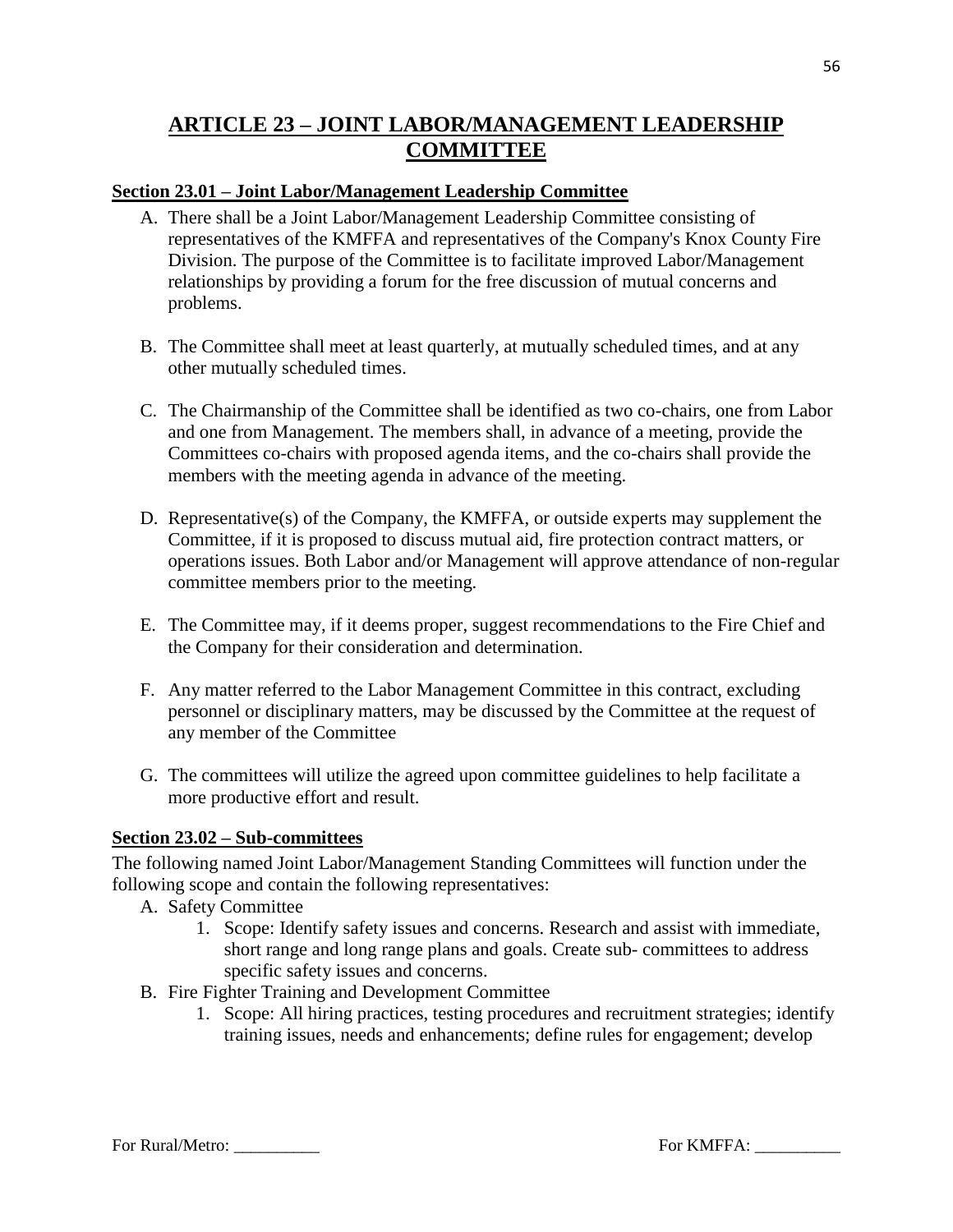and maintain S.O.G.s; define training requirements; and Q.A. for EMS documentation.

- C. Uniform Committee
	- 1. Scope: Develop, define, and establish design and quality standards for all uniform items and allowances.

# <span id="page-56-0"></span>**Section 23.03 – Committee Participants**

The Company and the KMFFA will each select individuals to serve on each committee.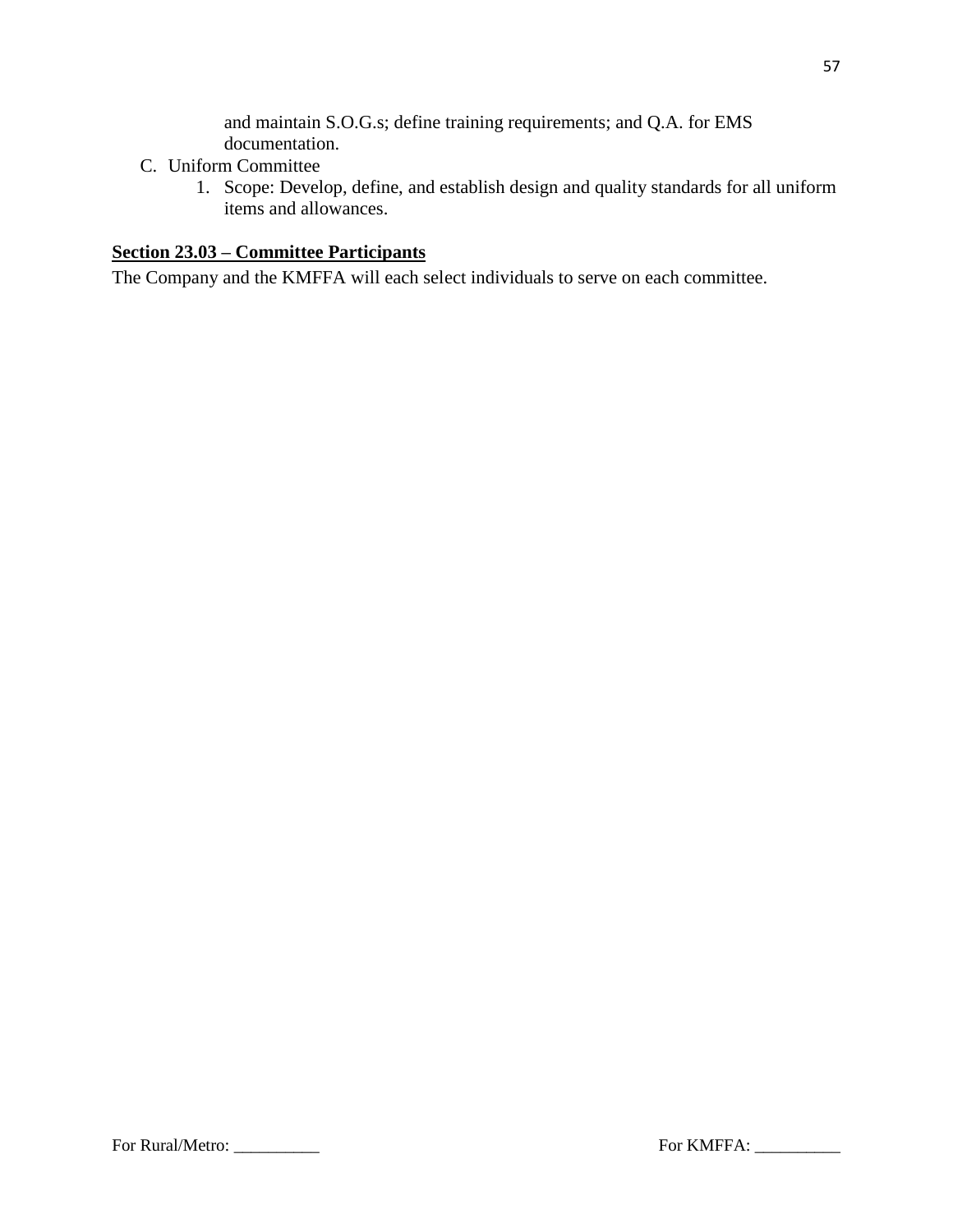# **ARTICLE 24 – CATASTROPHIC ILLNESS**

# <span id="page-57-1"></span><span id="page-57-0"></span>**Section 24.01 – Intent**

It is the Company's belief that members who are afflicted with a serious, life-threatening illness are to be treated no differently than any other member. If a serious disease affects a member's ability to perform assigned duties, the member will be treated like other members who have disabilities, which limit their job performance.

#### <span id="page-57-2"></span>**Section 24.02 – Work Requirements**

It is the policy of the Company that members with infectious, long-term, life-threatening or other serious illnesses may work as long as they are able to perform the duties of their job without undue risk to their own health or that of other members, customers, or members of the public.

#### <span id="page-57-3"></span>**Section 24.03 – Catastrophic Illness Defined**

Catastrophic illnesses for the purposes of this Article include but are not limited to the following:

- A. Cancer
- B. Heart disease
- C. Multiple sclerosis
- D. Hepatitis or tuberculosis
- E. Human immunodeficiency virus (HIV) and acquired immune deficiency syndrome (AIDS)

#### <span id="page-57-4"></span>**Section 24.04 – Member Awareness**

The Company will support, where feasible and practical, educational programs to enhance member awareness and understanding of serious illnesses.

# <span id="page-57-5"></span>**Section 24.05 – Reporting Requirements**

Information relating to a member's serious illness will be treated as confidential and will not be disclosed to other members or employees other than on a need to know basis. However, members should be aware that pursuant to regulation and law certain governmental agencies, such as local Departments of Health, may require the Company to report the existence of communicable diseases.

- A. The Company will comply with applicable occupational safety regulations concerning members exposed to blood or other potentially infectious materials. Universal precautions, engineering and work practice controls and personal protective equipment will be used where appropriate to limit the contraction of and spread of serious illnesses in the workplace.
- B. Members, who are diagnosed as having a serious illness and who want an accommodation, should inform Human Resources of their condition as soon as possible.
- C. These members should provide Human Resources with any pertinent medical information needed to make decisions regarding job assignments, ability to continue working, or ability to return to work.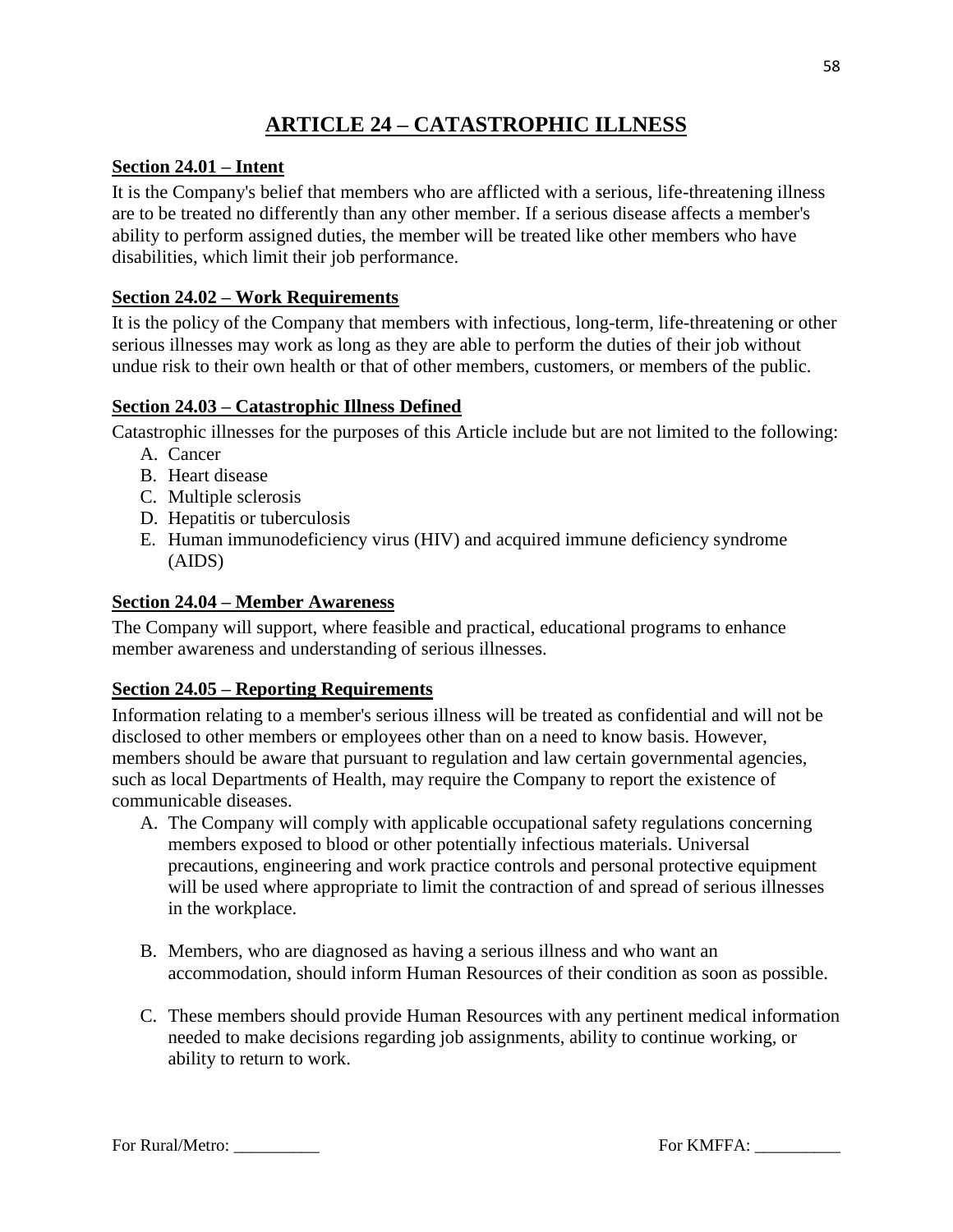- D. The Company also may require a doctor's certification of a member's ability to perform job duties without undue risk to self or others. In addition, the Company may request that a member undergo periodic medical examinations.
- E. Both members with serious illnesses and their coworkers need to comply with applicable federal, state, and industry standards for the prevention of the transmission of serious illnesses.
- F. Human Resources should review Company policy with the member on such issues as member assistance, employment leaves, infection control, the Company's continuing expectation regarding the member's performance and attendance, and available benefits.
- G. Human Resources is also responsible for administering federal and state disability laws and for providing reasonable accommodation to members with serious illnesses who can perform the essential functions of their job and who do not pose a direct threat to their own safety or health or to the safety or health of other members, employees, customers, or the public.
- H. Human Resources is also responsible for helping to identify suitable, alternative positions for members with serious illnesses who cannot perform the essential functions of their particular job or who cannot function in their particular job without posing a direct threat to their own safety or health or the safety or health of other members, employees, customers or the public.
- I. Members concerned about being infected with a serious illness by a coworker, customer, or other person should convey this concern to their supervisor or Human Resources.
- J. Members, who refuse to work with or perform services for a person known or suspected to have a serious illness without first discussing their concern with a supervisor, will be subject to disciplinary action.
- K. In addition, where there is little or no evidence of risk of infection to the concerned member, the member's continued refusal may result in disciplinary action.

# <span id="page-58-0"></span>**Section 24.06 – Compliance with Standards**

Members must comply with all applicable occupational safety standards.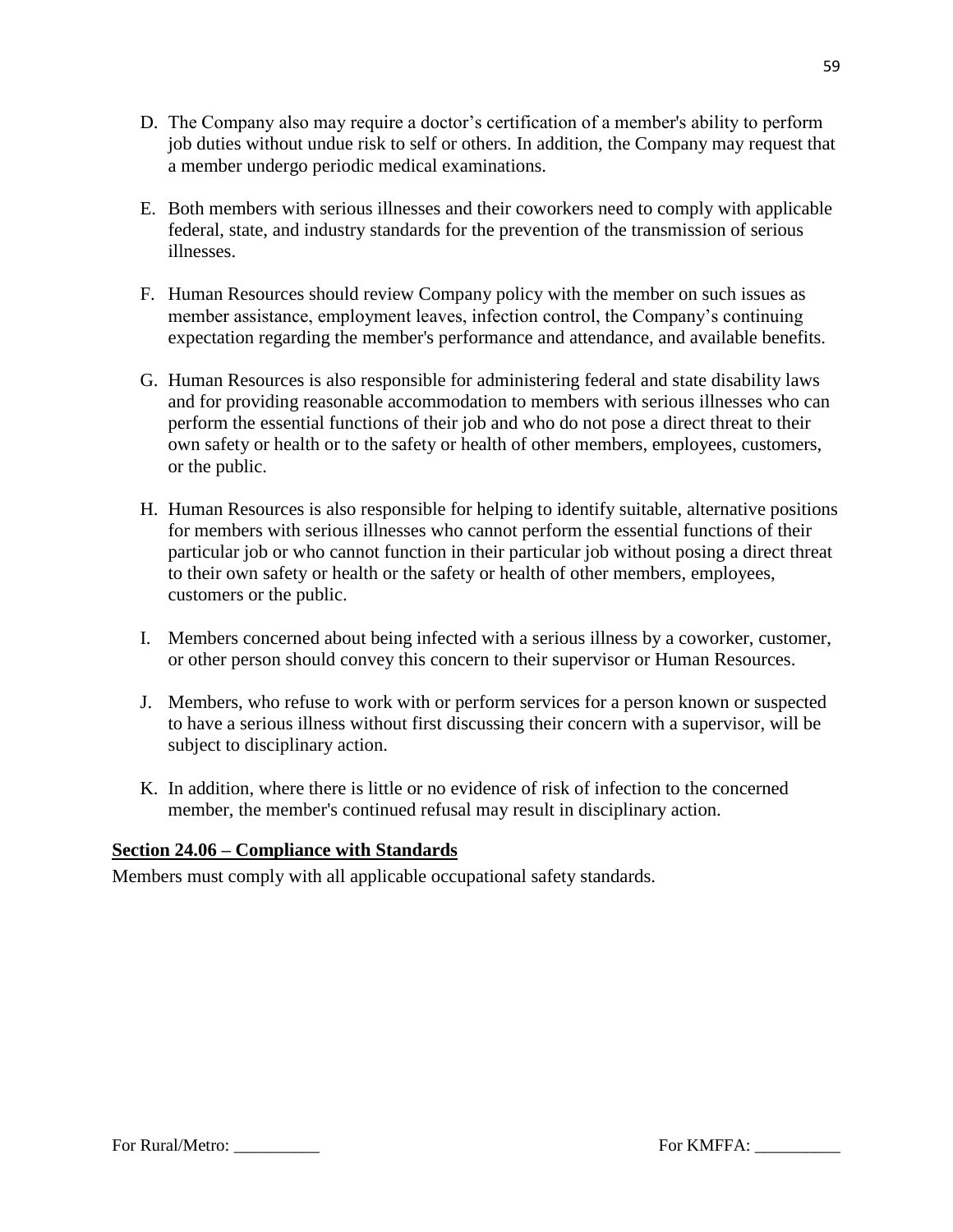# **ARTICLE 25 – SUBSTANCE ABUSE PREVENTION POLICY**

<span id="page-59-0"></span>Alcohol and drug use may adversely affect the quality of care provided to patients, pose safety and health risks to the user and others, have a negative impact on work efficiency and result in danger to person or loss of equipment and property.

In order to provide the highest quality of patient care, and a safe, healthful and efficient work environment, the Employer requires its employees to report for work able to perform their jobs. All employees will abide by the AMR Substance Abuse Prevention Policy as defined in the Employer's Safety and Risk Policy Manual and made part of this Agreement by reference.

The Employer agrees to have a KMFFA representative present at any time that a search of an employee or an employee's personal effects is to take place.

In the event a public or private entity requires that a random drug testing policy be implemented as a contractual obligation between the customer and the Employer, the Employer agrees it shall provide verification to the KMFFA from the agency or customer requiring such testing. Further more, the Employer agrees it shall meet and negotiate with the KMFFA over the implementation, testing process, impact, and specific requirements of the program ninety (90) days prior to the implementation of such program.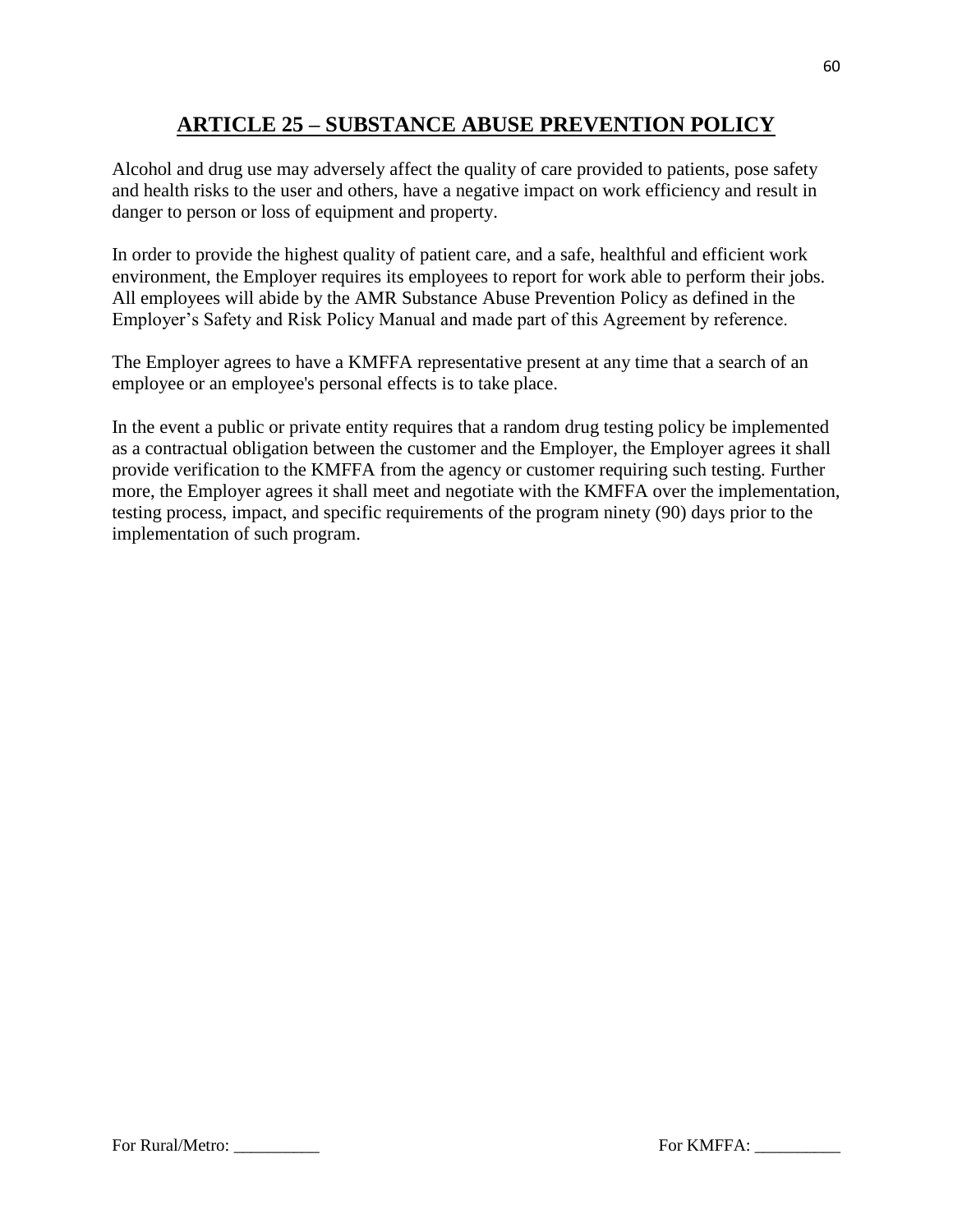# **ARTICLE 26 – MISCELLANEOUS PROVISIONS**

## <span id="page-60-1"></span><span id="page-60-0"></span>**Section 26.01 – Name and Address**

- A. The Company shall furnish the KMFFA with the names, addresses, and email addresses, if applicable, of all newly hired members covered by this Agreement, no later than the first day of the month following 30 days of employment.
- B. The member shall provide the Company and Scheduler officer, a current Address and phone number. The member must notify the Company and Scheduler officer within 15 days of any change in current address and phone number.

#### <span id="page-60-2"></span>**Section 26.02 – Maintenance of Records**

The Company will maintain a member file for every member within the bargaining unit. Member files are the property of the Company and access to the file information is restricted to Human Resources, supervisors, the member, official KMFFA representatives, and members of the appropriate management team for a specific business review purpose only.

#### <span id="page-60-3"></span>**Section 26.03 – Employee Files**

The member file contains the following:

- A. New Hire paperwork
- B. Performance and Merit Review forms
- C. Corrective Action Notice
- D. Acknowledgment of exemplary performance
- E. Critical Incident Log
- F. Any Human Resource Action Notice submitted to change any member information
- G. Members may add certain items to their personnel files, e.g., customer letters, with the approval of Human Resources.
- H. Leave of absence

# <span id="page-60-4"></span>**Section 26.04 – Medical File**

The Company will maintain a separate "Medical File" for every member within the bargaining unit. These files will contain medical information, as listed below, and will reside with the Human Resource Office, or his designee. Access to Medical Files is strictly reserved for Human Resource and the member. Official KMFFA representatives and management may receive access during authorized investigations only with approval of Human Resources.

A. Medical Files may contain the following information:

- 1. Hepatitis A, B, or C
- 2. TB
- 3. Workers' Compensation First report of injury
- 4. Medical Leave of Absence Forms
- 5. Drug Test Results
- 6. Healthcare Provider Certifications
- 7. Wellness Evaluations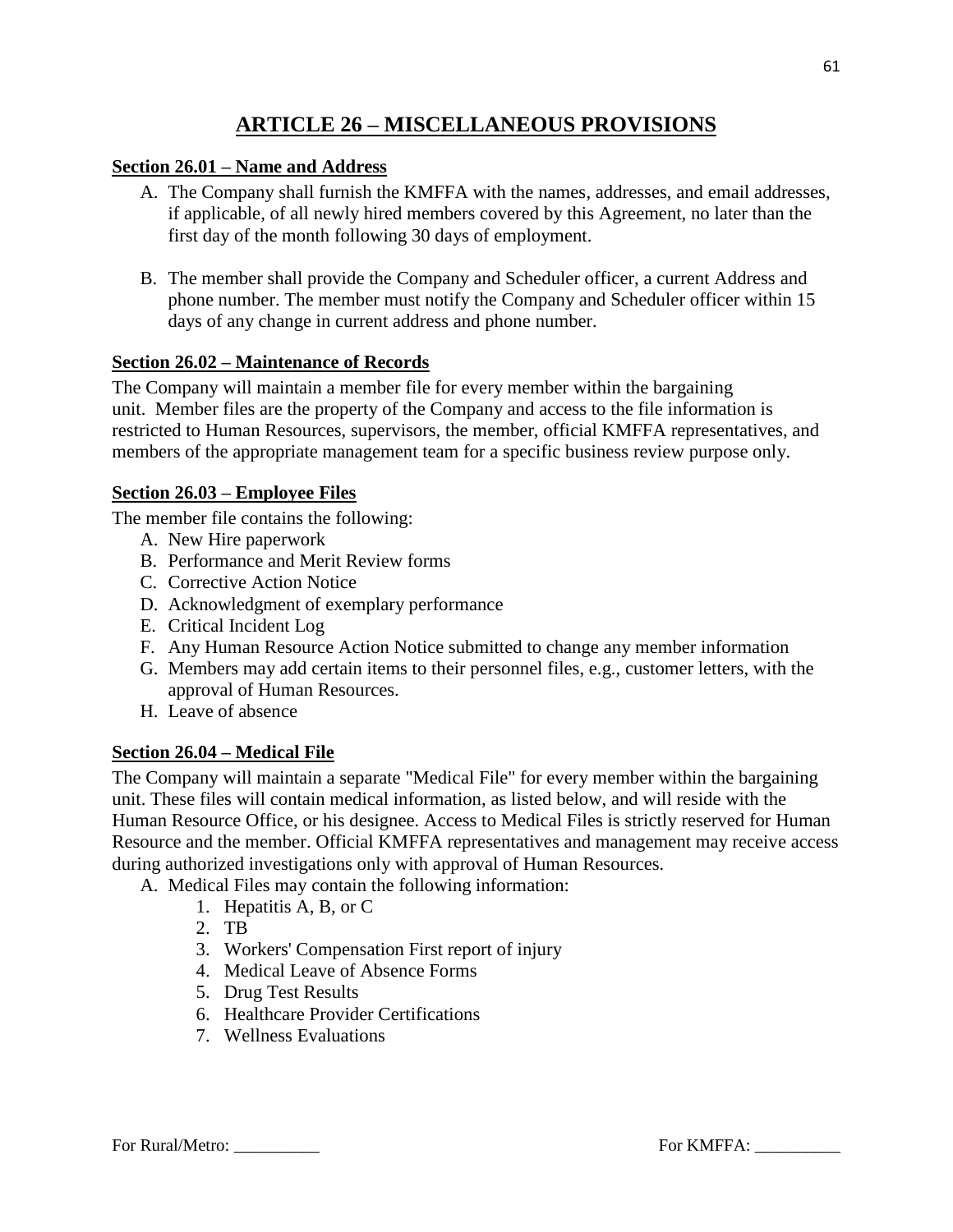#### <span id="page-61-0"></span>**Section 26.05 – I-9 Forms**

New Hire I-9 forms must be maintained in a separate file in alphabetical order.

#### <span id="page-61-1"></span>**Section 26.06 – Employment Verification**

Supervisors must refer all requests for employment verification to Human Resources and are not permitted to provide individual employment references. Requests for employment verification will be limited to dates of employment and position held. Requests for other types of verifications, e.g., mortgage requests, will be processed when accompanied by a member's signed authorization.

#### <span id="page-61-2"></span>**Section 26.07 – Document Copies**

Members may receive a photocopy of any document that they have signed in their file or documents from customers praising the member in the event they are afforded access. A member of the Human Resources Department will be with the member at all times while the records are being reviewed. The Company will comply with public law in this area to the degree any such law may be applicable.

#### <span id="page-61-3"></span>S**ection 26.08 – Intra-department Communications**

- A. The KMFFA, its Executive Board and all its members, will be allowed to use Fire Department Communications tools to disseminate official business information of the KMFFA when necessary. Such announcements shall not be abusive of any person, organization nor disruptive of the department's operations. The use of E-Mail, Fax Machines, Digital Pagers, Alpha-Numeric Pagers, and Telephones will follow the current written guidelines identified by the Company regarding their use.
- B. The KMFFA may utilize the Company communications center simulcast with the approval of the Fire Chief or his designee.
- C. The KMFFA, it's Executive Board, and all its members, will continue to provide bulletin boards, as designated by the KMFFA exclusively for posting of official KMFFA literature that is not abusive of any person or organization, or disruptive of the department's operations. These bulletin boards may also be used by members, in good standing, for posting personal information consistent with the anti-abusive nature of all other posted information.

#### <span id="page-61-4"></span>**Section 26.09 – Organizational Structure**

- A. The size and structure of the Knox County fire division will remain unchanged for the duration of this agreement, except in the case that expansion requires the creation of new positions or the contraction of the service area requires the elimination of positions.
- B. The fire chief will review and provide to the members the organizational statement referred to in 29 CFR 1910.156, also called the OSHA Fire Brigades Standard.

62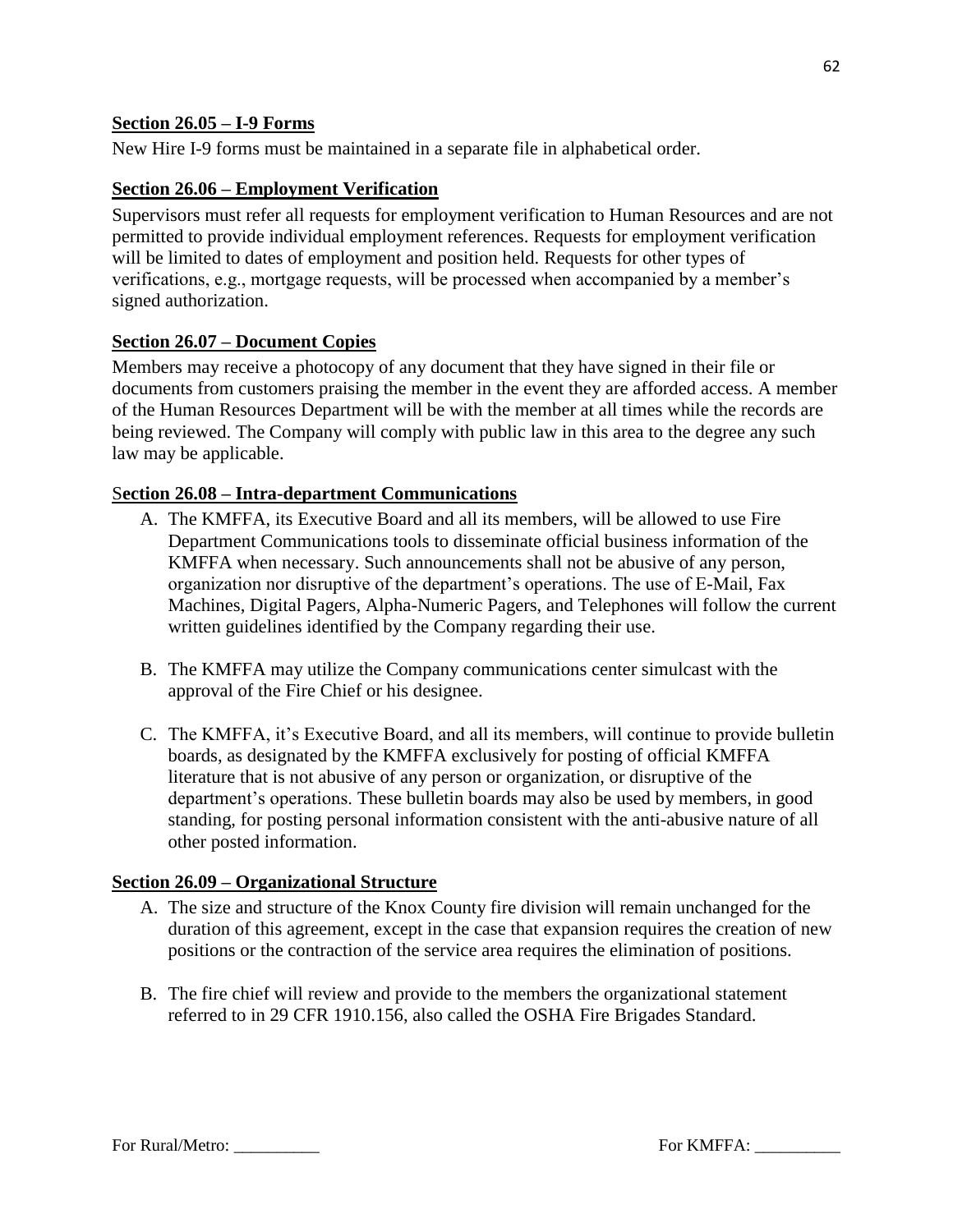#### <span id="page-62-0"></span>**Section 26.10 – Solicitation**

- A. In the interest of maintaining a proper business environment and preventing interference with work and inconvenience to others, the Company believes that our members should work in an environment free from harassment or unwanted solicitation.
- B. This policy is not intended to prevent community trust related activities as approved by local leadership in conjunction with local Human Resources as a Company or KMFFAsponsored activity.
- C. Members may participate in Company or KMFFA sponsored health, welfare, and charitable activities with specific prior approval from management.
- D. Members may not sell merchandise, solicit financial contributions, or solicit for any other cause during working time.
- E. Members who are not on working time (e.g., lunch breaks, etc.) shall not solicit members who are on working time for any cause.

#### <span id="page-62-1"></span>**Section 26.11 – Employment of Relatives**

- A. The Company believes that the employment of relatives in various positions throughout the Company is acceptable but only under approved circumstances. Direct reporting involving relatives in any capacity, whether by contract or through an outside service agency, may create conflicts of interest potentially harmful to both the Company and the employees involved.
- B. Direct reporting relationships involving any relatives, including domestic partners, is prohibited and must be reported to your immediate supervisor so that appropriate transfer can take place.
- C. Should a member in a direct reporting relationship begin dating, or become engaged to another member, both of the members must report the event to their immediate supervisor. One member must request transfer to a position with a different reporting relationship. Either member may do so voluntarily, however if neither does so voluntarily, then the least senior member must transfer to another position, as soon as it becomes available.

#### <span id="page-62-2"></span>**Section 26.12 – Business Ethics**

- A. As integral members of the Company's team, all members are expected to accept certain responsibilities, adhere to acceptable business principles in matters of personal conduct, and exhibit a high degree of personal integrity at all times.
- B. The Company's public image is very important. Only official Public Information Officers (PIO) and/or specifically designated managers and executives of the Company should make or give statements to the public or media. Members may not identify themselves as a representative of the Company and/or speak on behalf of the Company unless having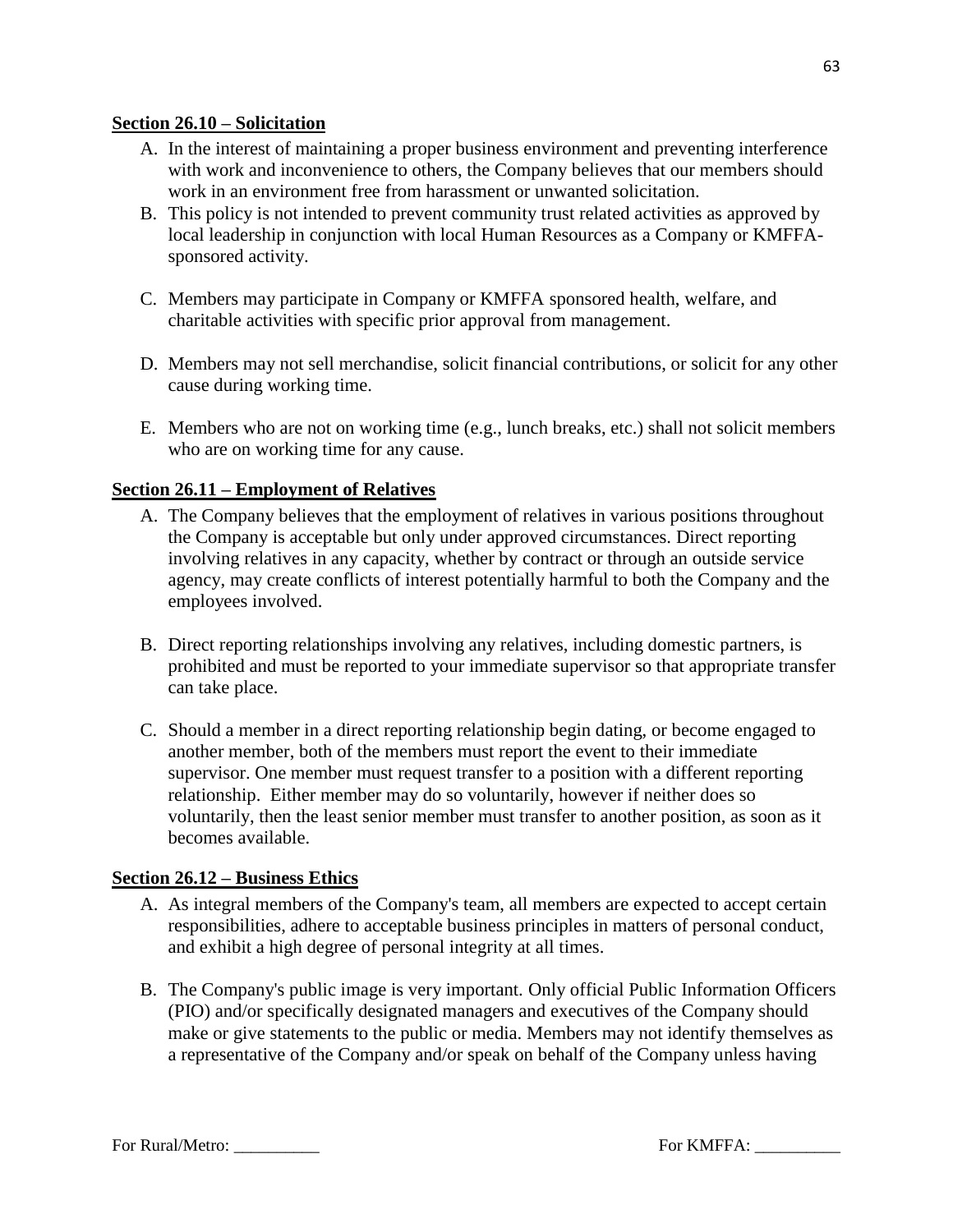received specific prior authorization from a manager who has the authority to do so. In all other cases, please refer questions from the public, the media, government bodies, contract clients or other individuals to a supervisor or PIO.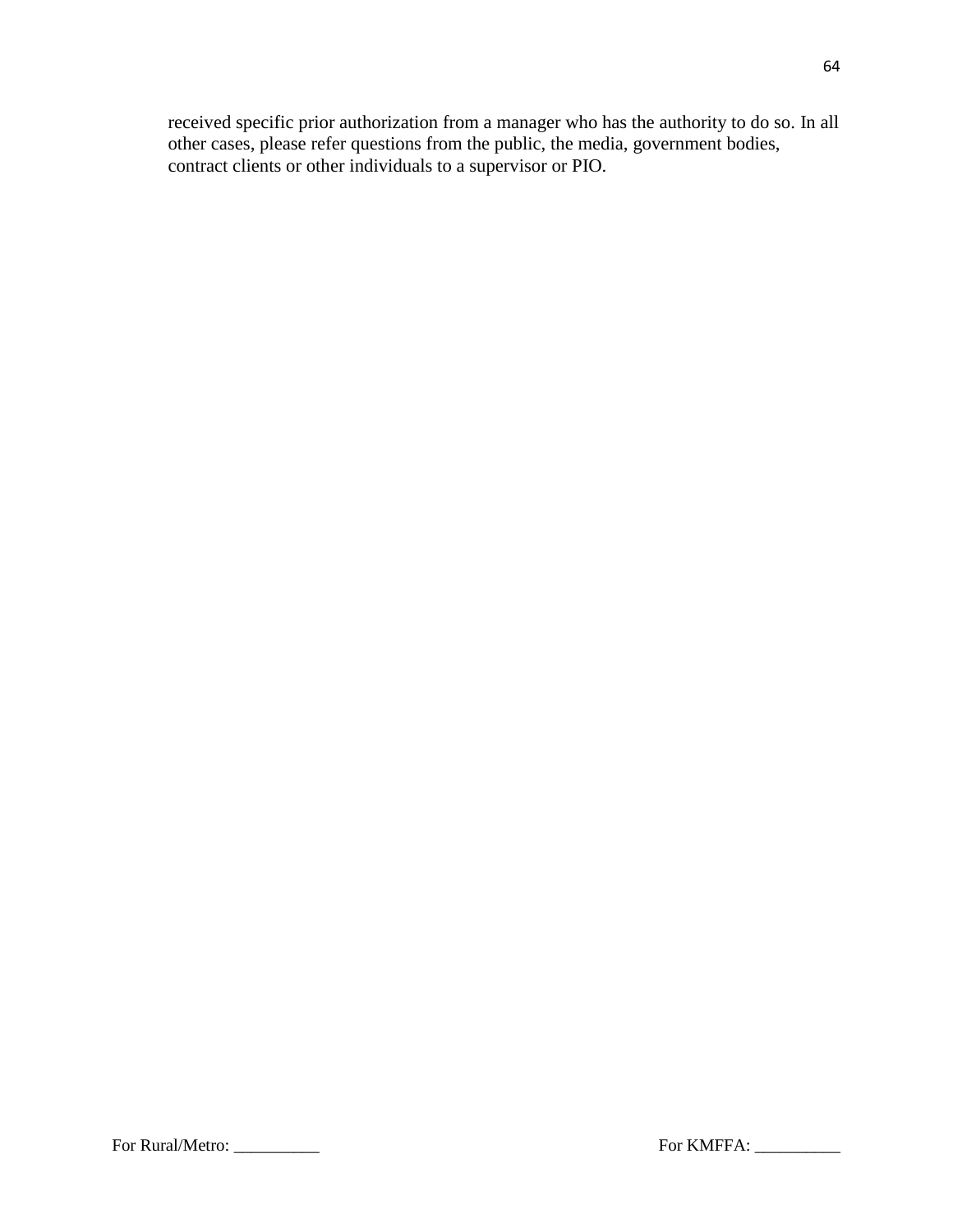# <span id="page-64-0"></span>**Section 26.13 – Smoking and Tobacco Products in the Workplace**

- A. To maintain a safe and comfortable working environment the use of tobacco and electronic smoking products in the Company's offices, facilities, and vehicles are strictly regulated unless otherwise governed by applicable law.
	- a. Under no circumstances may members use electronic smoking products other tobacco products during the performance of their job duties at any time.
	- b. Under no circumstances may members use electronic smoking products other tobacco products in a Company vehicle at any time.
	- c. Electronic smoking products and the use of tobacco products will be permitted to in designated areas only. The immediate supervisor will specify these areas.
	- d. Electronic smoking products or the use of tobacco products is prohibited on any scene or at any customer/client location unless it is in a designated smoking area.
- B. Members using electronic smoking products or tobacco products outside of designated areas may be subject to disciplinary action.

# <span id="page-64-1"></span>**Section 26.14 – Crew Safety and Well Being**

The Company shall make a reasonable effort to ensure that all living quarters are maintained in order to provide an environment conducive to performing work functions.

To obtain this environment, the Company will facilitate a timely repair of necessary appliances, facilities and utilities. Priority will be given to those items that are necessary to maintain an acceptable standard such as air conditioning, heating and bathroom facilities.

If the circumstances arise beyond the Company's control that prevents the repair from being performed, the fire chief may elect to relocate the crew to another facility until the repair is completed. At no time shall a crew be required to be in a station that is unsafe or unhealthy.

Any circumstance that raises a health or safety issue will be addressed (with proposed resolution) within 48-hours of the original complaint. A licensed contractor shall be used upon mutual agreement between the KMFFA and the Company to determine the appropriate action needed, if applicable.

#### <span id="page-64-2"></span>**Section 26.15 – Internet Usage**

- A. Wireless internet access will be made available where possible by the Company at all Knox County Fire stations for all employees to utilize for professional and personal usage.
- B. Use of the internet for any inappropriate viewing, surfing or other use as determined by the Company shall subject the employee (s) in violation to disciplinary action up to and including termination.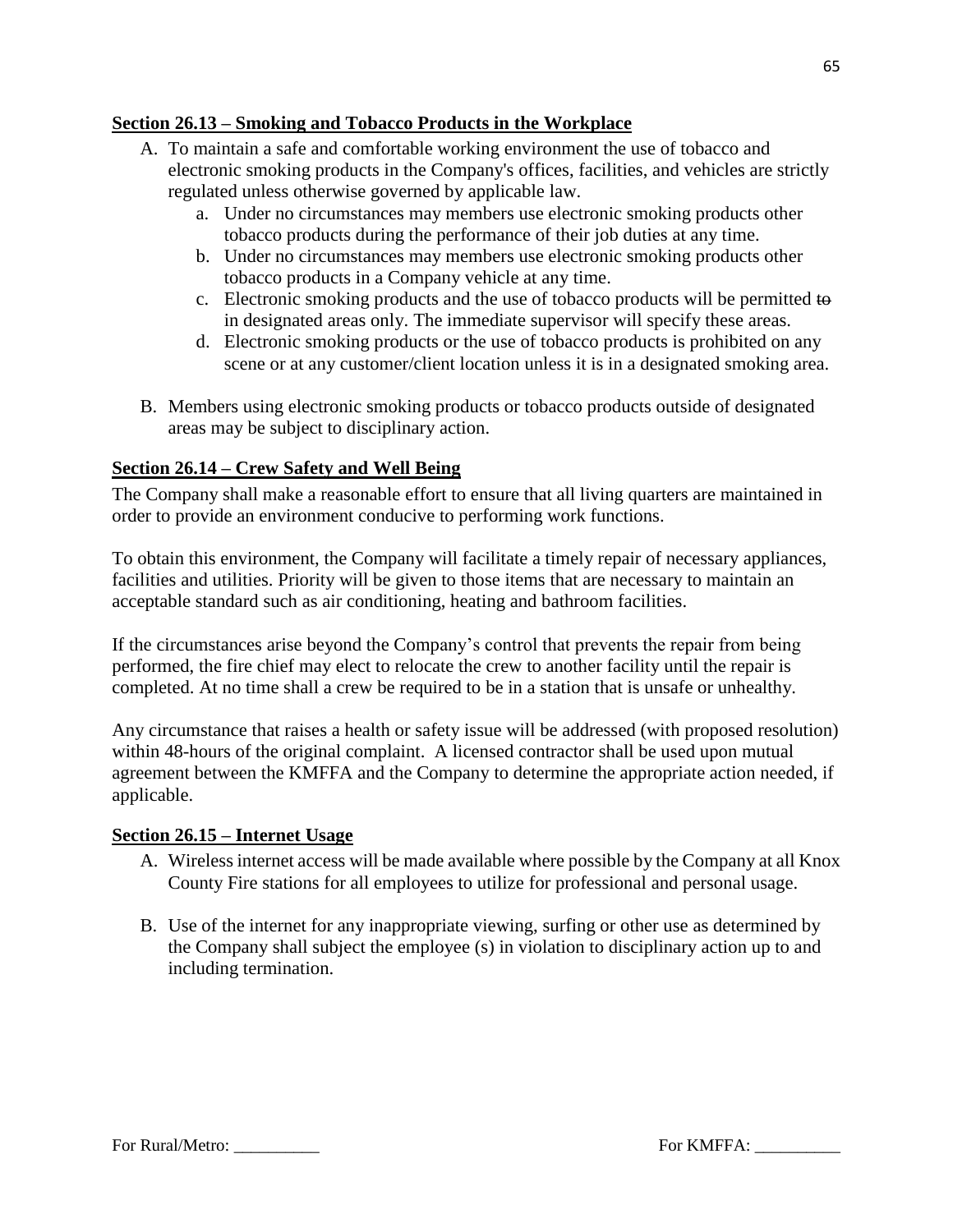# <span id="page-65-0"></span>**Section 26.16 – Station Staffing**

The Employer agrees that Rural/Metro Knox County Fire Stations thirty-two (32) and thirtythree (33) will be staffed by a minimum of two full-time 24-hour firefighters by the expiration date of this contract.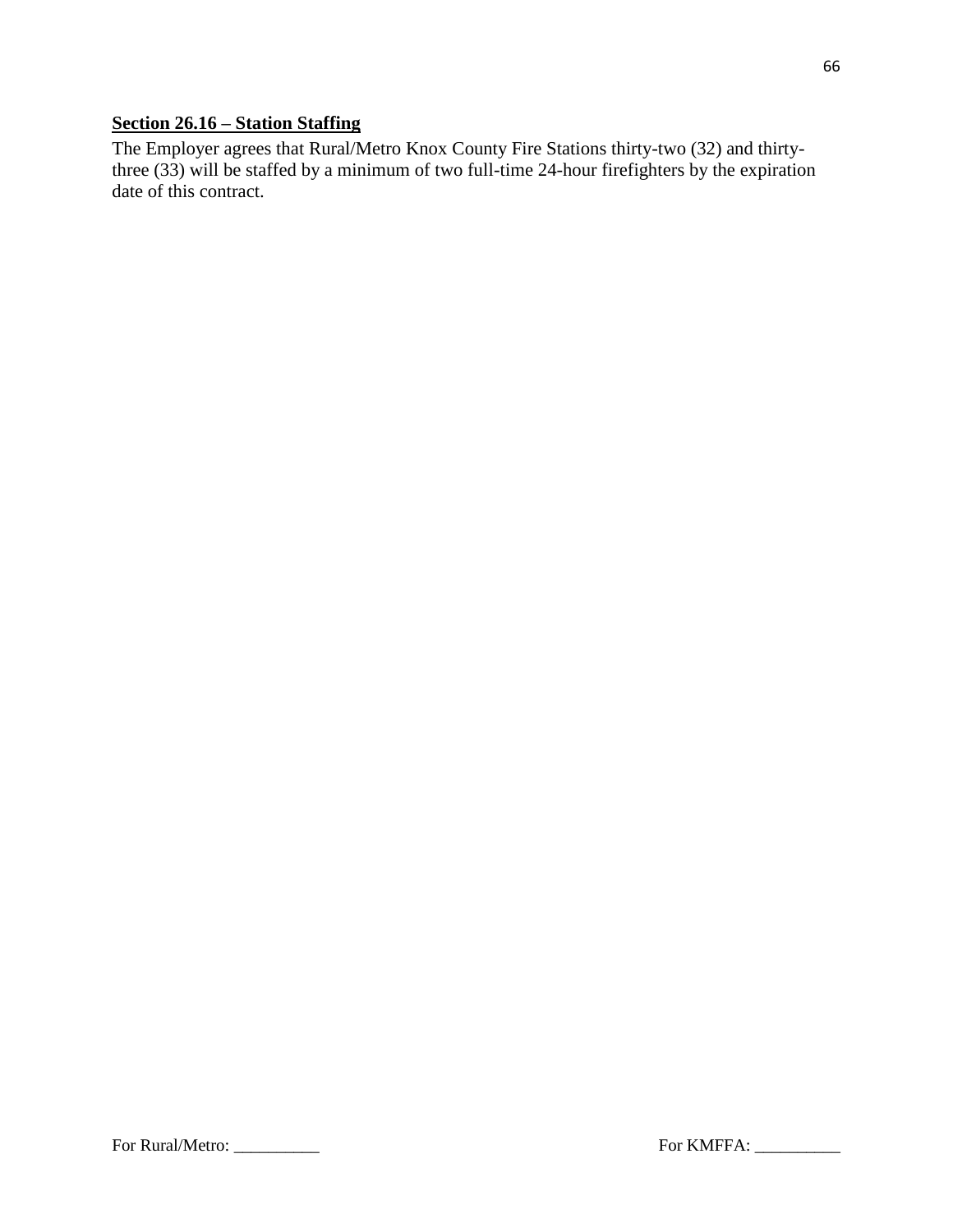# **ARTICLE 27 – GENERAL PROVSIONS**

## <span id="page-66-1"></span><span id="page-66-0"></span>**Section 27.01 – Severability**

The Parties agree that if any provision(s) of this Agreement becomes unlawful or invalid by virtue of the declaration of any court of competent jurisdiction, such action shall not invalidate the entire Agreement; rather, all provisions of this Agreement that are not declared unlawful or invalid shall remain in full force and effect for the life of the Agreement. The Parties further agree that if any provision of this Agreement is held invalid or unlawful, they will enter into collective bargaining negotiations for the purpose of arriving at a mutually satisfactory replacement for such provision**.**

#### <span id="page-66-2"></span>**Section 27.02 – Bargaining Waiver and Zipper Clause**

This Agreement constitutes the sole and entire existing agreement between the parties and superseded all private agreements, commitments and practices whether oral or written, and expresses all obligations of and restrictions imposed on the Employer and the KMFFA.

The Employer and the KMFFA acknowledge that during the negotiations which resulted in this Agreement, each had the unlimited right and opportunity to make demands and proposals with respect to any subject or matter not removed by law from the area of collective bargaining and the understanding and agreement arrived at by the parties after the exercise of that right and opportunity are set forth in this Agreement.

With respect to the negotiations leading to the execution of this Agreement, the fact that a proposal was made and withdrawn during the course of those negotiations shall not be used to prove that the party making the proposal had in any manner given up any rights granted to him elsewhere in this Agreement.

This Agreement is subject to amendment, alteration, or addition only by a subsequent written agreement between, and executed by, the Employer and the KMFFA. The waiver of any breach, term, or condition of this Agreement by either party shall not constitute a precedent in the future enforcement of any such term or condition.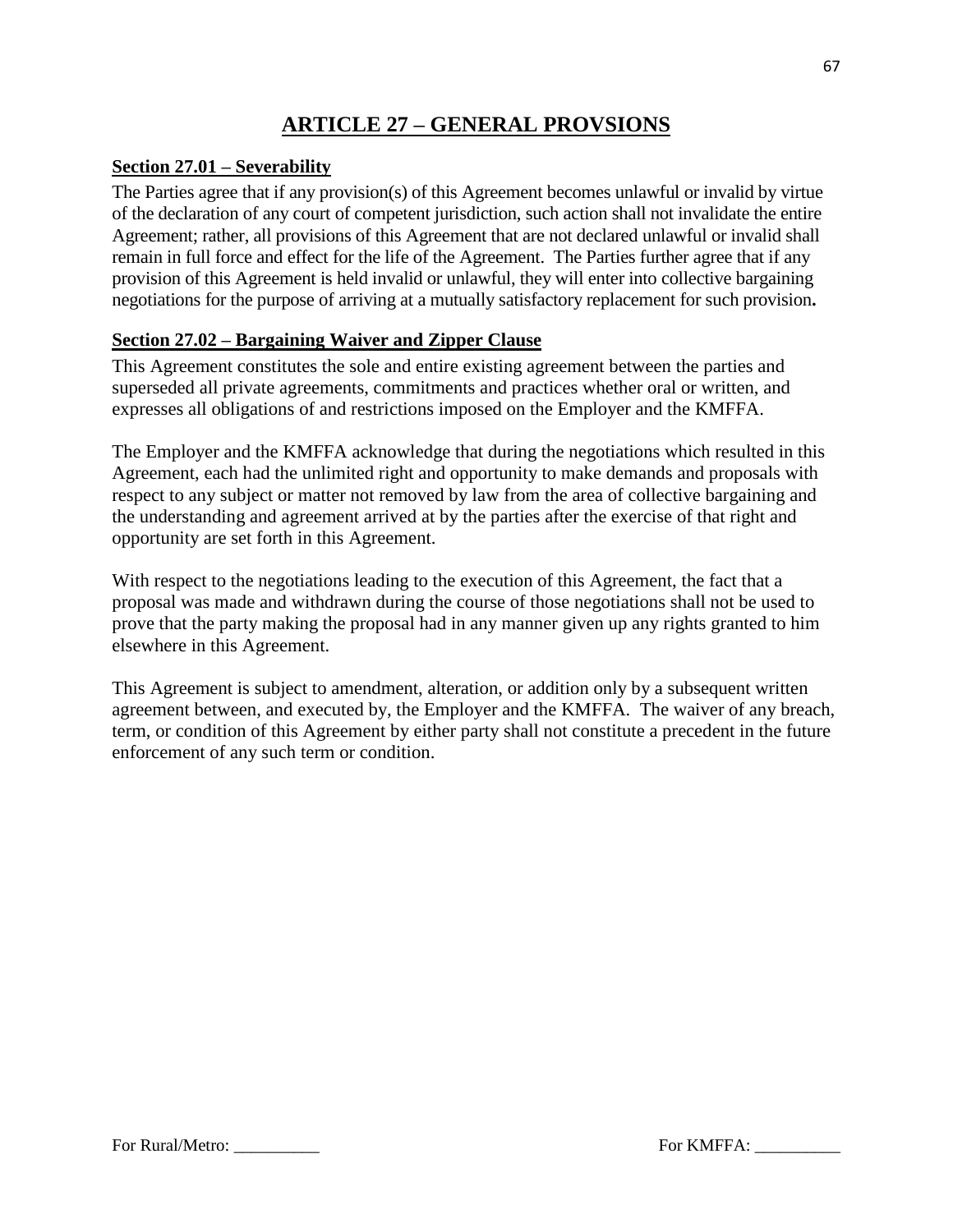# **Article 28 - NO-STRIKE/ NO-LOCKOUT**

# <span id="page-67-1"></span><span id="page-67-0"></span>**Section 28.01 – No Strike (Work Actions)**

During this Agreement, there shall be no strike, sympathy strike, work stoppage, slowdown, walkout, picketing, concerted failure to report to work, refusal to cross a picket line, or other interference with the work or operations, called, authorized, approved, encouraged, supported, sanctioned, or ratified by the KMFFA. No employee shall directly or indirectly instigate, support, encourage, or participate in any strike, sympathy strike, work stoppage, slowdown, walkout, picketing, concerted failure to report to work, refusal to cross picket line, or other interference with the work or operations. Employees violating this provision shall be subject to discharge.

#### <span id="page-67-2"></span>**Section 28.02 – KMFFA Responsibilities**

In the event of a violation of this Article, the KMFFA shall immediately and in good faith publicly disavow the violation as an illegal strike, insist that the members involved cease such violation, and use all means within its power to end such violation as soon as possible.

#### <span id="page-67-3"></span>**Section 28.03 – No Lockout**

The Company agrees that there shall be no lockout during the terms of the Agreement.

#### <span id="page-67-4"></span>**Section 28.04 – Company Responsibilities**

Where the Company believes that there is an objective danger of serious physical harm to an employee crossing a picket line, the Company agrees to use its best efforts to obtain police protection or police escort.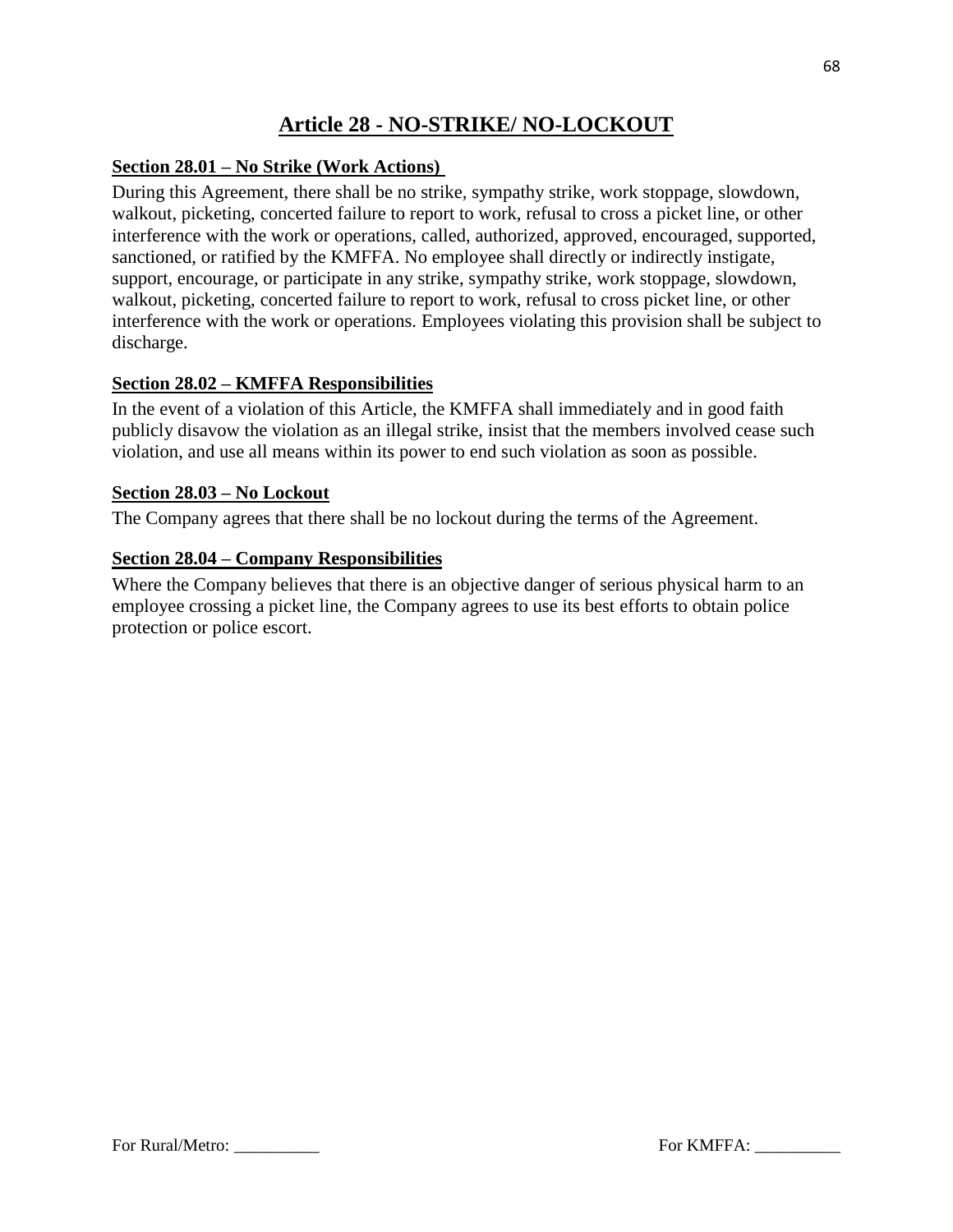# **Article 29 – TERM OF AGREEMENT**

<span id="page-68-0"></span>This Agreement shall become effective on March 1, 2017, and shall remain in full force and effect until 2359.59 EST on February 29, 2020. The parties agree that there shall be no retroactive implementation of any term or condition of this Agreement unless otherwise specified within the Agreement. Additionally, the KMFFA and the Employer agree that all terms and conditions of this Agreement will remain in full force and effect, unless changed by mutual agreement of both parties. Either party may give notice in writing of its desire to revise or terminate this Agreement not less ninety (90) calendar days, but not more than one hundred and twenty (120) calendar days prior to February 29, 2020.

IN WITNESS WHEREOF, the parties hereto have executed this Agreement on the dates set fourth below:

\_\_\_\_\_\_\_\_\_\_\_\_\_\_\_\_\_\_\_\_\_\_\_\_\_\_\_\_\_\_\_\_\_\_\_ \_\_\_\_\_\_\_\_\_\_\_\_\_\_\_\_\_\_\_\_\_\_\_\_\_\_\_\_\_\_\_\_

Knox County Fire Operations

Randall Strozyk (date) Bill Todd (date) (date) Senior Vice President of Operations President American Medical Response KMFFA Rural Metro Fire Operations

David Banelli (date) Jason Sichler (date) National Vice President of Labor Relations Vice President Envision Healthcare KMFFA

\_\_\_\_\_\_\_\_\_\_\_\_\_\_\_\_\_\_\_\_\_\_\_\_\_\_\_\_\_\_\_\_\_\_\_

Rural/Metro **Knox Metro Firefighters** Association

\_\_\_\_\_\_\_\_\_\_\_\_\_\_\_\_\_\_\_\_\_\_\_\_\_\_\_\_\_\_\_\_\_\_\_ \_\_\_\_\_\_\_\_\_\_\_\_\_\_\_\_\_\_\_\_\_\_\_\_\_\_\_\_\_\_\_\_

Jerry Harnish (date) Fire Chief Rural/Metro Fire Services

\_\_\_\_\_\_\_\_\_\_\_\_\_\_\_\_\_\_\_\_\_\_\_\_\_\_\_\_\_\_\_\_\_\_\_ Aaron D. Nupp (date) Labor Relations Negotiator Envision Healthcare